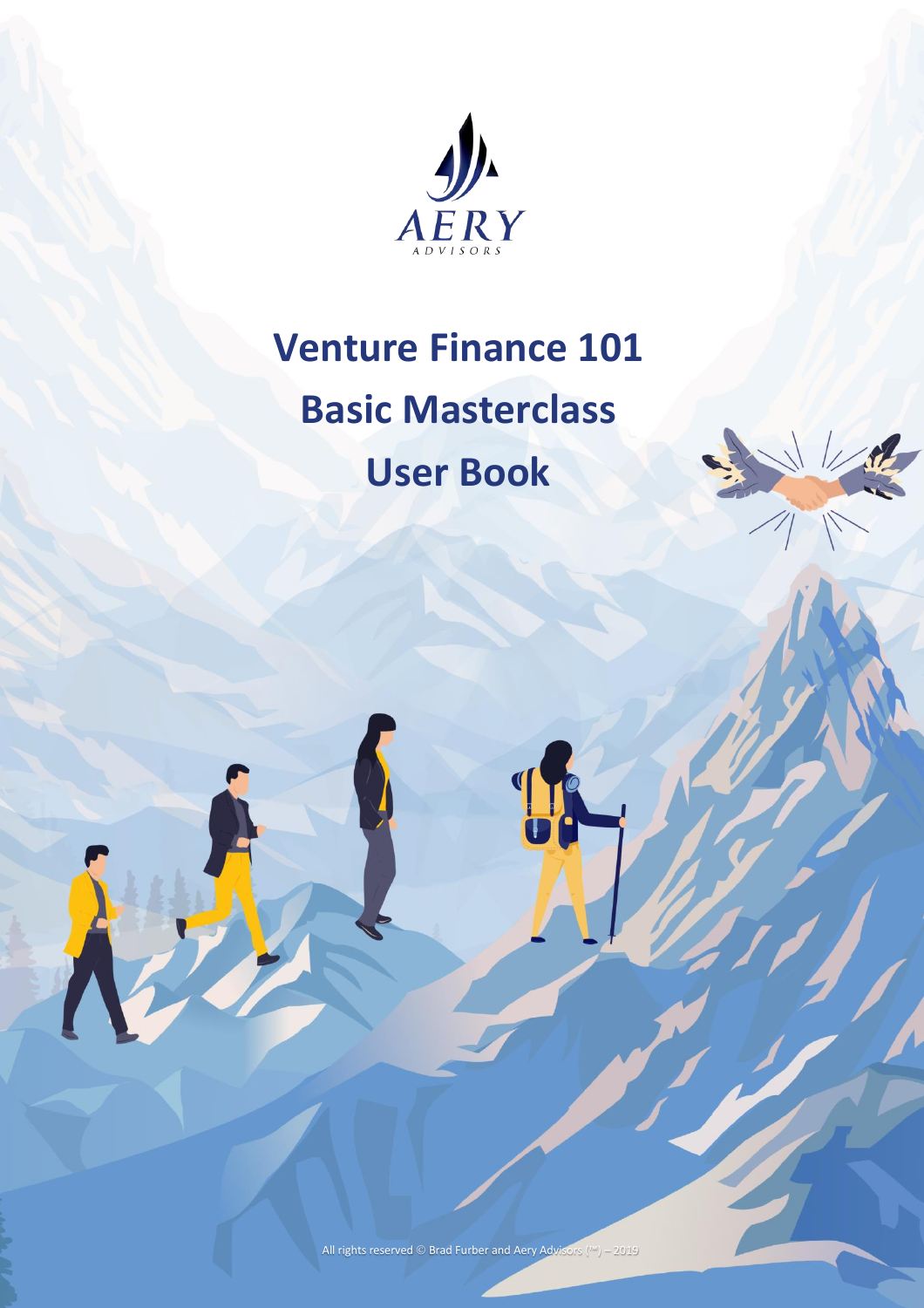

**Welcome, and congratulations for taking the first step on your journey to investment readiness.**

If you are a tech founder, CEO, or somebody focused on innovation, science and technology and you've raised less than \$1 million, you know that raising capital isn't that easy. And because you're probably pre-revenue, you also know that if you don't raise it, you're not going to get where you want to go. So it's important that you understand how to navigate through this – that you have that foundational knowledge to help you get the best terms and conditions from the best and most suitable investors. That's what you're going to learn in this course.

This course is structured as an introductory level survey in which you're going to learn the essentials of what you need to know to get the money you need to go where you want to go, including:

- $\mathcal{P}$  The foundational building blocks of venture finance
- $\mathcal{P}$  How to get your house in order
- **J** Creating a compelling offer
- Investing in successful sales and marketing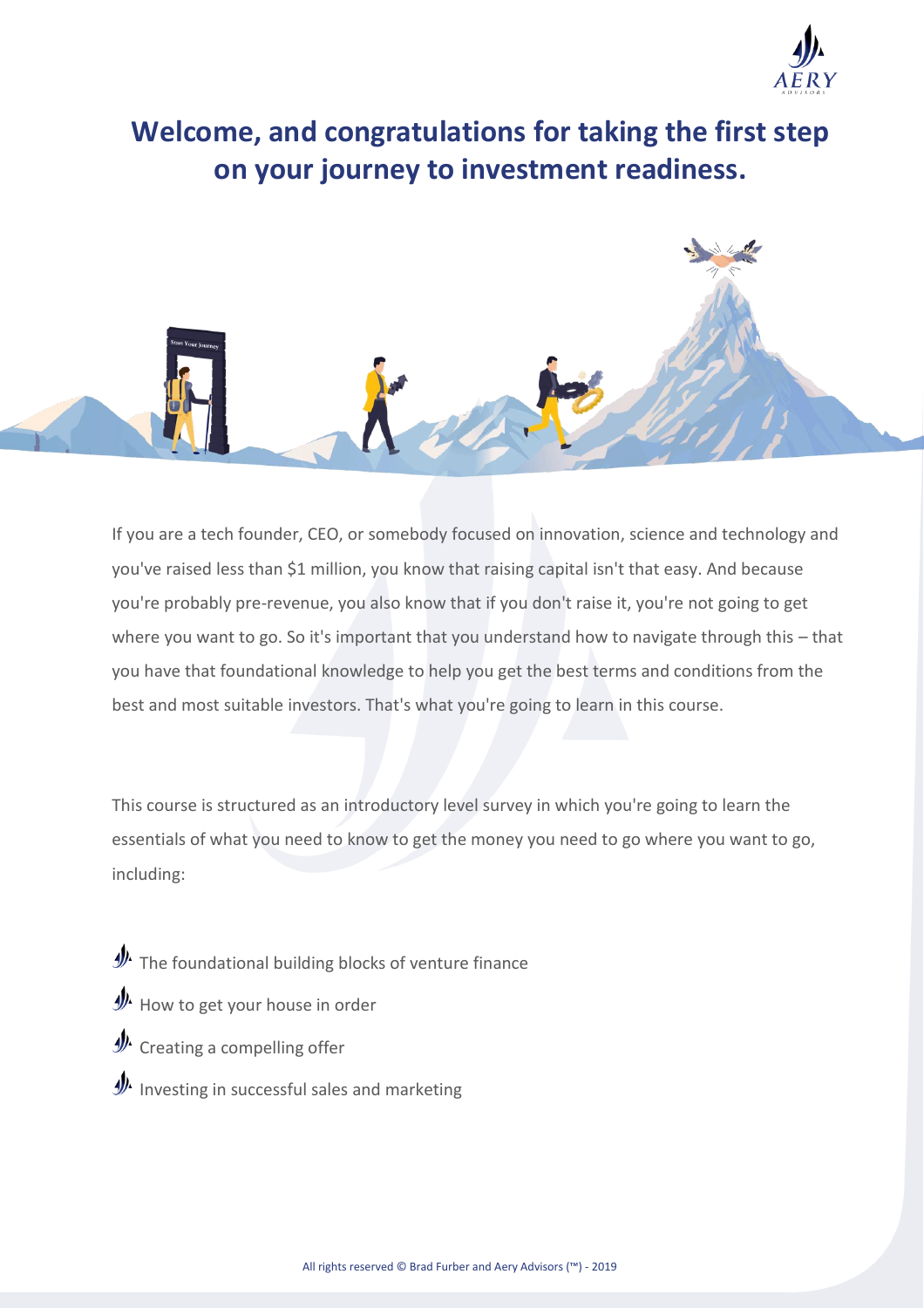

### **UNIT 1: FOUNDATIONAL KNOWLEDGE**

What we're going to do in this unit is go through the basic tools in the toolkit when thinking about the corporate form of an organization, a company – whether it's incorporated in the US or whether it's incorporated in other jurisdictions. There are some common types of securities and instruments that can be used to help finance a company.



### **1.1.Common stock**

This is the most basic option. It's called common stock in the US or ordinary shares or voting shares in Europe. It's the basic thing that's issued to founders and to, say, friends and family when you're trying to raise money.

### **1.2.Convertible debt**

The next type of instrument that is frequently used, starting about 20-25 years ago and continuing to the present, is something called convertible debt or convertible notes. This, as its name suggests, is truly debt but it converts at a later date into equity.

### **1.3.SAFE notes**

Some people decided, "Hey maybe we come up with something that's like convertible debt but isn't debt." And so clever lawyers, of course, came up with a new kind of security, the SAFE note or the safe agreement: Simple Agreement for Future Equity. It's not convertible debt; it's not common stock; it's a simple agreement for future equity. And then there are different versions of that.

### **1.4.The KISS**

The accelerators over Silicon Valley came up with a different version of the SAFE note which is called the KISS or the Keep it Simple Security. And that has two different versions: an equity version or a debt version. These are important because the idea here is that you'd be able to raise money without spending a ton on lawyers.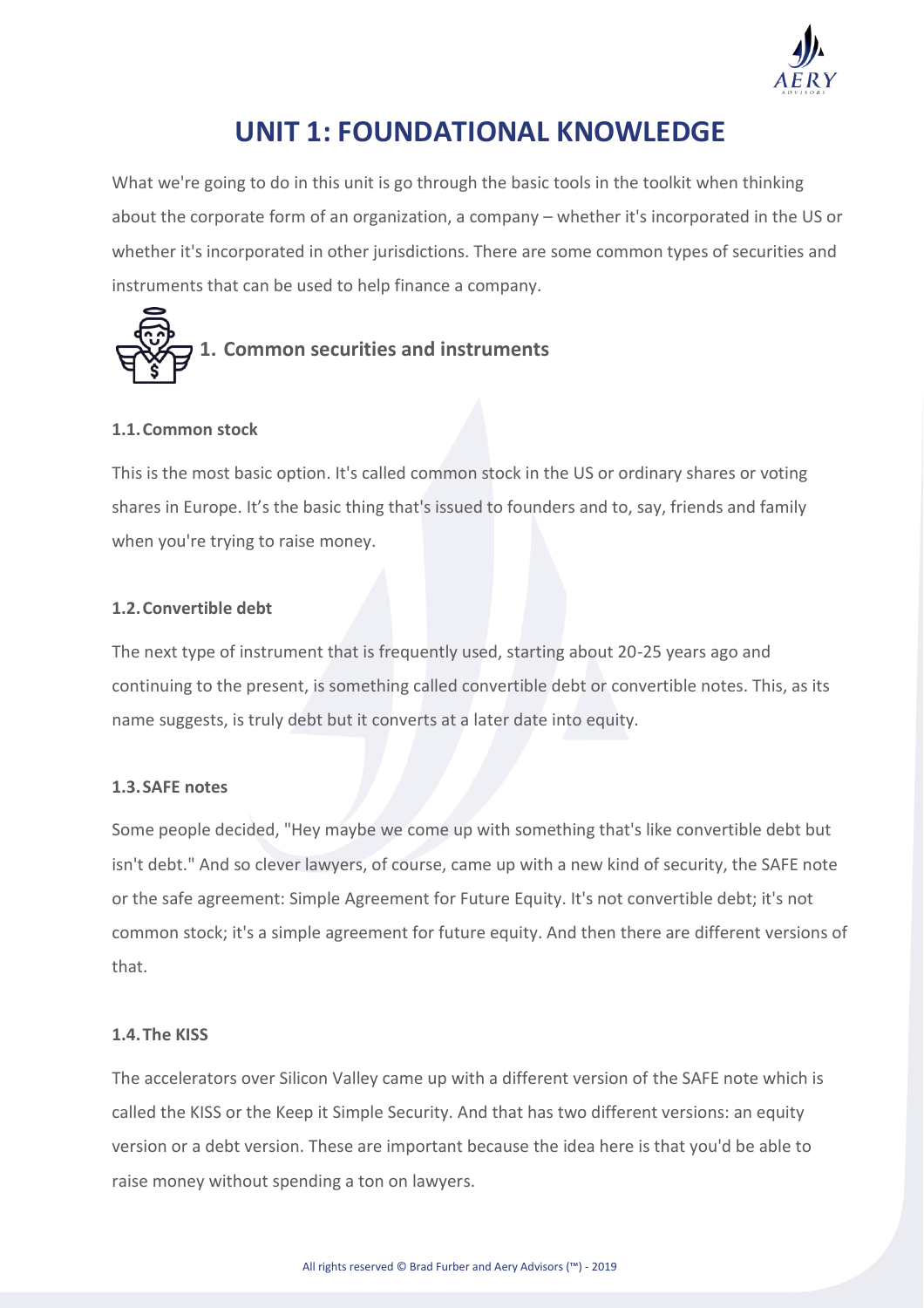

The standardization of the documents means that both the investors and others in the community who want to know "What is it?" see that there is some common language around what this instrument is.

### **1.5.The SAFT**

More recently, with the advent of ICOs and STOs, there's an agreement called a SAFT, which is a Simple Agreement for Future Tokens.

### **1.6.The Series Seed**

The idea here is that you simplify the traditional form of a venture capital financing with a set of open-source documents that everybody can download and presumably you don't need to spend as much time or money on lawyers. The Series Seed is one that is frequently used and versions of it exist in other jurisdictions besides the United States.

The innovation ecosystem and the legal system in the US, in many cases, is setting the trend and coming up with these sorts of instruments but it's important to understand every jurisdiction has its own laws. Those forms cannot just be duplicated – they need to be actually modified and localized.

### **1.7.Preferred stock**

To stick with the traditional ways, there's also preferred stock. As its name suggests, preferred stock is a preference over the common stock. This doesn't mean that it's necessarily better; it just means that in certain circumstances, the preferred stock gets paid out first and that can be really useful for a variety of reasons when you're accepting money from third-party investors. The preferred stock can be convertible into common stock and we can get into how that's structured and why a bit later.

### **1.8.Revenue-backed notes**

It's important to understand that there are other ways that you can do it. You could try and maybe give somebody, what is effectively a royalty in your future revenue and those are called Revenue Backed Notes. So instead of giving somebody ownership, you basically say, "Hey, if you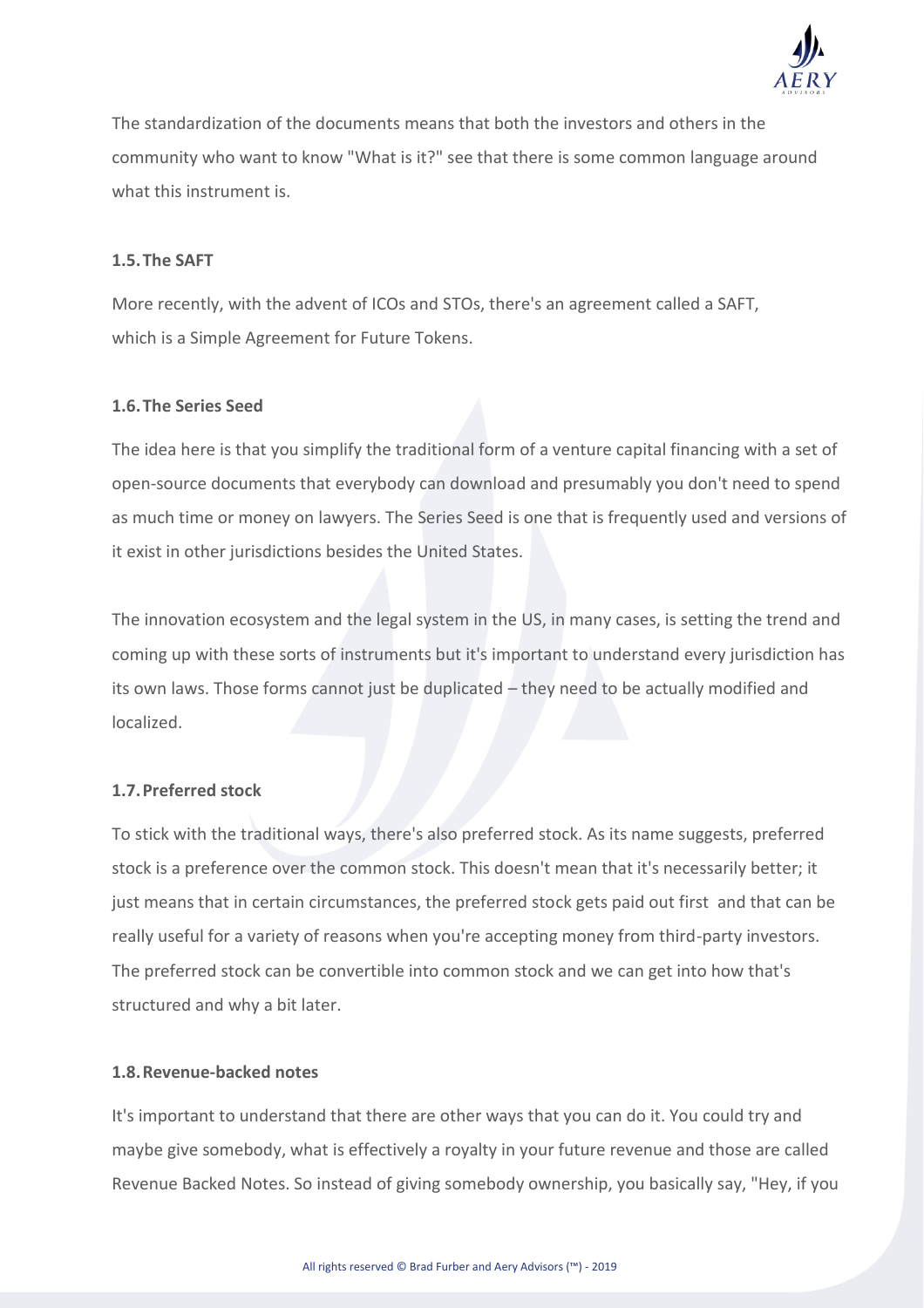

give me some capital, I will pay you back as a percentage of future revenue." Maybe up to a certain amount, maybe 5x, and then you can eliminate that debt instrument.

#### **1.9.Venture debt**

There are ways to buy equipment. A lot of fast growth companies can't get financing from a traditional bank, and that's not because banks are bad; it's because banks have lending criteria and a lot of these companies don't meet those criteria in a highly regulated environment. As a result, special-purpose types of bank or non-banks, or financial institutions, will essentially loan money for different kinds of equipment. And because those debts are riskier, they frequently come with some kind of an equity kicker such as a warrant or similar. This is called venture debt or venture leasing.

#### **1.10. Tokenomics**

#### **1.10.1 Initial Coin Offering - ICO**

When you think about the toolkit and that how the toolkit has been evolving, we may have hit an inflection point in the last couple years in that there is a new way to engage in venture finance. It's based on a business model – blockchain and tokenization – and it started to become quite popular around 2015/16/17 as the ICO model, which is now largely dead. But it rose and fell and it was a massive boom-and-bust cycle up through about the latter half of 2018. Over \$20 billion was raised through the end of 2018.

I first heard about this when I was working at an innovation center down in Australia and people were saying, "Hey Brad, you should check out this ICO." I was like, "ICO, what is it?" And when it was described to me, I was like, "It sounds a lot like getting a gift certificate to buy pet food at pets.com before pets.com has even built a website."

These tokens were saying, "Here's my white paper which is just a description of this great thing that I'm going to do, and if you back my project we're going to give you this token or coin. And that coin is going to allow you to participate. Maybe it gives you a discount on future pet food purchases or maybe it gives you access to a network that has certain features which might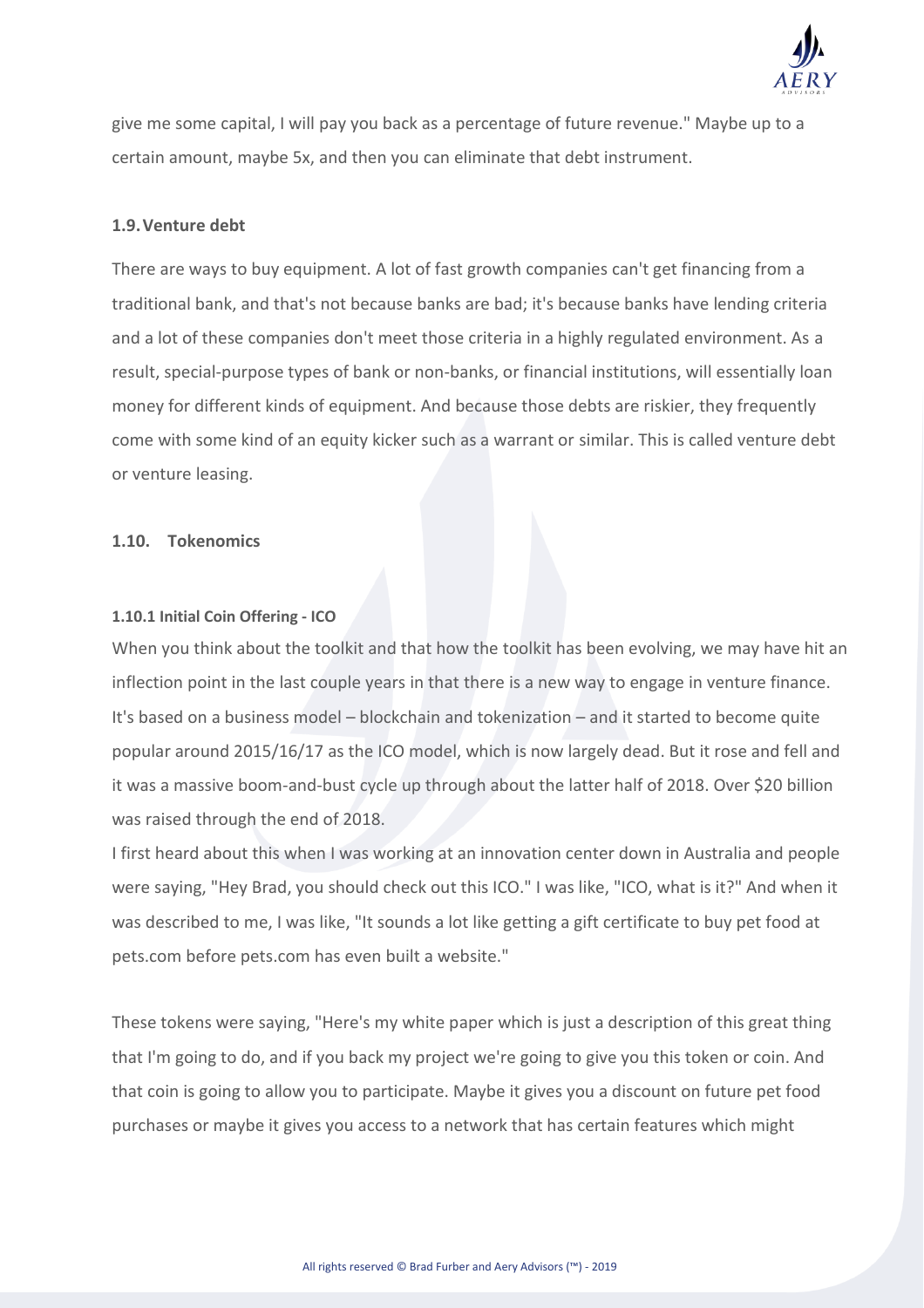

actually, by the way, be a really good project, but we haven't actually built it yet. And so we want you to give the money now, and then later when we build it you'll have these rights." It's pretty innovative and a lot of money was raised – like I said over \$20 billion. But unfortunately, a lot of the projects haven't materialized. There have been a lot of scams. People didn't do what they said they were going to do in many cases. Turns out the governance models often weren't that great, so what happened was, as you would expect, there was a kickback from the regulators all over the world.

In the United States, they said these look like securities, and you need to comply with securities laws. And you don't solve the securities problem by just incorporating in Gibraltar or Malta or Switzerland or Liechtenstein because the securities laws which are based in whatever country the investor resides dictate what you've got to do. Those securities laws unfortunately are not harmonized at this point so it's pretty hard to do a one size fits all. It can be quite complicated.

### **1.1o.2 Security Token Offering - STO**

Having said that, it's a big deal. This new breed of STOs are exciting from my perspective and will unlock illiquid assets. Actually, this is revolutionary and it will change the world. You will be able to open up and unlock and basically securitize or tokenize all sorts of things.

Could you do an IPO of your house? If you live in Lithuania, can you own real estate in London by simply investing in some kind of real estate token? I think you could. What about art? Let's say you want to own and sell and trade art or maybe you want a fractional interest in a piece of art. Could you own a Monet? You could, absolutely.

These security tokens are going to unleash a lot of illiquid assets and it's important to recognize that this is a new way for companies to try and raise money. It's exciting and it's probably the most innovative period over the last two-three years and over the coming three or four that I've ever seen – and maybe in world history.



### **2.1. Liquidation preference**

There are different ways that an investor and a founder or entrepreneur can allocate things that matter to them. There are ways you can control the economics, depending on how concerned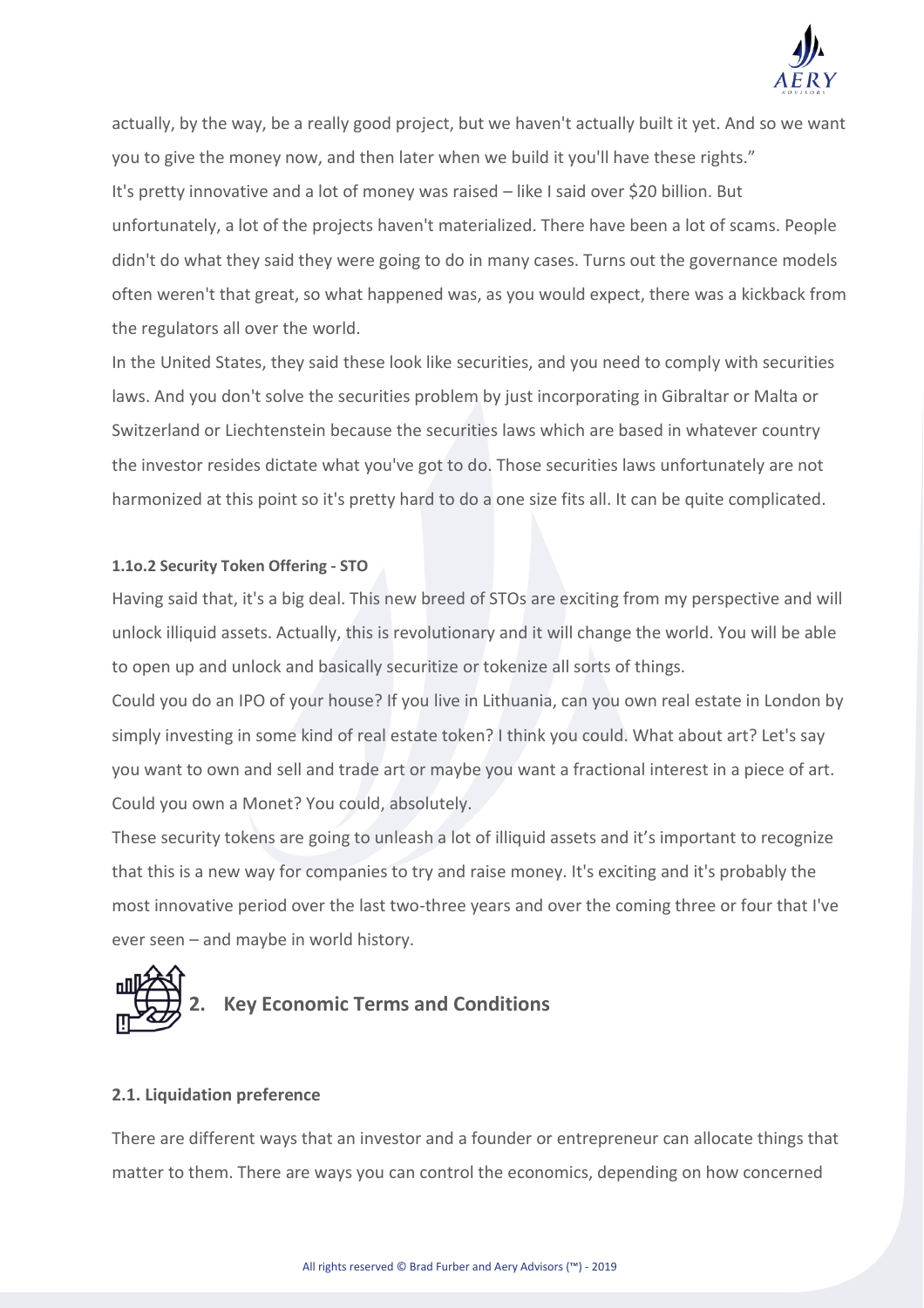

you are about control, creative control, and how to make sure that people get the benefit of the bargain.

In a traditional sort of professional angel or venture-capital backed deal, there's something called a liquidation preference. What the liquidation preference says is that one class of security, namely the cash investor, has a preference in connection with a liquidity event – a sale the company for example – to get their money back first. Now, you might think, "Well that's not fair – why should the vulture capitalist pig get their money back first when all the real value has been created by the entrepreneur?" It has some intellectual appeal, except in a circumstance where maybe the entrepreneur didn't create any value. Think about an entrepreneur who raised, say, \$5 million and sold 50% or 20% of the company. And then, after using the money, the company's sold for \$5 million. So the investor, in the bestcase scenario, is going to get a zero return.

Why didn't the company create value? You could come up with a lot of different reasons, but the economic bargain that was struck at the beginning was, "Hey, you (the entrepreneur), and your team told me that you were going to take the five million and create something that's more valuable and it didn't happen."

That's how liquidation preferences come into play. It's just a way of making sure that the investors essentially get their money back first before everybody else gets to participate in the gain – the value creation.

### **2.2. Pay to play**

This is a way for different investors to encourage other investors to play along. It's a tool that essentially says, "Look, if, at a future date, the company needs additional financing and you don't pay your *pro rata* share, then you're going to lose some of the preferences that you had previously negotiated."

It punishes those investors who refuse to continue to support the company in the future and it really exists among the investors as opposed to between the company and the investors.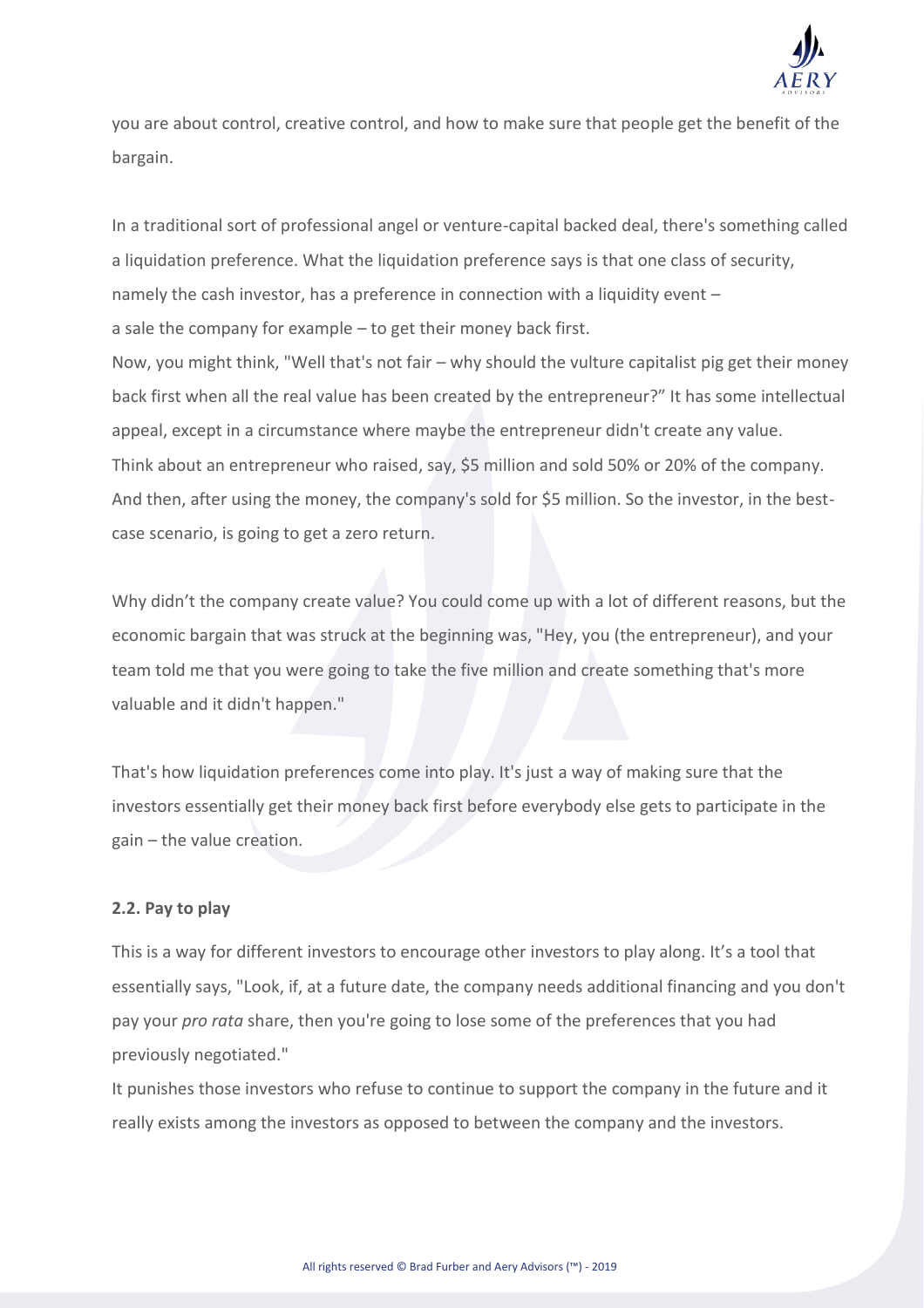

### **2.3. (Reverse) vesting**

In addition to reverse vesting on shares that are already outstanding, there's obviously vesting on equity incentives so stock options people are familiar with that. It's another way to ensure that you get the benefit of the bargain.

Another thing that you will see commonly is reverse vesting on founder stock. Everybody knows that starting a company is hard and it takes time, and frequently people who are involved in it go through a lot of pain and suffering. Sometimes, for a variety of reasons, one or more of the cofounders decides to leave. Maybe they've got to get a job. Maybe, for whatever reason, their spouse wants them to move to a foreign country.

The bottom line if that happens is that the founder didn't earn the equity. There are periods – in Silicon Valley it's typically four years – that if somebody leaves with or without cause for whatever reason, it's not uncommon that a portion of those shares will be repurchased at cost. And because the cost is low at the beginning of the company's formation, basically they have to give some of that back.

### Is it fair?

If you have to go out and find somebody else to do the job, and get them as motivated, you don't want to pay twice for the same thing.

### **2.4. Equity**

In Silicon Valley (and in other places that are trying to build a tech community), it's very common to have a stock option or equity compensation pool. That pool needs to be big enough to attract, retain and motivate people from now through some time period. That is essentially an economic thing because it impacts the value of the company in terms of the price per stock.

### **2.5. Anti-dilution**

Another thing that you'll see in these deals is something called anti-dilution. That is a mathematical formula which asks, "Okay, if we're buying shares at a dollar a share and later the company sells shares for 50 cents a share, then what happens?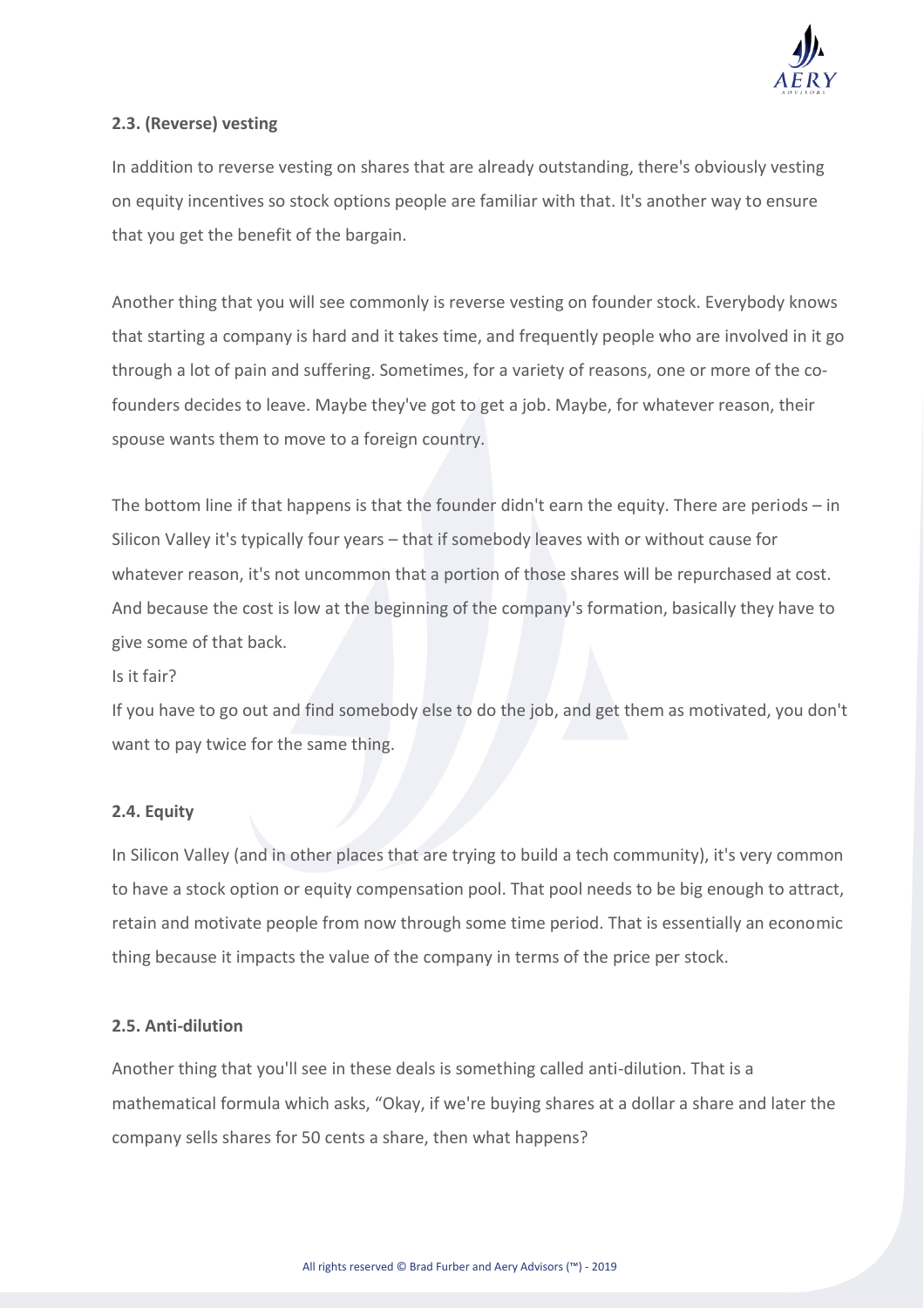

Does everybody share equally in that pain? Or, because it looks like the earlier investors might have paid more than they should have (in this case 50 cents more), is there a way to re-price that earlier round?

That's called the anti-dilution adjustment. It's very common and there are lots of good arguments why that does make sense.



### **3.1. Protective provision**

Everybody who has ever been in a relationship knows that there are certain issues regarding control: who's going to do the grocery shopping, what you're going to cook, where you're going on vacation. Those are important things.

In the corporate context, the relationship between the investor and the entrepreneur also impacts the control: the creative control and the financial control over where the company's going to go.

On one hand, the investor wants to give the entrepreneur the liberty to do what he or she thinks needs to be done. On the other hand, how crazy can they get with your money? There are different ways you can do it, and you can do it by putting contractual restrictions on what they can't do, unless they get your consent. Those are called **protective provisions**.

### **3.2. Board of directors**

Alternatively, you can do it through the board of directors.

Here, I'm giving perspective of somebody who's lived in many countries. Corporate governance in the United States has a board of directors which has control over hiring and firing the CEO, issuing new securities – basically general policy making. You will typically see that the CEO is almost always on that board of directors.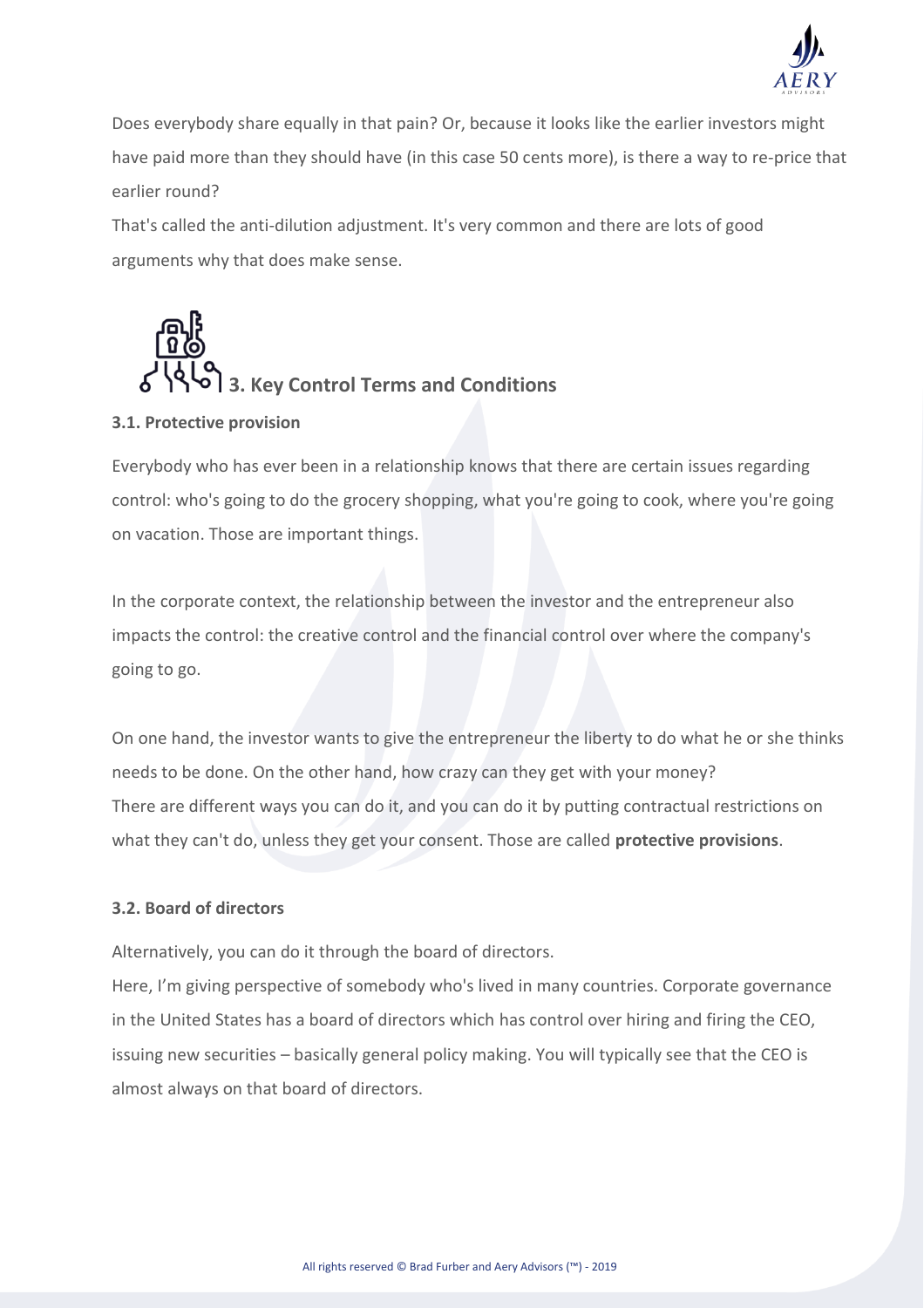

In other countries, in Scandinavia for example, you typically see boards of directors split between management boards and non-management boards. Down in Australia, there's different corporate governance.

Being on a board not only gives you rights, it also gives you fiduciary responsibilities. As a result, you need to ask yourself if you want to be on the board and how much they've got to pay you to be on the board. But, ultimately, being on that board of directors is important.

Entrepreneurs who are worried that they're going to lose creative control will fight hard not to lose control of that board. This control can also impact the economics. An example:

Imagine a situation where you agree that the founders need to have reverse vesting for four years. How do you get rid of a non-performing founder? Well, since the board gets to hire and fire the CEO, and the CEO typically gets to hire and fire everyone beneath him or her, it could be that two years into the journey the CEO gets fired by the board. Then they are not only out of a job, but they've also given up some of the economics. These are important things and they work in unison.

### **3.3.The drag-along**

Another important element of the control feature is something called a drag along. It sounds like you're forcing somebody to do something they don't want to do and it comes into play when somebody wants to sell the company.

When you sell the company, that's a liquidity event for some but others might not be in favor of it for strategic reasons. They may say, "Hey, look, why would we sell the company now just when things are getting good? We should go and try and turn this into a \$1 billion enterprise or a \$10 billion enterprise" Or maybe it's 100 million. You're not at that goal yet.

Others may have a completely different view. They might say, "Hey this is a fair deal. We should get out now." And so the question is: can you force people to do it?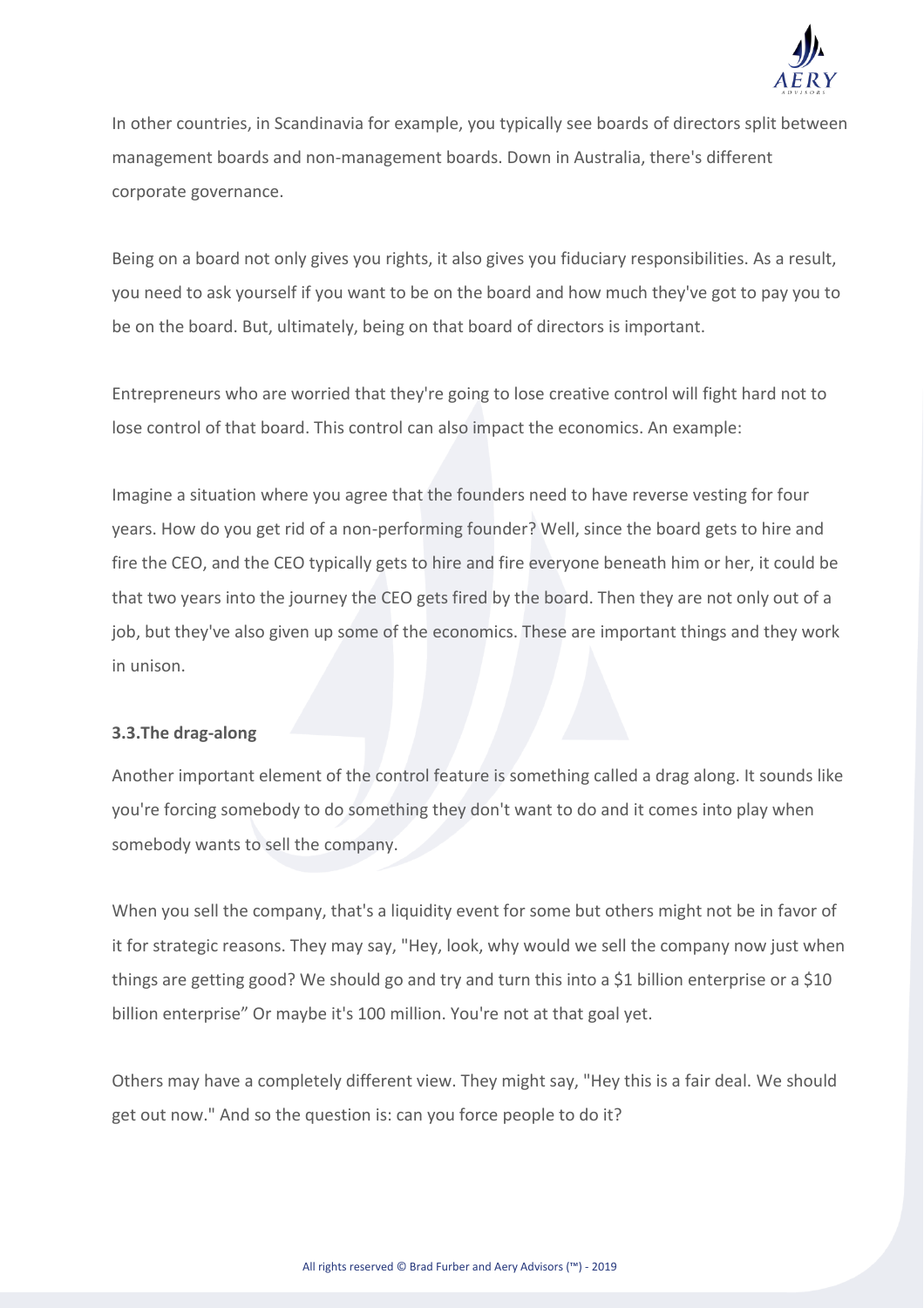

A drag-along provision is an important one, especially for investors that maybe didn't sign up for a 20-year commitment. If it turns out in the future that there is an opportunity to exit the investment, than they can force those who might not otherwise vote in favor to do it.



### **4. Other Negotiable Terms and Conditions**

Other terms and conditions that are often a part of venture or seed-stage funding include:

### **4.1. Dividends**

Will there be any dividends and if so how much and who gets to declare?

### **4.2. Redemption rights**

Can you force the company to redeem your stock at some point in time?

### **4.3. Conditions Precedent to Financing (Including Milestones) / Drip financing**

Conditions on future financings include drip financing. It's where you just continue to drip money into the company on an ongoing basis. Is there some kind of milestone where maybe you have to provide the financing? Those are milestone based or drip financing.

In venture finance the idea – frequently over in America – is: give them a big chunk of change, let the dogs loose, and see what happens. That's not necessarily the case in other jurisdictions. Living in Europe, I find it's not uncommon to do more of what I guess I'd call drip financing. In other words: "We'll give you X to get to Y and if you get to Y we'll give you another round."

Basically, you're doing periodic financings based on the achievement of milestones. That's something that can be negotiated.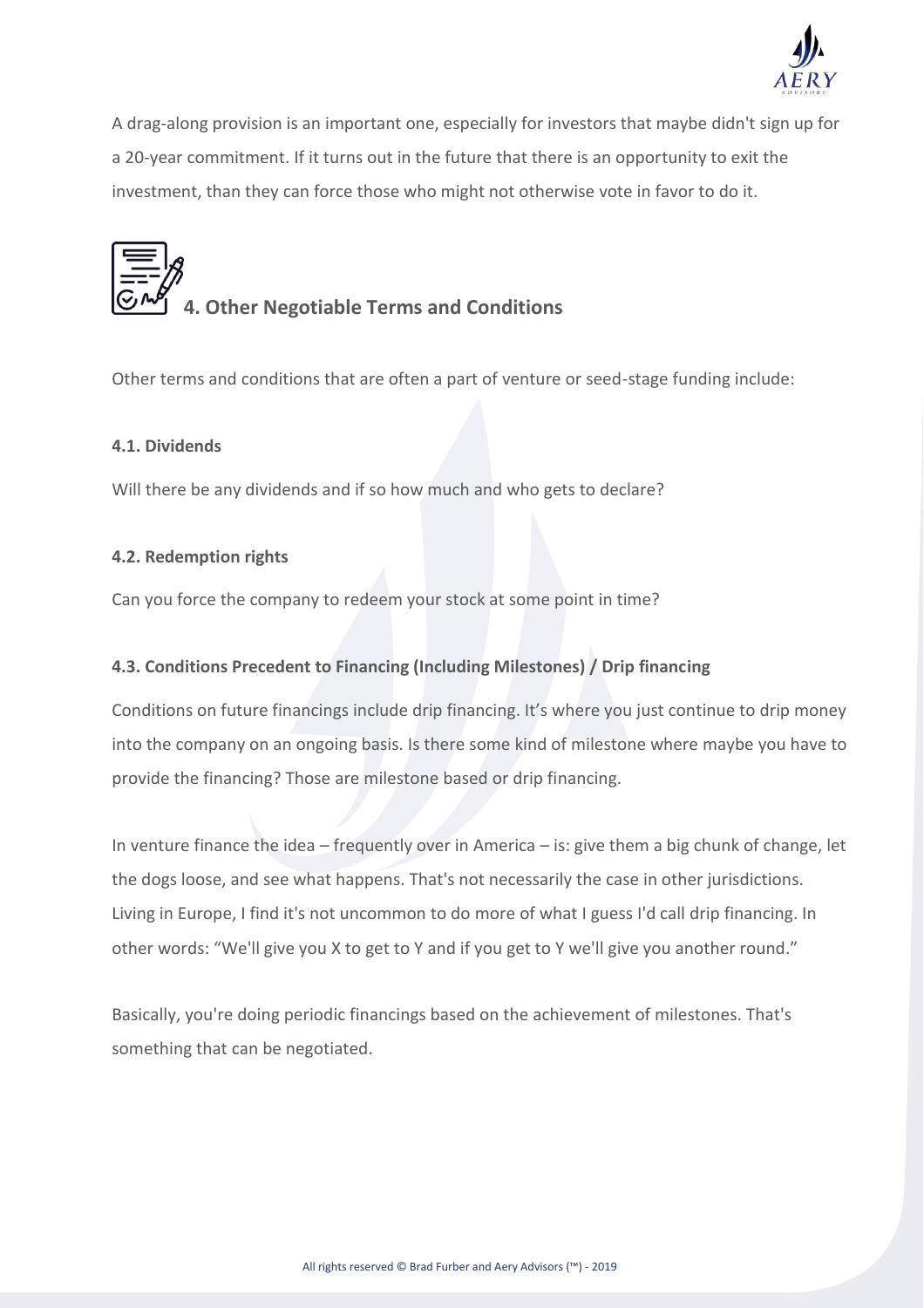

### **4.4. Information rights**

What have you got to do to keep your investors informed? Is it once a month, once a quarter, once a year? What kind of information are you going to give them? Are you going to give them financial information and audited financials? Those can be negotiated.

### **4.5. Registration rights**

Another feature that you will see in venture financing is a vestige of an earlier era, where the idea of doing liquidity event through an IPO seemed like a pretty realistic possibility.

Registration rights consider what rights you have to force the company to include your shares in the registration statement if the company goes public. This is that is less important than it used to be because it takes so much longer to go public and fewer companies do it.

### **4.6. Right of first refusal**

If the company is selling securities at a later date, do you have some right of first refusal to participate? In some states that's called pre-emptive rights, but it can be contractually negotiated and called the right of first refusal.

### **4.7. Voting rights**

This is a little like drag-along rights, but the question is: do you have, for example, the right to vote one for one, or does some class have special voting rights and do you have agreements with different shareholders to vote in a certain way? These are negotiable.

### **4.8. Restrictions on Sales**

If you want to sell your securities how do you do so? Do you have to offer it first to the company or to the other shareholders?

A co-sale agreement asks if you do sell to a third party does anyone else get to tag along on that?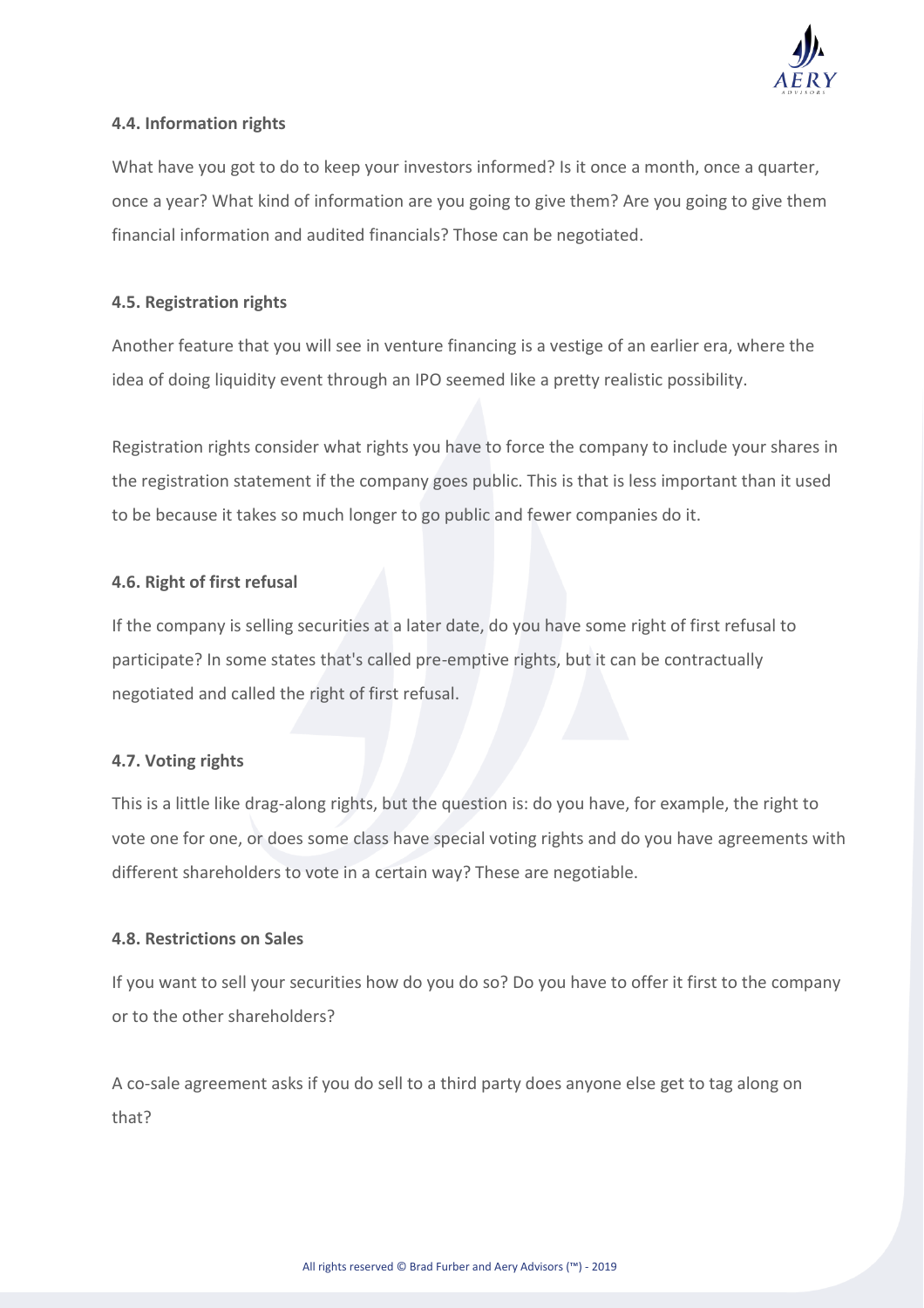

### **4.9. Proprietary information and inventions assignment**

This is very important especially within tech companies to make sure that the company does in fact own all the IP that it thinks it owns. It can be a deal-killer if it's not cleaned up. A recent example:

I was approached as a potential angel in a deal where the founders had something that they thought was really valuable. They had applied for patent protection on it and they were out pitching to try and get people to invest in the company.

When the due diligence started and the question arose, "Has everybody signed a proprietary information and inventions assignment agreement?" the answer was no. Which meant effectively the company didn't own anything. It was just a shell.

The founder said, "Well, I'm not going to do that until I know that the company's got at least a million bucks in the bank, because otherwise, hey, we could lose the IP."

For anyone who's thinking about being part of that first \$999,000, you would effectively be investing in nothing, so that's a problem.

These proprietary information inventions assignment agreements need to be well drafted and they need to be actually signed.

### **4.10. Co-Sale Agreement**

Another negotiable aspect can be restrictions on the sale to third parties. If somebody does negotiate a sale to a third party, can you tag along? Can you get some liquidity?

These are usually highly illiquid. How long you have to keep your money in the company is an important consideration and sometimes there's a desire to get partially liquid on it and maybe just keep a little house money on the table but take the original investment off.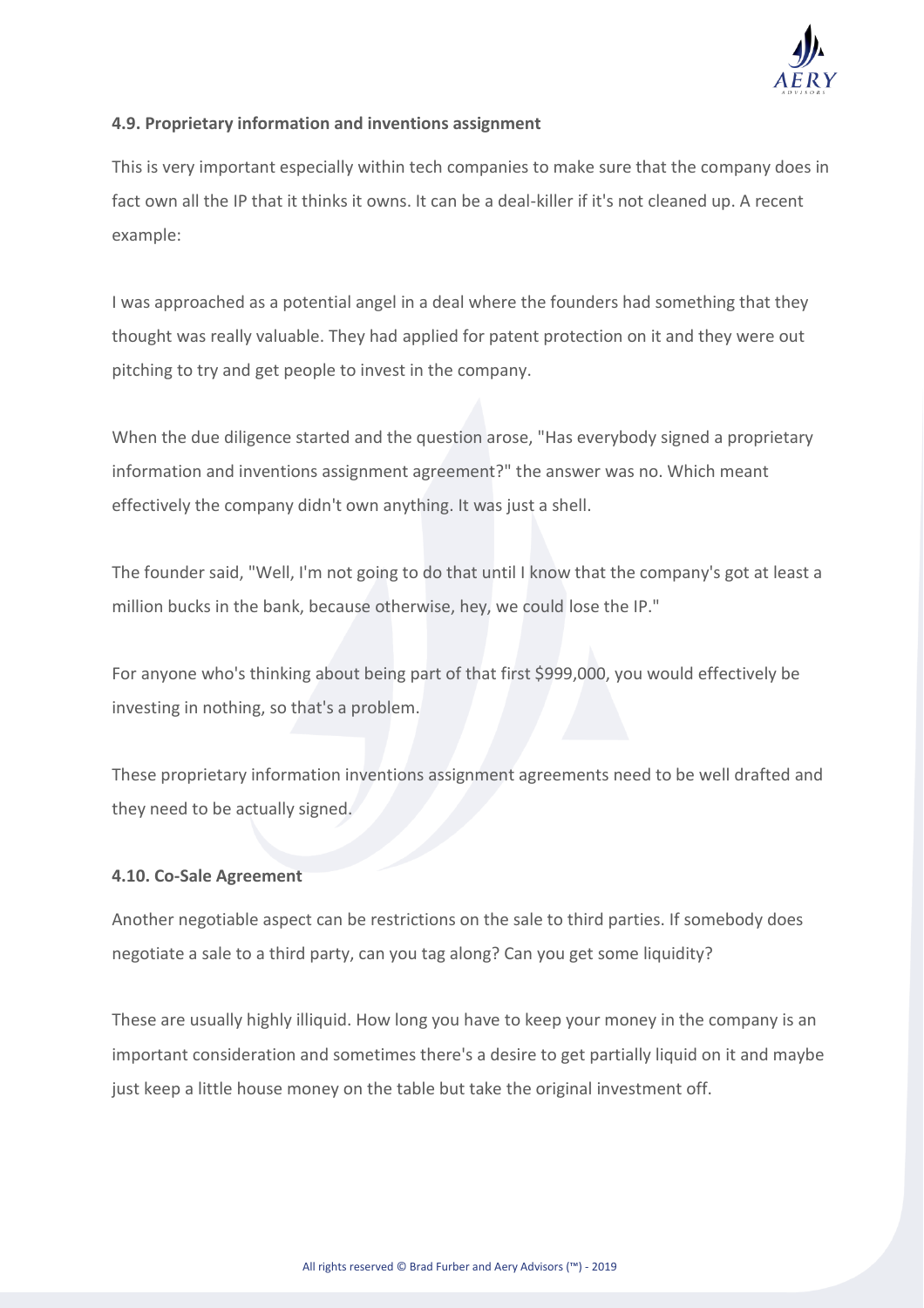

### **4.11. IPO Shares Agreement**

Co-sale agreements are a way to do that. And for those companies that do go public, there are ways to participate in the IPO. That can be a sweetheart deal if and when it pops up, and those kinds of things do sometimes matter more in late-stage financings.

### **4.12. Founder's Activities**

Is the founder full-time or part-time? Are they allowed to engage in other activities? Things that might compete with the company or otherwise distract them? That's a negotiable item.

Obviously investors like people who are fully committed. It's a hard job to be an entrepreneur, and it's probably not a 40-hour a week job.

### **4.13. Indemnification**

We mentioned a board of directors. If you do agree to serve on the board, do you get some kind of an indemnification for your service in the case of a third-party lawsuit? That could be important.

### **4.14. No-shop agreement**

In terms of traditional venture finance or seed finance, it's worth mentioning the no-shop agreement.

Within a term sheet, just as the company can't shop it around third parties, the investor can't assign their right to a third party. When you have this agreement, it's important to know who you're dealing with and it's typically not allowed to take your signed term sheet and flip it to some other investor because that would be a different relationship.

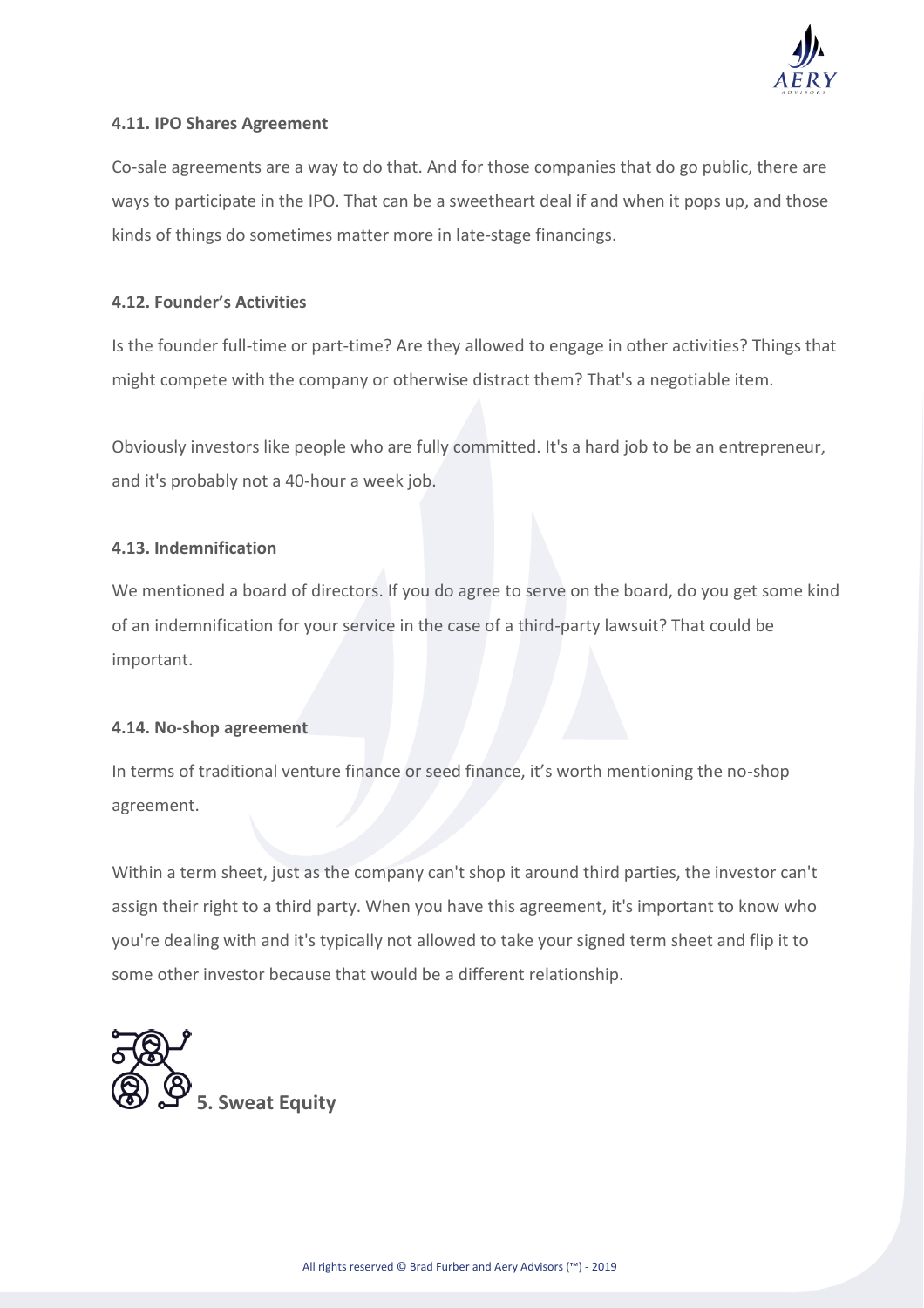

This is when you do your very best. You put in your blood, sweat and tears to build something in order to create value. For those who are fortunate enough to be part of the founding group, that's great because they get in at the very first stage and so theoretically they benefit the most. But what about others who want to join your team at a later stage.

### **5.1. Stock Options**

My experience is starting out on the West Coast of the US and this is huge. This is the way the big tech companies: the Googles, the Microsofts, the Facebooks were able to attract the very best and brightest people. And if you were fortunate enough to be on that ride, you got rich. That's the truth. Even if you were the cook.

The sad thing for me is, having lived in other countries, it's not as easy. Those West Coast- style incentive stock option plans don't always work in other jurisdictions.

Some big companies in Denmark learned out the hard way that they didn't work. And when I was living down in Australia 2014-2017 this was a huge issue. The share compensation scheme that the Australian Government had, in effect, made it really expensive and hard not just for the company but for the recipient, so it was kind of sad.

But if you are interested in that  $-$  basically compensating people without paying them cash  $$ you're giving them a share on the upside.

These are really important issues. If you don't get them right, it can be a nightmare. A nightmare situation would be where somebody grants you, for example, a stock option, in a company and let's say you earned it. You spent four or five years at the company and you helped them get to this event where the company is worth a lot more and your shares, theoretically, are worth a lot more, but now if you want to exercise those shares, you have to come up with a huge cash amount in order to pay the tax bill. So what you may decide to do is not exercise it and walk away, and it's kind of sad because people don't get the benefit of the bargain.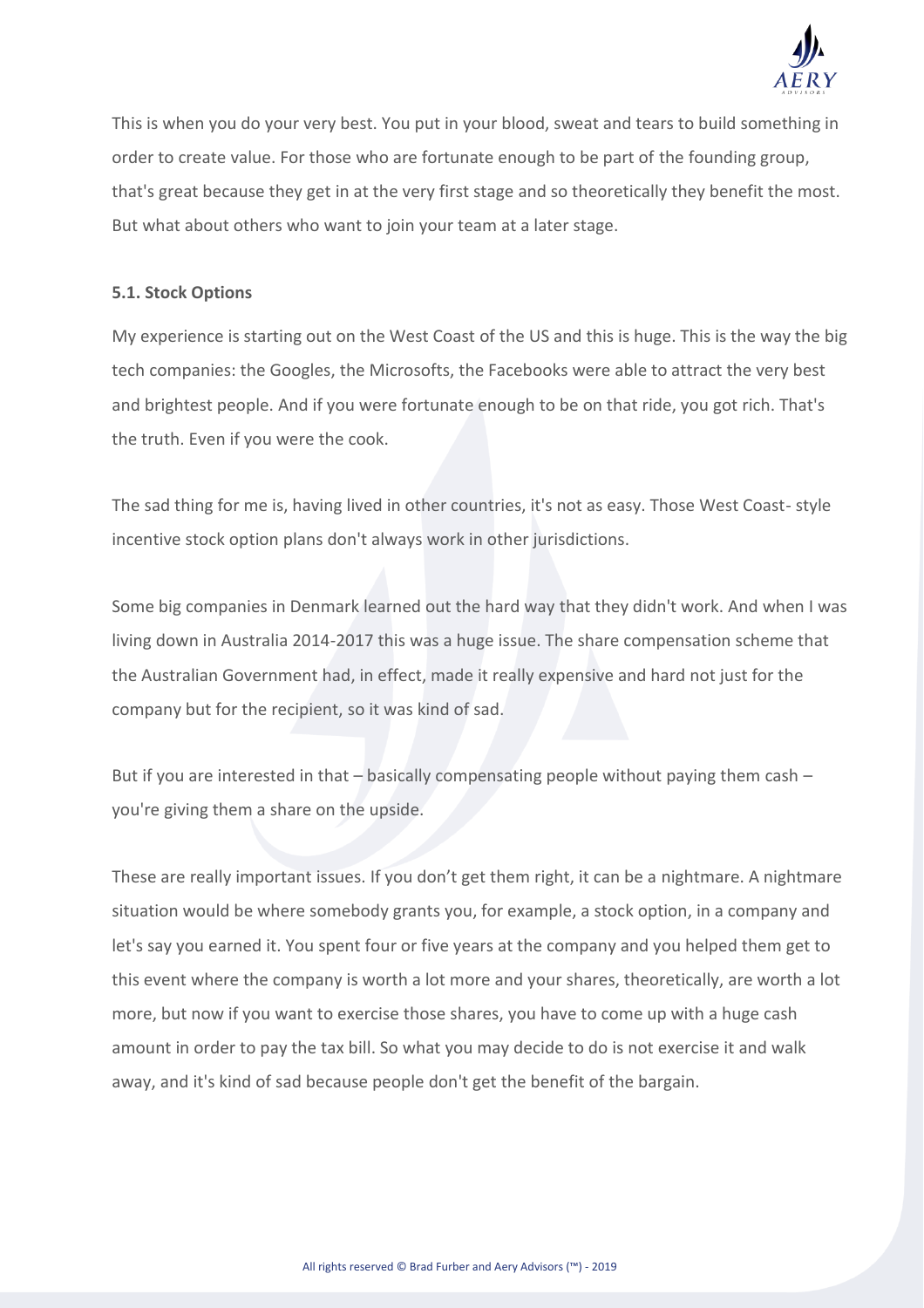

Among the various ways that you can compensate people through equity is using, as I mentioned, stock options – restricted stock, phantom stock – which really is just giving them the value without actually issuing any kind of security.

#### **5.2. Restricted & Phantom Stocks**

Restricted stock is one that I like because at least in some jurisdictions like the United States, if you grant restricted stock you get the benefit of starting the clock for capital gains purposes. And if there's a big difference between the tax rates between ordinary income and capital gain, then that's a pretty big deal.

If you don't get it right – again just sticking with the US – and if you fail to file what's known as an 83(b) election within 30 days, that can be a tax nightmare. Because now the shares that are issued to you are taxable income and every time there's a vesting event, you have more income. And so it just gets worse and worse and worse. Frankly, it can lead to bankruptcy and you didn't even get any value out of it.

Can you unwind it? Can you unring the bell? The bottom line is: it can be complicated. It can be great and lots of people have gotten really wealthy and shared almost a socialist vision. If you're a part of this value creation and you participate in it, it's a great thing. But if you get it wrong, it's a nightmare.

#### **5.3. Securities, Tax and Employment Laws**

I lived in Denmark for four years and it's the world's happiest country. My kids loved it. We enjoyed living there. But there is something about it that to me is a little strange.

Even though it is a socialist nation they have certain laws that don't allow and don't motivate or incentivize companies to grant stock options. So let's say you happen to be working for one of Denmark's greatest companies Novo Nordisk. Do you get to participate in the value creation of Novo Nordisk? And the answer is really no.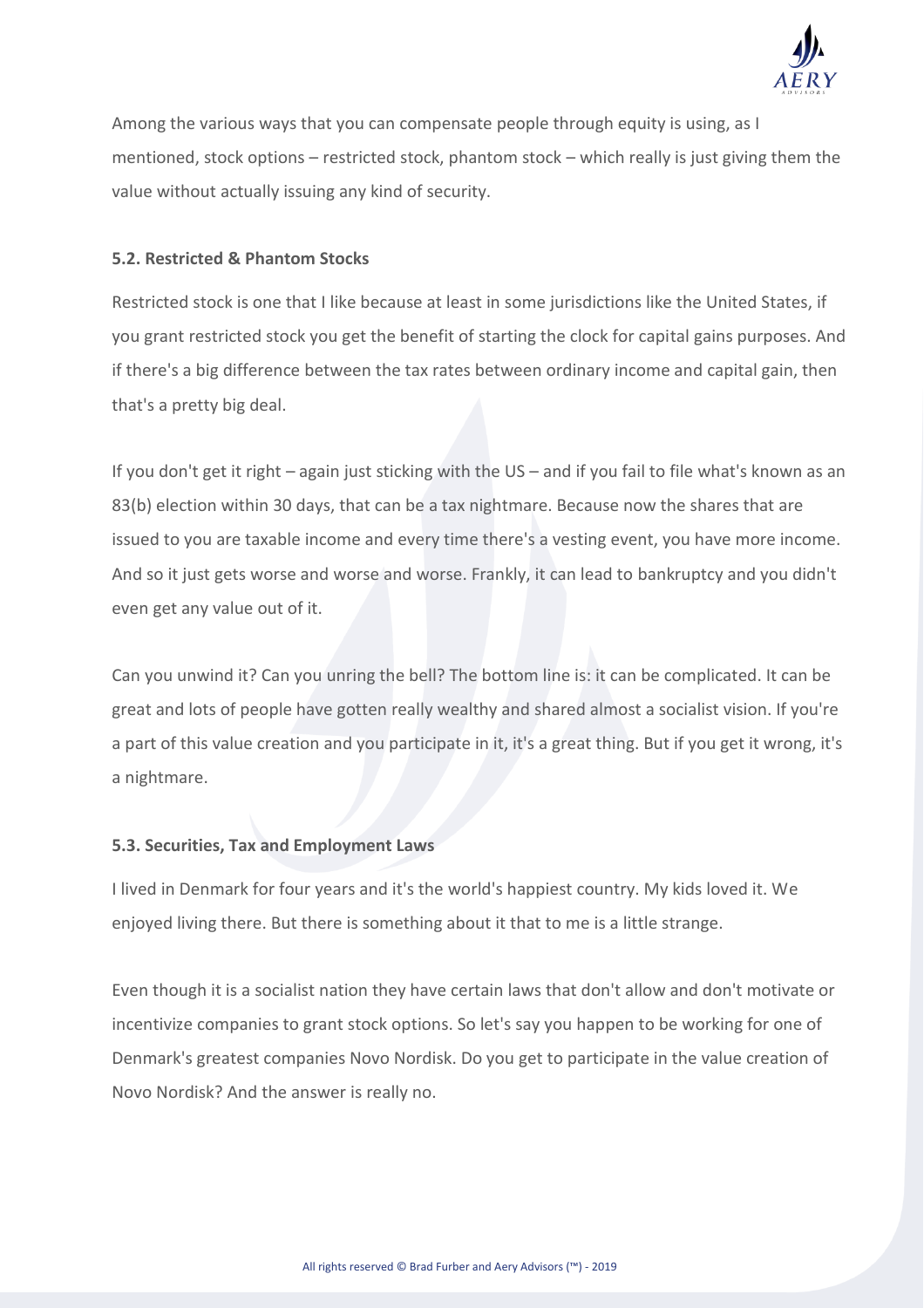

They pay well and they have very generous compensation schemes, but one of those is not stock options. So had Novo Nordisk been maybe a Silicon Valley based company, you would probably have tens of thousands of millionaires who made money by participating in Novo Nordisk growth over the last 15 years.

Instead what you have are very well-paid, happy people, but they didn't participate and the ones who gained by Novo Nordisk's wealth creation are the owners, which is a foundation, and Novo A/S, and public shareholders.

So it's ironic to me that a nation that is sort of socialist has put in place things that don't really give the people who are part of the team the opportunity to share in a socialist sort of way. Unlike the US, which obviously is more capitalist.

If you do happen to be part of the Facebook or the Google or the Microsoft story then you do benefit. All boats do rise with that rising tide.

### **5.4. Labor laws**

As a securities lawyer and just as an entrepreneur, I'm interested in labor laws. There are some companies that thought that they could just employ a one-size-fits-all strategy by having an omnibus plan that's sort of a US-style plan and then using that and they were granting options to employees who were resident in Denmark.

In Denmark, when somebody is terminated mid-year, there's a concept under the labor laws that you're entitled to a *pro rata* portion of the bonuses that you earned during that year, and that's just the way the law works, which is great. It's very pro-worker.

The question in this case was that the stock option plan said unless you were employed as of a certain date you didn't vest. So litigation looked at the question of whether under Danish law you get a portion of the options that you "earned" even though you didn't hit the vesting date. And the big companies said, "No. This is obvious – no."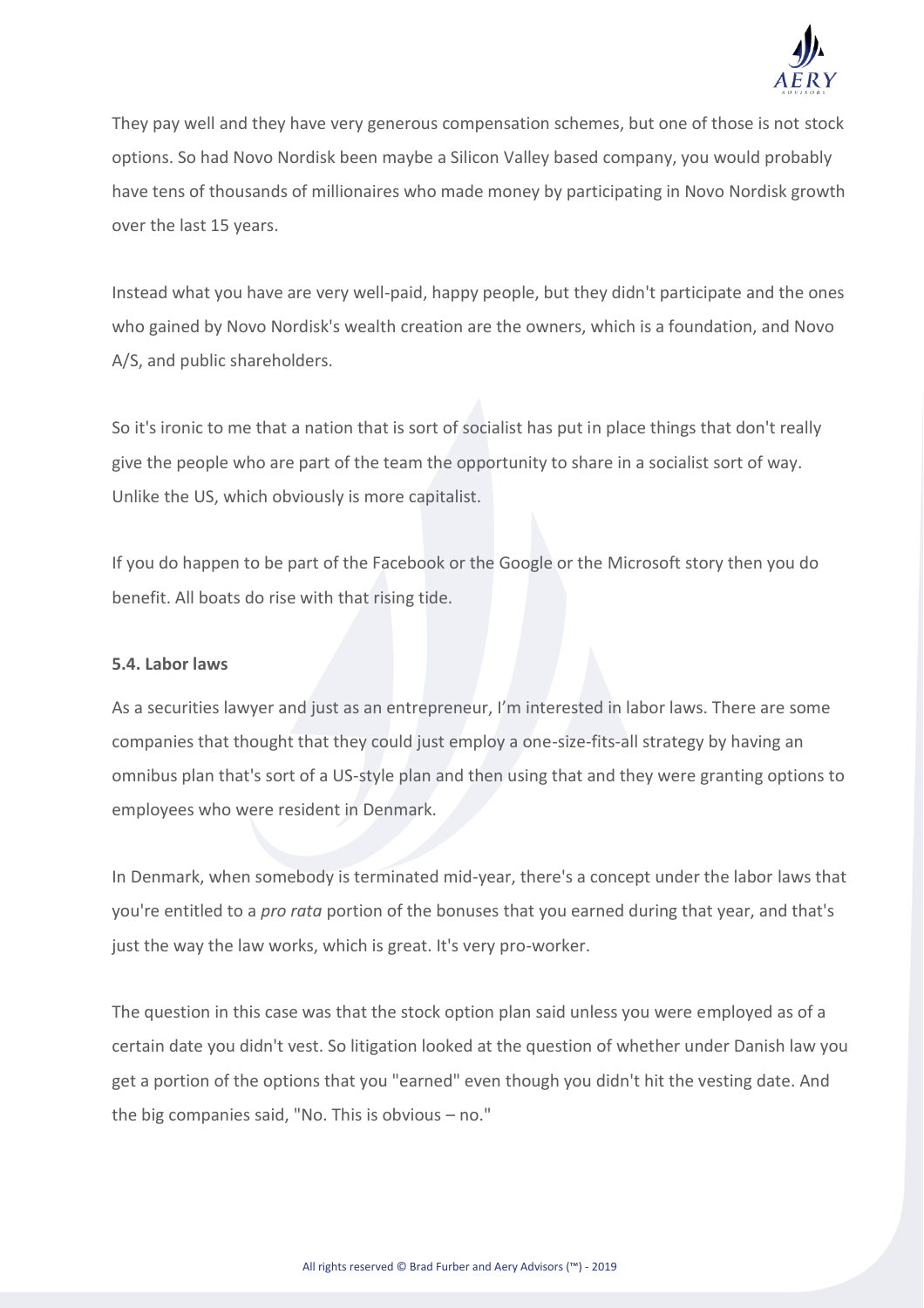

But that's not what the court ruled. Actually I know the lawyer who argued the case. He was very proud of it.

And so they won the battle in the sense that this particular individual was entitled to the vesting of his *pro rata* percentage, but, I would argue, lost the war because now the companies are like, "Great we'll solve that problem by just not granting options."

So if you don't understand the local laws and regulations, you're not going to be able to just come in with a one-size-fits-all. And a lot of companies, big companies, sophisticated companies, have learned that the hard way.



In this first unit, we've looked at the Periodic Elements of the Venture Finance Table. These are the basic building blocks that any company, your company, could use to help you get access to third-party financing to grow your business.

However, the foundational knowledge alone isn't going to get you there. The next step is Unit 2: What it takes to Get Your House in Order.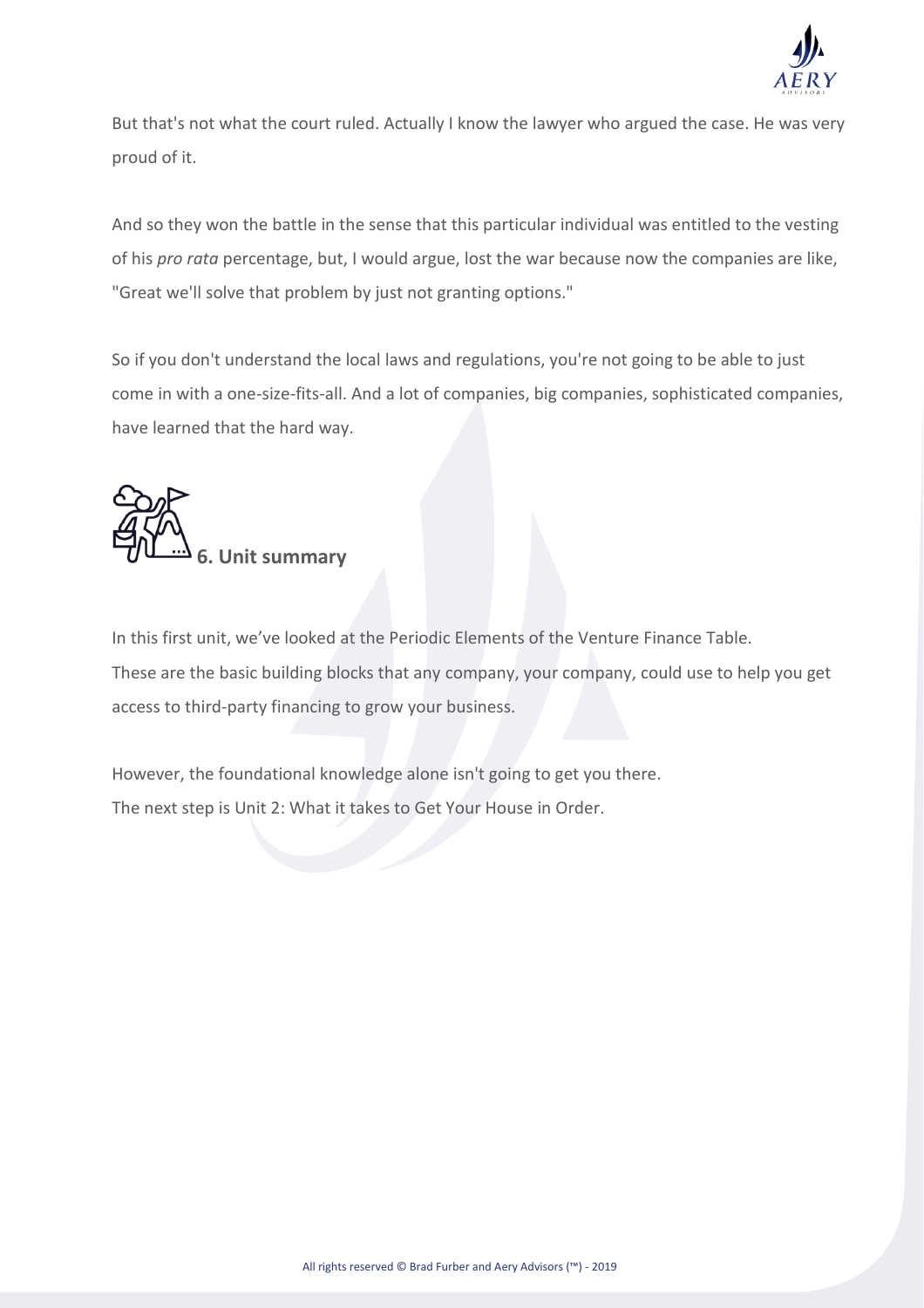

### **UNIT 2: HOUSE IN ORDER**

As the founder, CEO or leader, owner of an innovation startup that hasn't yet raised at least \$1 million in capital, you may not have gone through a due diligence process yet. The good news is there's probably not that much to clean up.

But if you're going to get access to capital from more sophisticated investors, sooner or later you will have to go through some kind of a due diligence process. That's what we are going to look at in this unit.



### **1. Does your story and appearance align with reality?**

What do I mean by "Getting Your House in Order?"

Well, imagine you're trying to sell your house. Would you have the kitchen clean? Any dirty dishes? Got dirty laundry laying around? If the person's really interested in buying your house, they might be interested in knowing if you've got any skeletons in the closet or maybe you've got ghosts in the attic, or God forbid, you have any bodies buried in the backyard.

I'm serious – it's not a laughing matter. If somebody's serious about buying your house, they'll be looking for these sorts of things to see whether it's a good investment or whether they need to walk away. And that's what having your house in order is really all about.

It reminds me of *The Wizard of Oz*, one of my favorite movies growing up. You've got this great vision of Oz and people want to come and learn from the Wizard. And the Wizard makes a lot of noise. He's a good pitch person. But when you really look behind the curtain, what's there? That's what it means to get your house in order.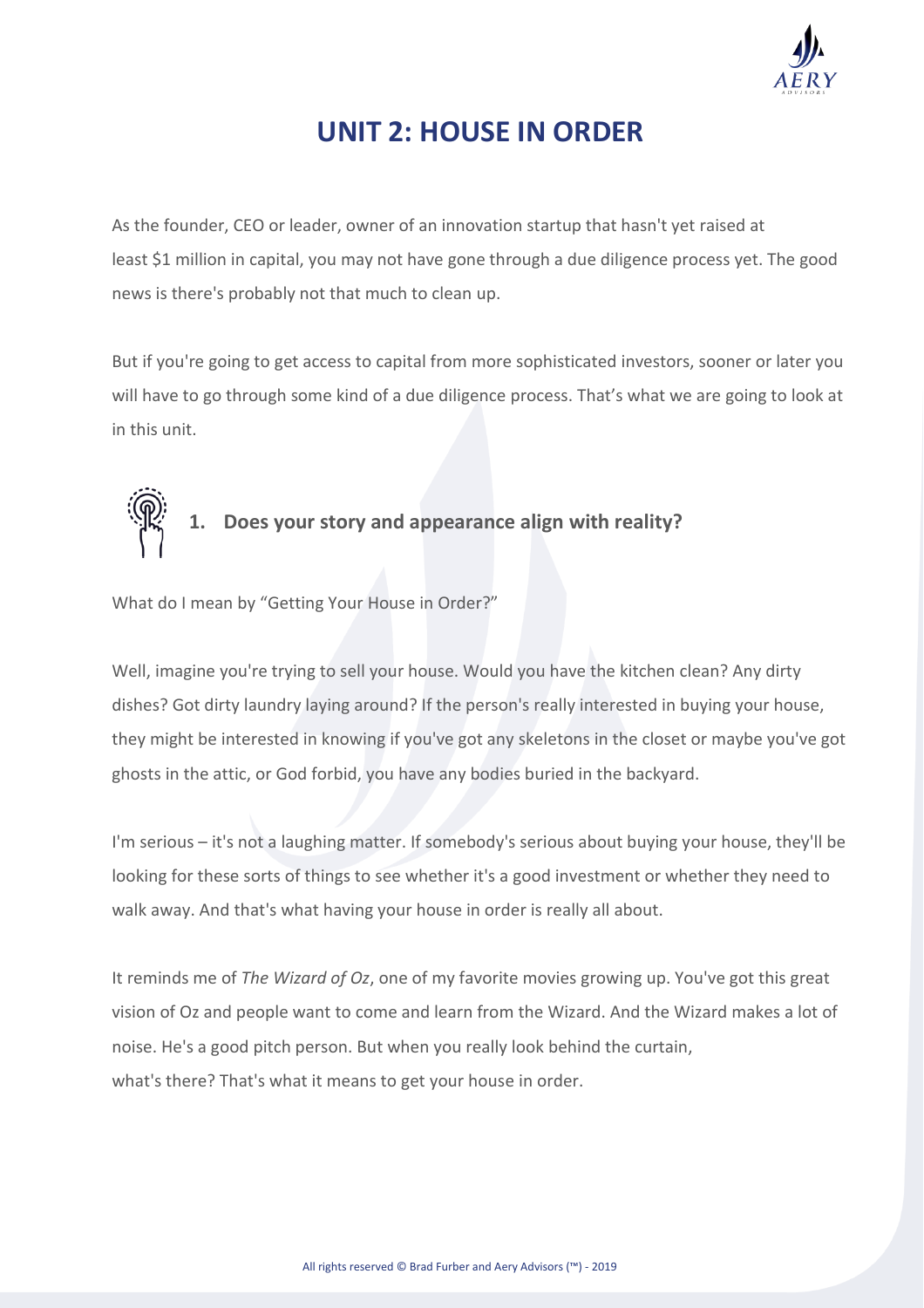

### **1.1.Investors in Europe**

Getting your house in order in Europe is a little more complicated in my experience than it is, for example, in the United States – in part, because Europe is just more complicated. There are a lot of different countries. Each one has its own tax, regulatory, different languages.

Accordingly, there are opportunities to get creative and the big companies, the big tech companies, have taken advantage of it. But entrepreneurs can do it, too. Maybe you live in one country and you decide you want to incorporate in another, and maybe that didn't work out the way you liked. So you end up incorporating another entity in the third jurisdiction, or even a fourth, which is all well and good, if a little messy.

When it comes to financing, investors want to know what they're investing in. Where are the assets? So a kind of shell game can occur. It's like cleaning your garage. It's something that a lot of people avoid doing until they have to do it.

When you start raising money, you need to represent exactly what it is that you're selling. And if you're selling a security in this company, you can say what this company has and you don't make false representations such as, "Oh yeah, we're doing something over here and sooner or later we'll get it over here." Those kinds of things are deal killers.

I've seen it happen a lot in Europe. I think Europe's very creative. And Google, Microsoft, Facebook and those guys have figured it out, too. So we can talk about why cleaning this mess up is important.

### **1.2.What is due diligence?**

A worst-case scenario is when somebody really puts you through the ringer and does what's called a full-scale due diligence on your company. And by the way, this actually happens if you do get a real institutional investor such as a venture capitalist. They actually do organize a full-scale due diligence.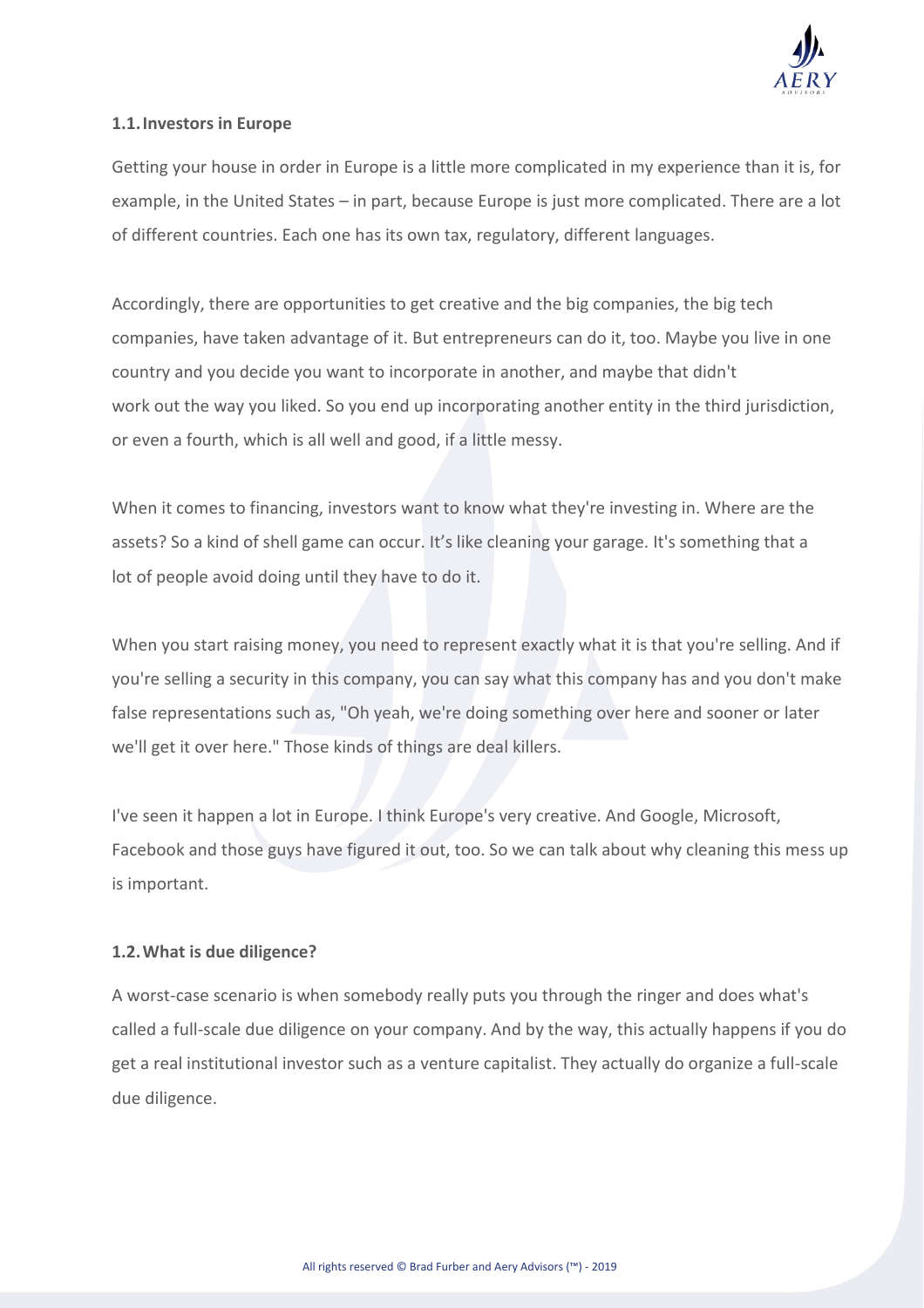

When you understand how that due diligence process works, then you can ask yourself whether or not your company would be able to withstand that kind of a process and come out smelling like a rose.

So first of all, what is due diligence? It's a term that goes back to the US Securities Act of 1933. The question is what level of care broker-dealers – the people who help market (sell) securities to the public – need to give in company statements in order to avoid liability for securities fraud.

The term became known as due diligence and today due diligence is used in a lot of different contexts but fundamentally within the concept of venture finance. It's about doing your homework.

So before you enter into a deal, what kind of homework do you have to do to make sure that the appearance is in fact aligned with reality? That there is alignment of the words and the pitch with the substance and the truth about the company? What do you need to be concerned about?

From an investor's perspective, there are three different kinds of due diligence: market diligence, business diligence legal diligence.

### **1.3.Market Diligence**

In a nutshell, market diligence is just looking at how big the market is.What's the total addressable market? Assuming that this company does succeed and gets to the top of the mountain, are we talking about a small mountain or are we talking about Mount Everest?

It's also about the competitive landscape. Who else is trying to do the same thing?

### **1.4.Business diligence**

This is really about character references. So if you were to say "We have happy customers and investors," in the due diligence process are probably going to want to talk to them and ask, "Are you, in fact, happy? Will you do more business?"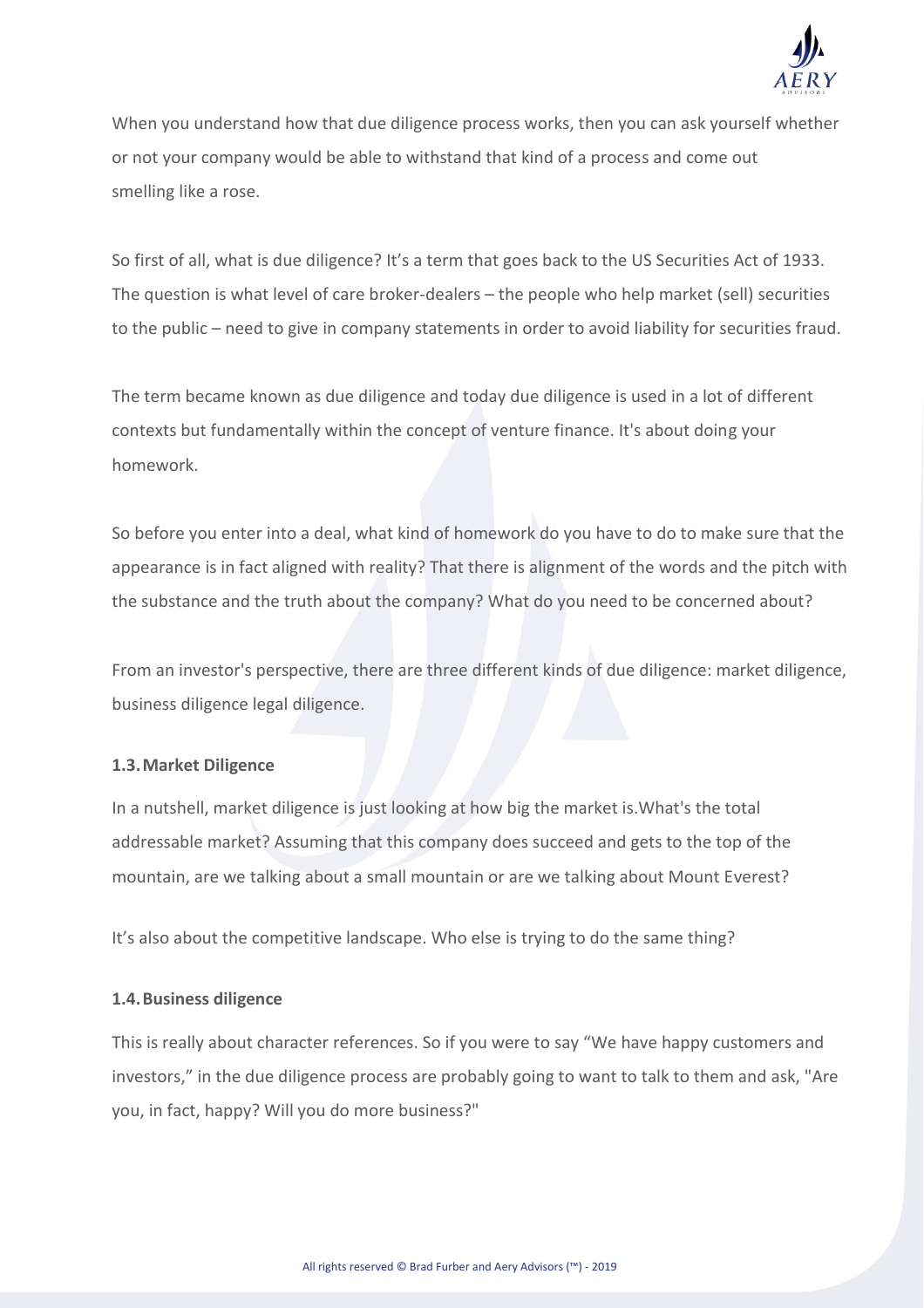

What about background checks on the founders, the officers and directors? Are there any problems there? Bankruptcies, criminal proceedings, those sorts of things.

### **1.5.Legal diligence**

On the legal side there's a very long list of things that you would look at. Does the company essentially know who owns all of the capital stock?Have there been any promises made to people that maybe haven't been documented? It could have to do with ownership of the company.

Has everybody signed all the appropriate agreements that they should have signed? Does the company, in fact, own the IP that it says that it owns?

Those are the kinds of things you cover in the legal due diligence.

In the venture finance context, due diligence would look like: there's a term sheet that gets agreed but it is subject to satisfactory completion of due diligence.

Remember, however, that if you go through an audit, you'll probably find something that needs to be fixed. It really depends on what needs to be fixed. If it turns out that there are structural problems with the company, it could result in very expensive, extremely expensive, legal fees and other fees associated with trying to correct those past mistakes.

It kind of reminds me of an air filter commercial from when I was a kid. There is a company called FRAM, and their basic pitch was, "You can pay me now or pay me later." (Essentially, the sooner you clean up any mess, the easier and cheaper it will be to fix. The longer you wait to clean it up, the more expensive and harder it is to fix.)

And that's why getting your house in order is super important.

If it turns out that there are problems that can't be fixed, consequences could range from something like, "Hey, you need to send me more information – no big deal," to a very expensive process of trying to fix it. Or just a busted deal.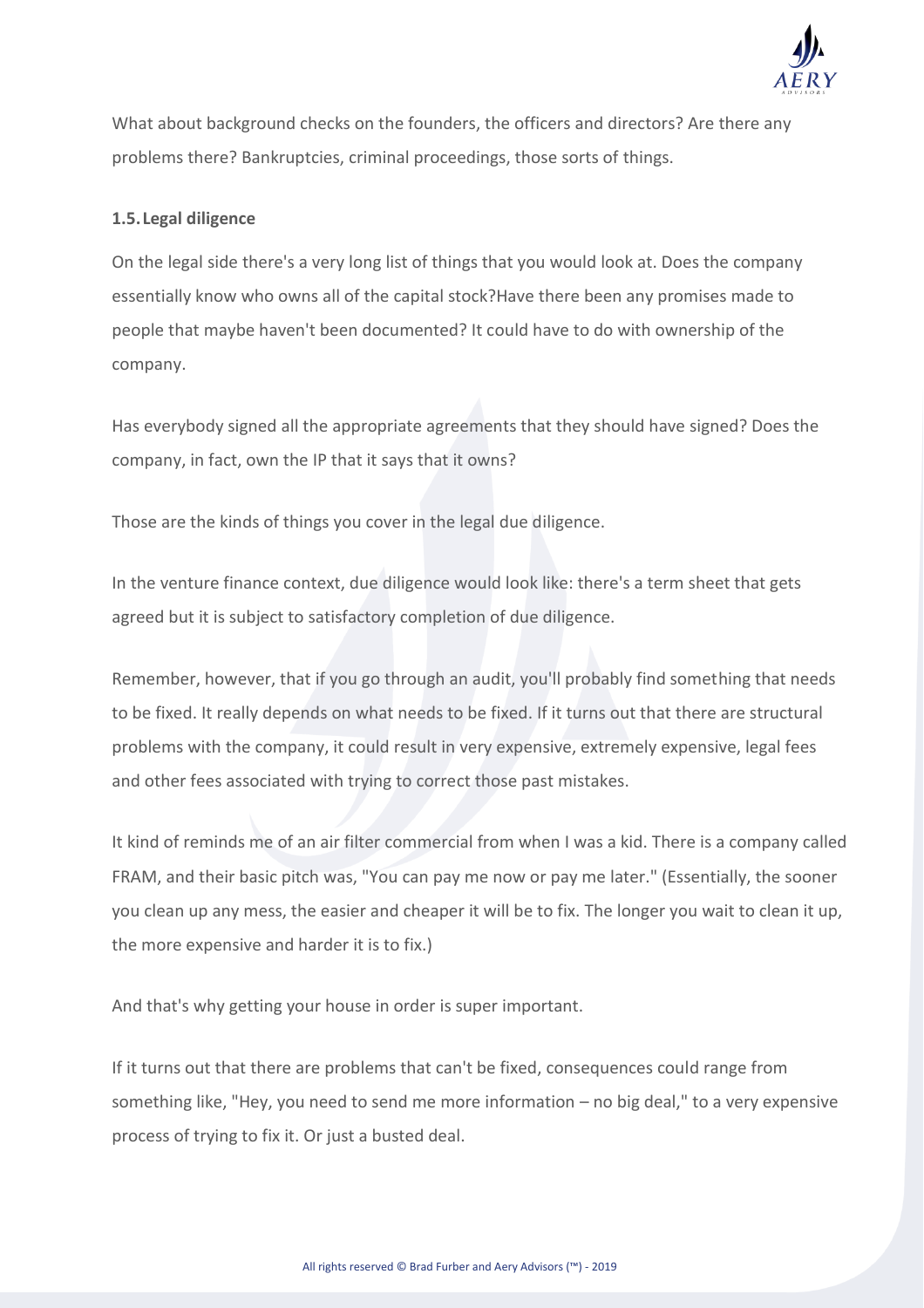

If it turns out that the company isn't what everyone thought it was, obviously the investors are either going to substantially renegotiate the terms or frankly they're more likely to just walk away.

### **1.6.What documents do you need?**

In terms of the amount of due diligence that may or may not be requested, it's really a question of who the prospective investor is. Different types of investors are going to want different kinds of assurances. It's not one size fits all. The deeper you go into the sophistication level, the more likely it is that you'll have to undergo a more thorough investigation.

I can say that in my experience the ones who will typically ask for the most information are the most sophisticated equity or debt investors. We're talking about the corporate charter, possibly copies of all of the board and shareholder meetings, agreements among shareholders, the bylaws, and making sure of the intellectual property.

Has everybody signed the proprietary information and inventions assignment agreement? Do we have signed non-disclosure agreements with everyone we should? Have all the employees and contractors entered into the appropriate agreements? Have we made the appropriate patent and copyright filings and registrations?

Other things would include whether management and employees have everything documented? Are there any promises that haven't been documented? Does the company have long-term commitments like real estate leases?

The form in which these due diligence requests are typically made can be a long-form due diligence document request. That's how it would be done in a venture financing.

With angels, the due diligence might be quite a bit less. It could be just a real subset of that. And frankly with certain kinds of investors who are investing more in the relationship they have with the founder, such as friends and family or fools, they might not even do any due diligence.

But remember: if you can get your house in order now, it'll be easier and cheaper. Or you can wait and try and fix it later.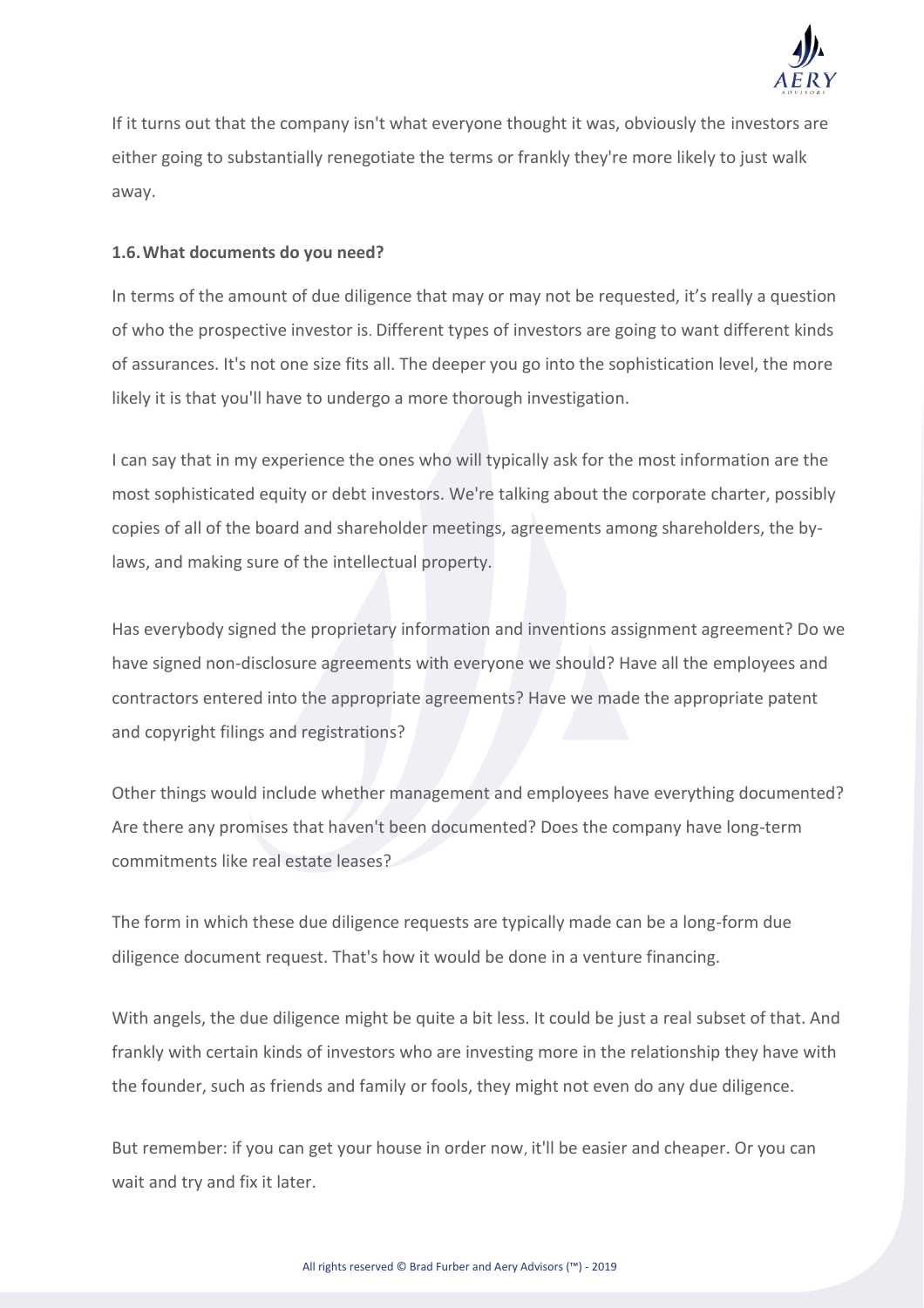

### **UNIT 3: CREATE YOUR OFFER**

In this unit, we're going to look at the 10 most common profiles of people that you could get access to and think about how you can start to create one or more compelling offers to help you get to this next stage in your growth.



Creating a compelling offer is the fun part. It requires some creativity.

One of my favorite authors, Jim Collins, wrote the book *Good to Great* and in it he did some research. The conclusion was: "Who first, then what."

It's just like trying to build a great company. First you need to assemble the team: who first. Then you figure out where you're going to go with that team.

I would argue that in venture finance, you should keep that in mind when you think about who you want to raise the money from. You need to think about what's in it for them: why would they want to part with their money to help you achieve your dream?

It's important to recognize that although money is theoretically a fungible commodity, it's not true that all money is equal. Actually, some money comes with value-add, some money comes with strings attached.

As you think about where you're going to get money and about the strategic value and how you're going to convince that person or entity to share it with you, that's the first question: the who.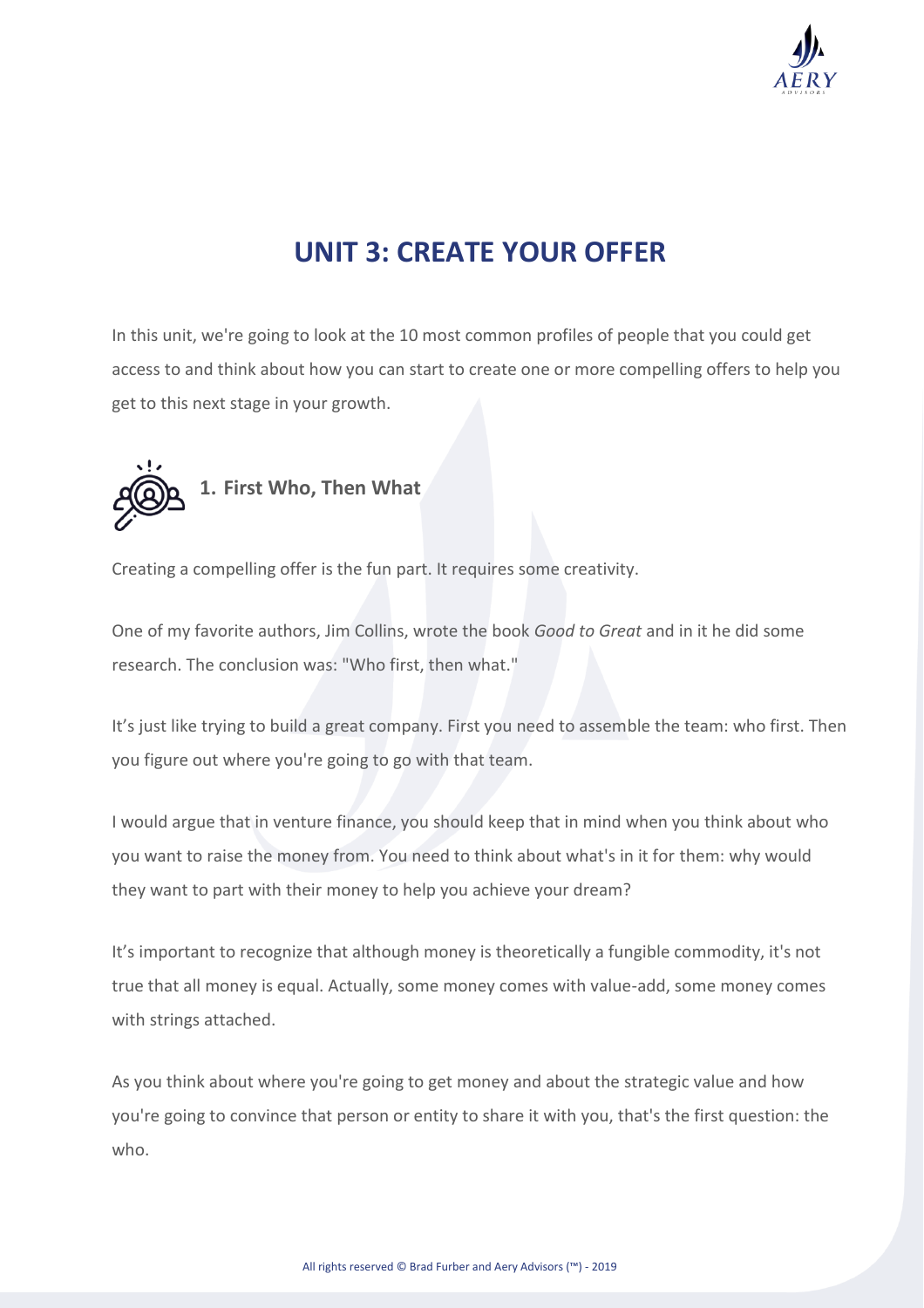

So what we're going to do is look at some of the more common types of investors. We're going to review the different profiles of investors that typically provide funding in the venture finance space. Think of it like a jungle. Which of those species, which animals, which beasts are we going to focus on? Then you try and structure a deal that we know a particular type of investor wants to participate in.

It's hard to sell somebody something that they don't want.

# **2. The most common Profiles of Venture Finance Investors**

### **2.1. 3F`s: Friends, family, fools**

Everyone knows that when you're starting a business, the people who love you the most may think it is a crazy idea and may try and convince you not to do it initially. Once they get over it, they may say, "Okay, actually I do support you."

Friends, family and 'fools' are typically first outside capital source. 'Fools' would be people who, for whatever reason, want to throw money in at this early stage but aren't really professional investors.

And all of these have one thing in common: they're essentially supporting the entrepreneur because they like the entrepreneur. They're supporting the entrepreneur because maybe they love the entrepreneur personally – has a relationship with him or her.

This money tends to be the least sophisticated in general.

### **2.2. Crowdfunding**

Equity-based crowdfunding is now legal in many countries. And/or debt. So you could do equity or debt. And those are the four buckets for crowdfunding, putting aside STOs and ICOs which are a separate category.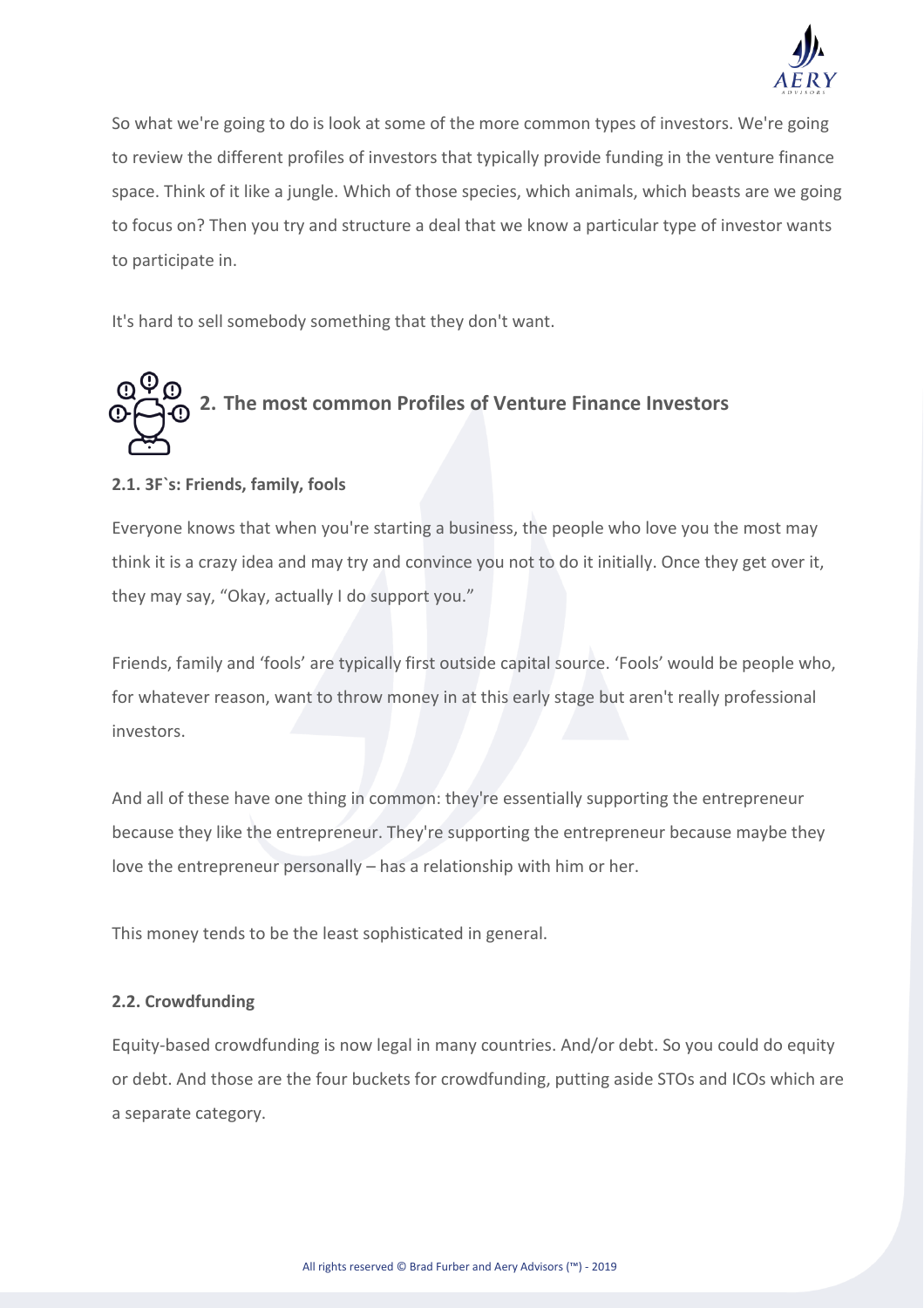

### **2.3. Business Accelerators**

Other parts of the ecosystem that have become pretty big are business accelerators and business incubators. Some people say that the difference is that an incubator is like incubating a little baby, whereas an accelerator is like a rocket ship. In my view the difference is that an accelerator typically is part of a cohort, a program – maybe it's 90 or 120 days – and it comes with a host of services: mentorship, a little bit of capital (20,000-150,000 among the most generous ones). Some of that, by the way, could be in convertible debt or something similar.

### **2.4. Business Incubators**

An incubator is more of an ongoing commitment. Maybe there's no defined beginning and end. You come in on a rolling basis and those incubators can provide a range of support, cash and non-cash support. Sometimes they have shared services. Usually, incubators don't take an equity interest. But they are important players for early-stage companies in the ecosystem.

### **2.5. Angel investors**

The next step is professional angel investors. These are individuals investing their own capital. It's not institutional money; it's personal money. Typically, they get involved in the pre-seed, seed, or even maybe early VC money.

### **2.6. Super angels**

Professional angels are motivated by a number of factors, one is just pure economic return: they are investing money with the hope of a return on investment, but also because they think it's fun, it's interesting, it's an ability to sort of stay involved with entrepreneurship. In fact, most business angels are successful entrepreneurs themselves and they like that.

There's a different breed – the super angel–who takes it to a different level. A super angel is also not a micro VC and not an institutional investor. It's somebody that just can operate at a higher level. Usually they are capable of writing bigger checks. They can lead deals, and as leaders not only can they negotiate the terms and conditions, they frequently have a following of other angels because the super angels are perceived to be the super smart ones. The ones that follow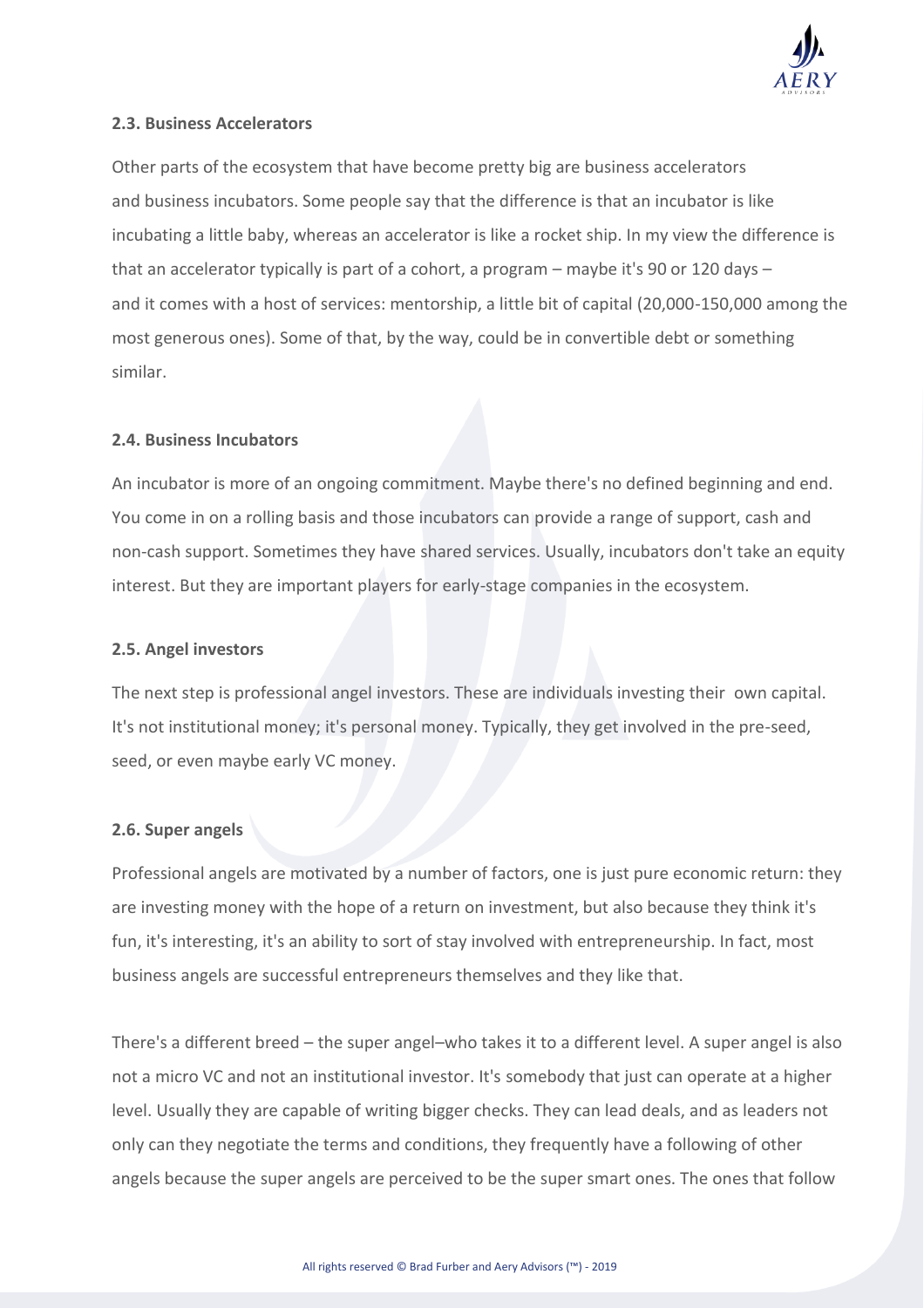

are the sheep angels, who say, "Hey, if so-and-so is in the deal, I know they are smart and savvy so I'll follow along."

### **2.7. Micro-Venture Capital Firms**

Micro VCs are a sort of a hybrid. They're actually structured like a regular VC in that it's institutional money, not their money. They're investing on behalf of limited partners.They may in the past have been like a super angel but now they want to move it up a little bit.

These micro VCs have become quite common globally. Usually it's a VC fund that has \$50M and maybe up to \$100M. They're operating in the early-stage market but they're an important player.

Within the local ecosystem, it's important that these micro VCs survive and thrive because they are the ones who can add additional capital on top of angel capital. They're also important to the extent that the global VC funds who want to venture into new markets feel more comfortable if there's a micro VC who's got boots on the ground and who can help them manage the investment.

### **2.8. Traditional Venture Capital Firms**

With the rise of the micro VC, the traditional VC has moved further up the capital structure so that you're looking at more Series A and beyond. These traditional VCs, again, are institutional money – management fee, carried interest. They're investing other people's money and they're essentially a fund manager.

In partnership with both micro VCs and angels (particularly super angels), more and more of these traditional VCs are more comfortable operating beyond their home base. So you're starting to see more international deals getting done with a sort of a partnership between traditional VC players providing growth capital and maybe some of the other players that are providing the seed capital.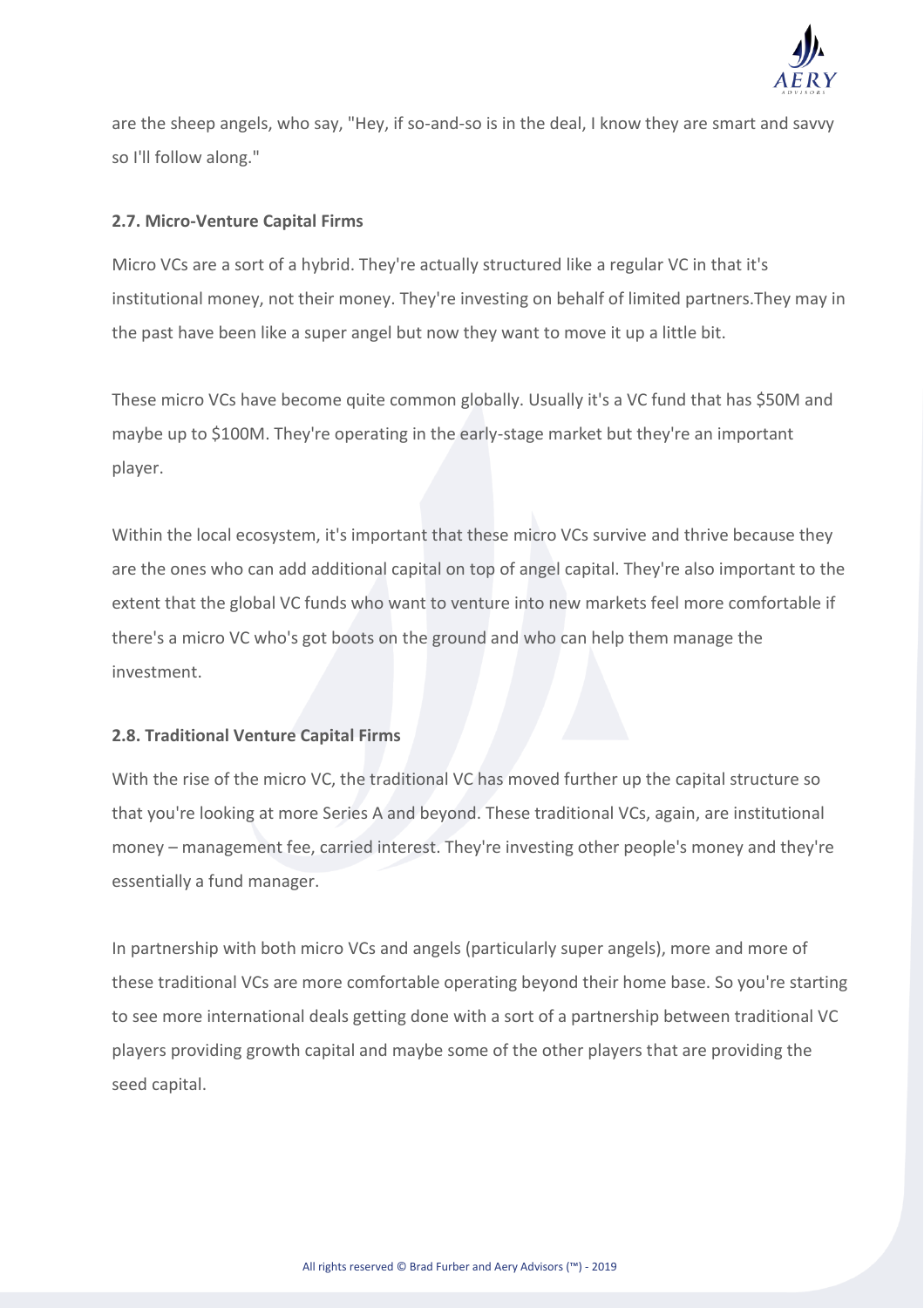

In the current market, companies that don't already have product/market fit and aren't already at a point where they're legitimately growing on a proven business model are pretty unlikely to be interesting to the VCs.

### **2.9. Corporate Innovation and Corporate VC Funds**

Another important player in the innovation ecosystem and with possibilities for access to venture finance or non-cash or non-equity based support is corporate VCs or corporate innovation. Corporations know that there is potentially a start-up somewhere that's going to make them irrelevant, and so corporations want to be part of the ecosystem for strategic reasons more than financial reasons.

Accordingly, they sometimes set up innovation challenges where they'll put up some prize money for companies that want to come up with innovative ways for new products, new ideas or new collaborations. It could be that the corporation has some kind of an accelerator or a corporate accelerator.

It could also be that the corporation has a VC fund. I was living down in Australia and I remember when innovation became the new black. All the banks decided, "Oh well, we do corporate VC. Yeah, we've got a 50 million dollar fund."

These are important players that can be extremely valuable. On the other hand, it can present dangers if not structured correctly.

### **2.10. Venture Debt and Venture Lending**

For companies that have serious venture funding, or at least seed funding, there are not traditional banks but maybe non-bank financial sources that will provide what's called venture debt.

In the US, there are actually a couple or three banks that do this but I would say it's more of a non-bank bank financing and it includes upside. It's a great way to extend your runway to finance equipment and capital goods, that kind of thing.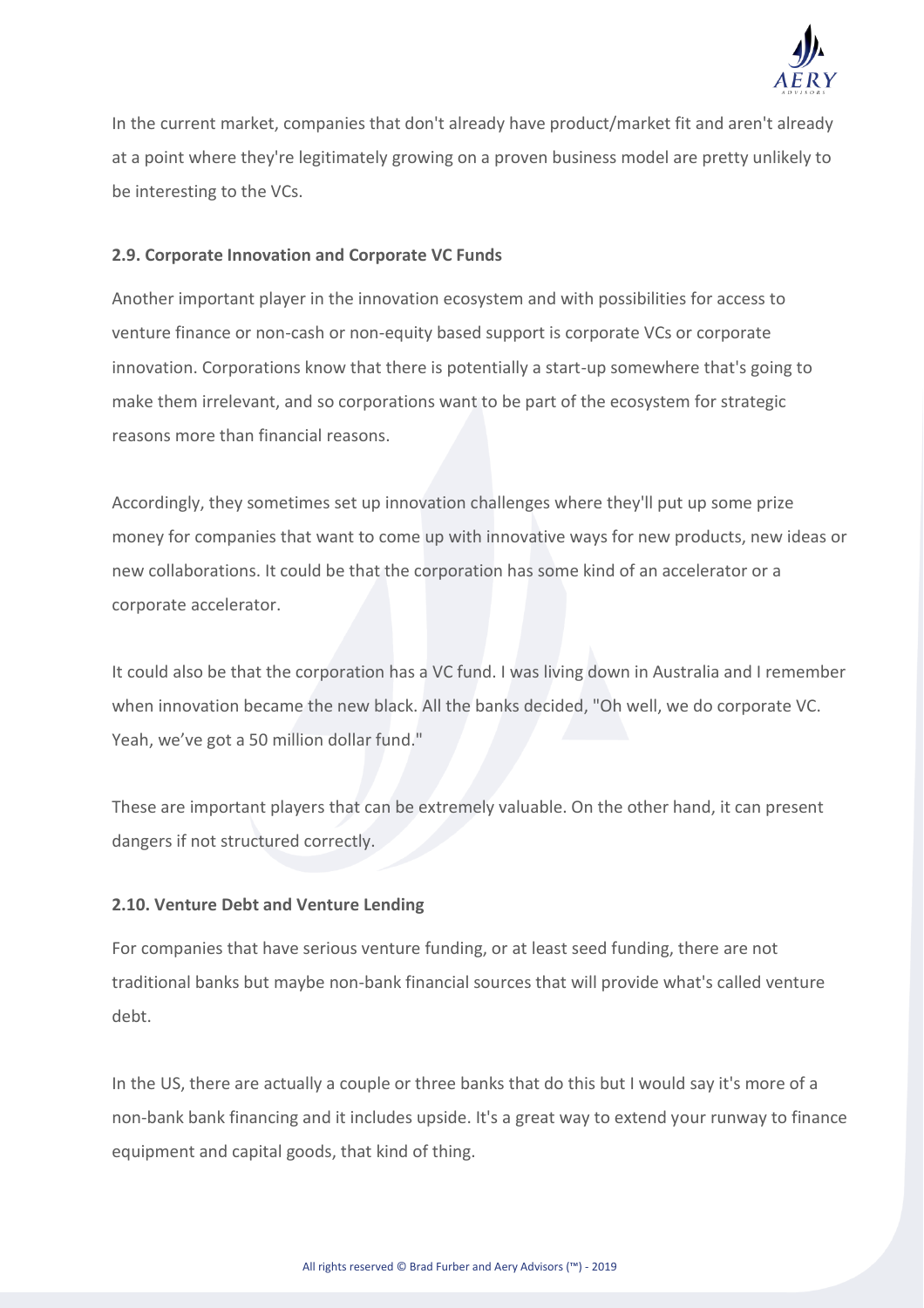

### **2.11. Innovation Finance**

### **Tokens**

The most interesting and most innovative form of venture finance over the last three or four years is clearly tokens.

Tokens started out a long time ago. I guess it would now beyond the 10th anniversary of Bitcoin. A lot of people think of Bitcoin as, "Oh yeah I've heard of ICOs. I've heard of crypto assets." And Bitcoin clearly is a coin. It's a token. But it was just the beginning.

Bitcoin may go to zero, who knows? But it doesn't really matter because that's like saying, well, Altavista, one of the first search engines, failed. But it's not like all search engines will fail.

### **ICO's and STOs**

In this token space there was a bit of a mania from 2015 through the summer of 2018. I think over 20 billion dollars was raised in ICOs. The ICO is just an initial coin offering, and the idea behind it is that this coin is a token that gives the holder access to some benefit. It may be, "With this coin you can get access to cloud storage or you can get access to some other utility." It's a little bit like airline points or gift cards.

Those coin offerings were conducted in ways that were, in retrospect, fraudulent in many cases. The securities regulators don't like that. Securities regulators are generally trying to protect investors from making stupid decisions – and, like I said, over 20 billion dollars was invested in it. Maybe not 20 billion dollars of value was created.

Having said that, it is an important innovation. In the current market, the new black is STOs: the security token offering. A security token is really a token that's backed by some kind of an asset. It could be a hard asset. It could be a shares certificate. It could be art. It could be real estate. There's really no end to things that could be tokenized, but in the case of a security token, it need not have any utility other than the fact that it represents an investment. It could have a utility but it doesn't have to have a utility.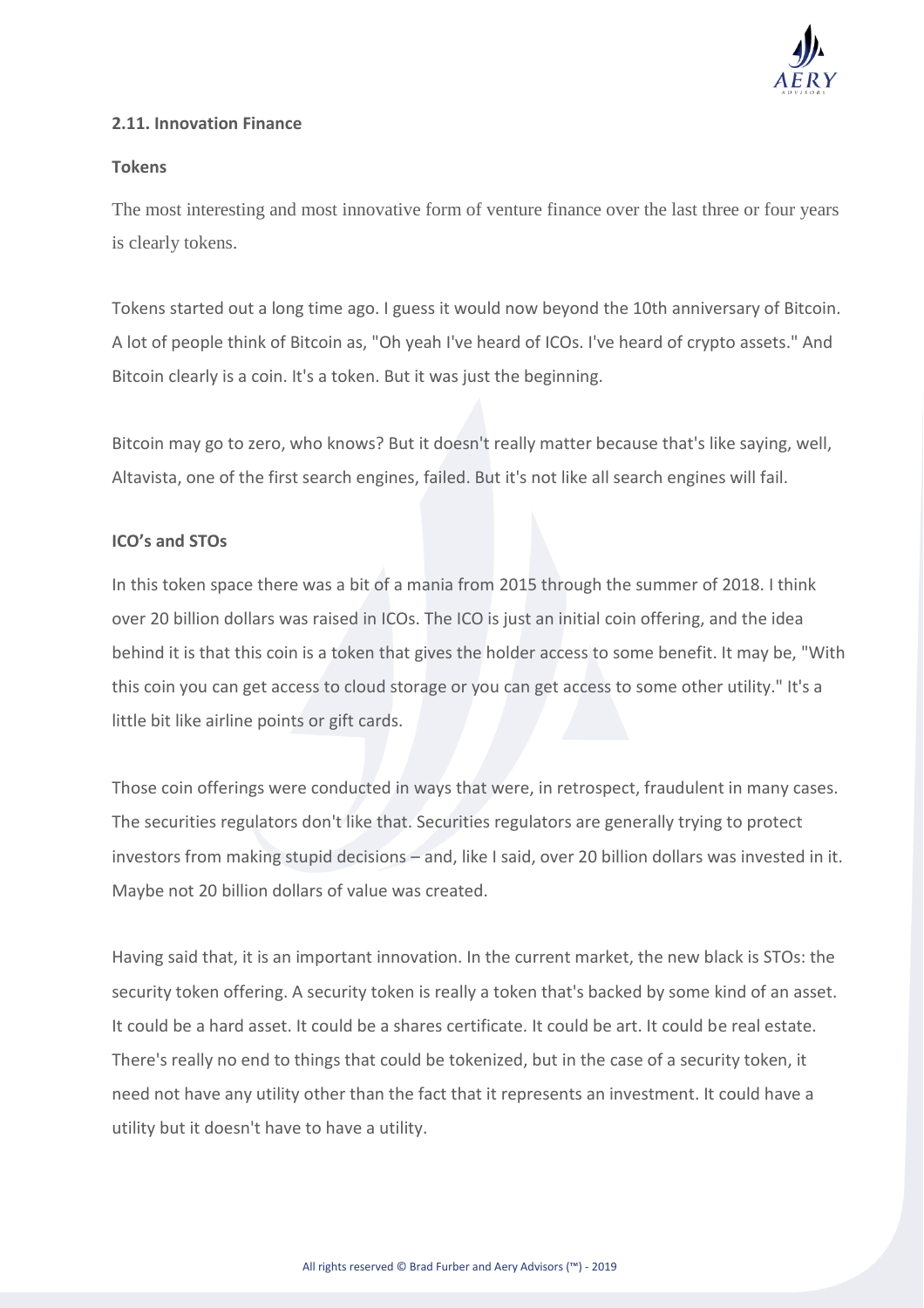

My prediction is we're going to see a lot of companies using this STO method to attract risk capital and venture finance.



### **3.1. What it is the compelling offer?**

It's my view – and it's been my experience – that you need to create a compelling offer that targets your specific investor. It's not a 'one size fits all.'

If you decide, for example, that you want to focus on corporate VC because you think the corporate VC can get you access to channels and customers that you couldn't get in some other way, then you create an offer that appeals to the corporate VC's interest. That may not include equity. It may be they don't care about equity because they don't know even where to put it on their balance sheet.

On the other hand, if you're going to try and convince your Uncle Joe that he should invest \$100,000 in your business, you might not need to invest too much in creating an interesting offer because maybe Uncle Joe just loves you and he's going to give you the money anyway.

If you lean towards, say, a seed fund, if it's a real VC, keep in mind they're managing other people's money. You do have to be prepared to go through some kind of a diligence process and give them the kind of security that they would want, which in this case would be at least a series seed offer.

So you've got the type of security, which is important, but you also have the valuation. I mean if you go to somebody and you're pre-revenue, and you say, "Hey, we're looking for a million dollars and we're going to give up 5% of the company," my guess is that not many people are going to find that very interesting. Who knows?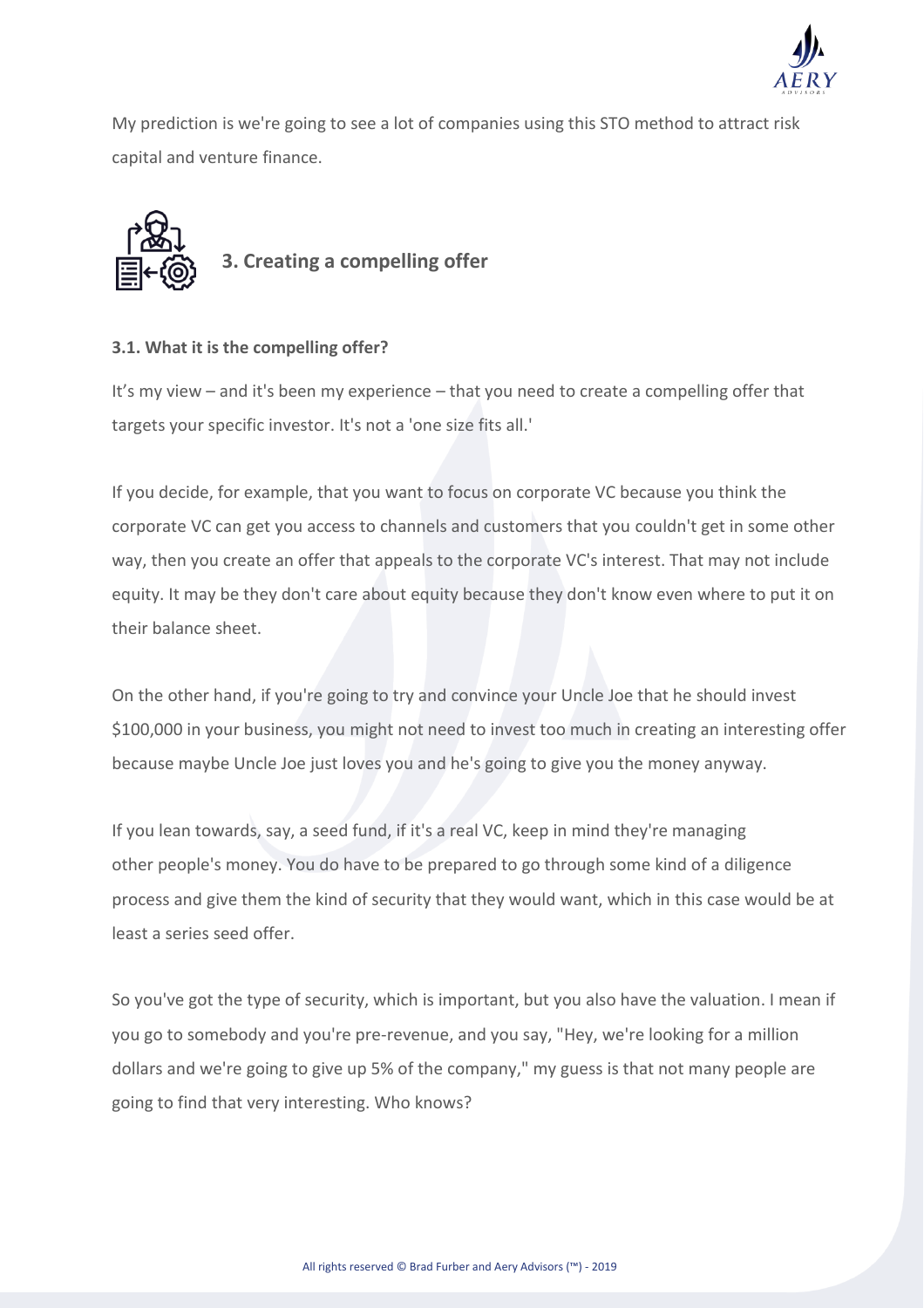

You could be a great salesperson. But if you've got some real traction, a product/market fit, the offer might not be ridiculous.

When I say compelling offer, I mean not only do you have to create the kind of security that those investors want, but you also have to structure it in a way that the valuation is reasonable, or in the ballpark.

If different people have different views on this, are you supposed to take the lead in creating the offer and presenting it? "Hey here's the offer; take it or leave it?" Or are you supposed to be passive and say, "Well, I don't know – you're the expert, why don't you give me an offer?"

In my experience, you need to be respectful of the investor and put yourself in their shoes. If it's an investor that's in the business of negotiating and valuing companies, then obviously they want to have some discretion and they want to take the lead in making that first definitive offer.

If it's somebody that really isn't in the business like friends, family, and fools, they're not really in the business. You're putting a lot of pressure on them to come up with an offer.

The harder you make it for them to say yes, the less likely it is that you'll get a yes, which is kind of intuitive, right? But I find that a lot of entrepreneurs have a tough time coming up with any kind of a compelling offer that's actionable within a reasonable time period. You probably need a lawyer – a securities lawyer – who can help you make sure that your offer makes sense before you present it.

### **3.2. Getting it wrong**

Over the last 18 months, I've looked at over 1,000 deals. I'm a curious, open-minded person. I'd like to think I'm easy to talk to. And in that time period I've been asked to be part of the investor group in many different ventures.

I'll give you an example of something that for me, as an angel investor, is not compelling. It's when an entrepreneur says: "Hey, do you want to invest in my deal?"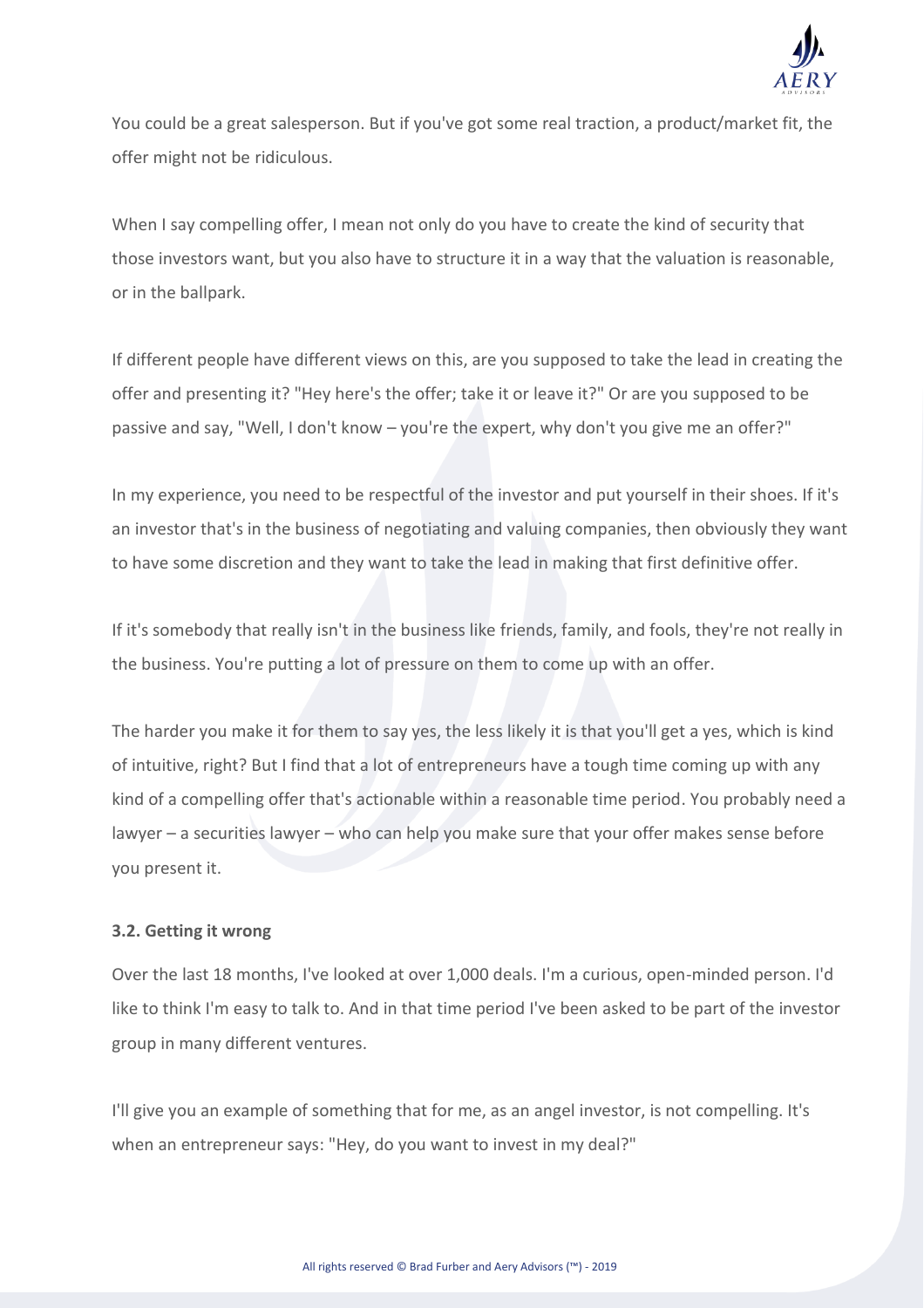

That's not good enough.

I'm like, "Well, what is the deal? Do you have a term sheet?" No. "So how do I even know what it is?"

I've had people come and visit me where I live in Basel, Switzerland. They take a train, a threehour train ride, and they come to me and say "Hey, would you be an investor?" And I'm curious and open-minded and I listen to the story.

I ask, "Well, what is the offer? What's the deal?"

And they answer: "Well, you're the professional; you should make me the offer."

I say, "Well, really, I mean you want me to do the homework? Is there anything we can look at? Do you have a lawyer?"

Not yet.

"Well, I'm not saying no but I'm not saying yes, so why don't you get back to me?"

I have seen this person several times since then. I've had emails, "Hey do you want to invest in the deal?" My reply is the same: "What's the deal? What's the offer?" I ran into this person in Davos. He was up on stage pitching this great vision . . . and still no offer.

That is putting the burden on me as the investor, that I'm supposed to come up with the offer. That's really not fair. If I really wanted to do the deal, I suppose I could do the homework, but keep in mind there's also due diligence.

Somebody who's trying to get angel investors needs to do the work on the front end, not just get the house in order, but actually create an offer that's reasonable. If you go shop your offer and your offer is unreasonable – something like "Oh, I'm pre-revenue. I'm trying to raise a million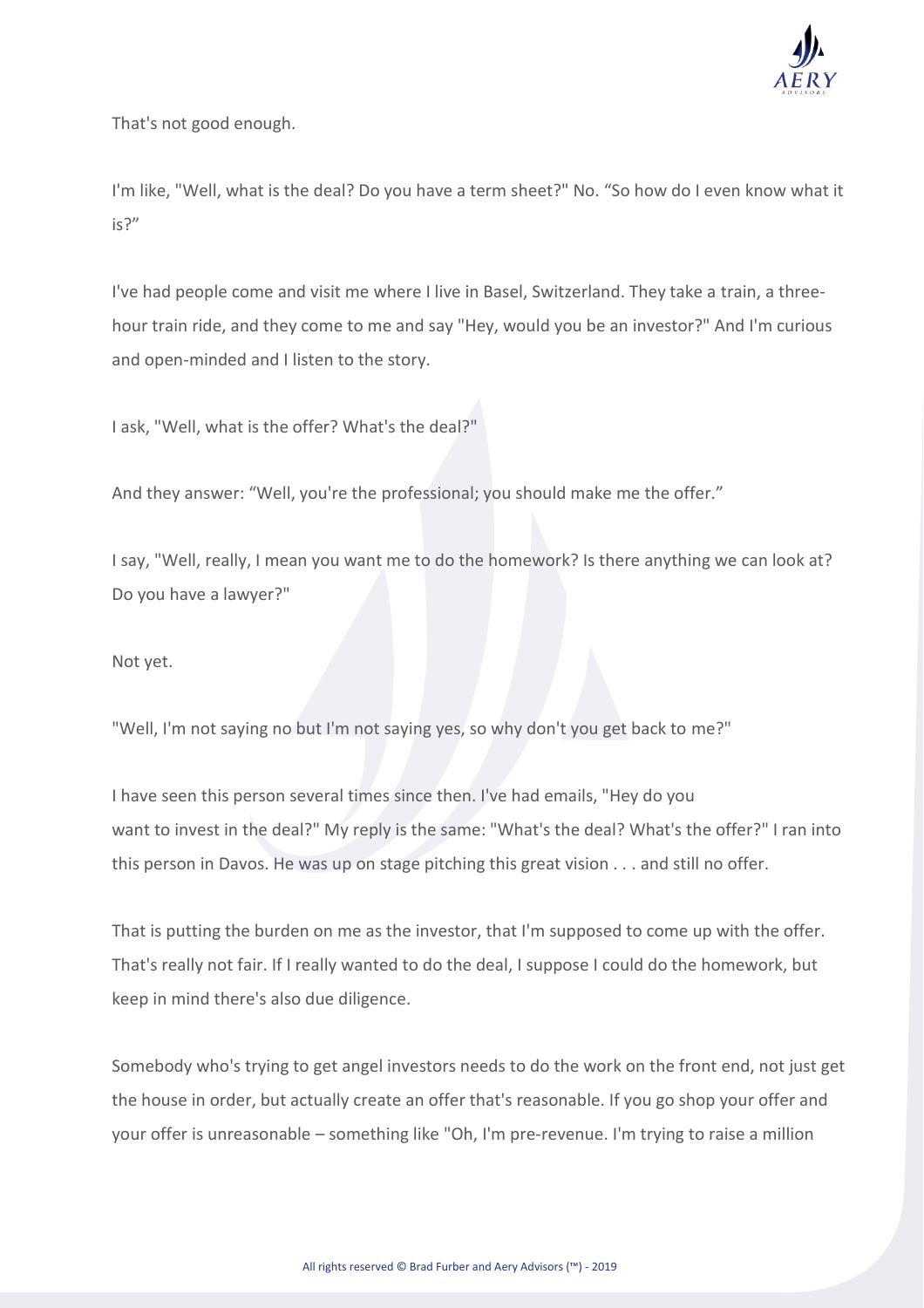

bucks and I'm selling 5% of the company" – my guess is that people will probably not jump at that offer.

Is this real or are you just out there fishing? Because a fishing expedition when you don't have your house in order and you don't have something that's actionable is likely to be a bad day of fishing. It could go on for months. A good offer does require you to be organized and to have something that's actionable.

### **3.3. Getting it right**

Whatever it is that you're doing, figure out whether your offer is in the ballpark of what similar companies at a similar stage are doing and then go to people who finance those kinds of ventures and present them with something that's actionable.

When you're done with the meeting, the lunch or the pitch or whatever, if somebody says they're interested in your company, what have you got to give them? Can you back it up with a term sheet, with a subscription agreement? Do you have a due diligence locker that people can look at to make sure you have your house in order?

Let's look at which deals I have invested in. Last year, I did eight.

In each case the company was well-organized, had a due diligence locker and already had the legal agreements in place. And at that point, honestly, all I had to do was get comfortable, sign the subscription agreement, and wire the money.

That's a good offer, that's a compelling offer. That is what you've got to do. I'm not saying that you don't need to negotiate as well. Different types of investors may want to negotiate – venture capital firms in particular might want to control the negotiation. But that's what a compelling offer is. You need to figure out what the deal terms are.

With these corporate VC things, they probably don't know what exactly they want to get out of it. They just have some person assigned to run the program who may have no prior experience in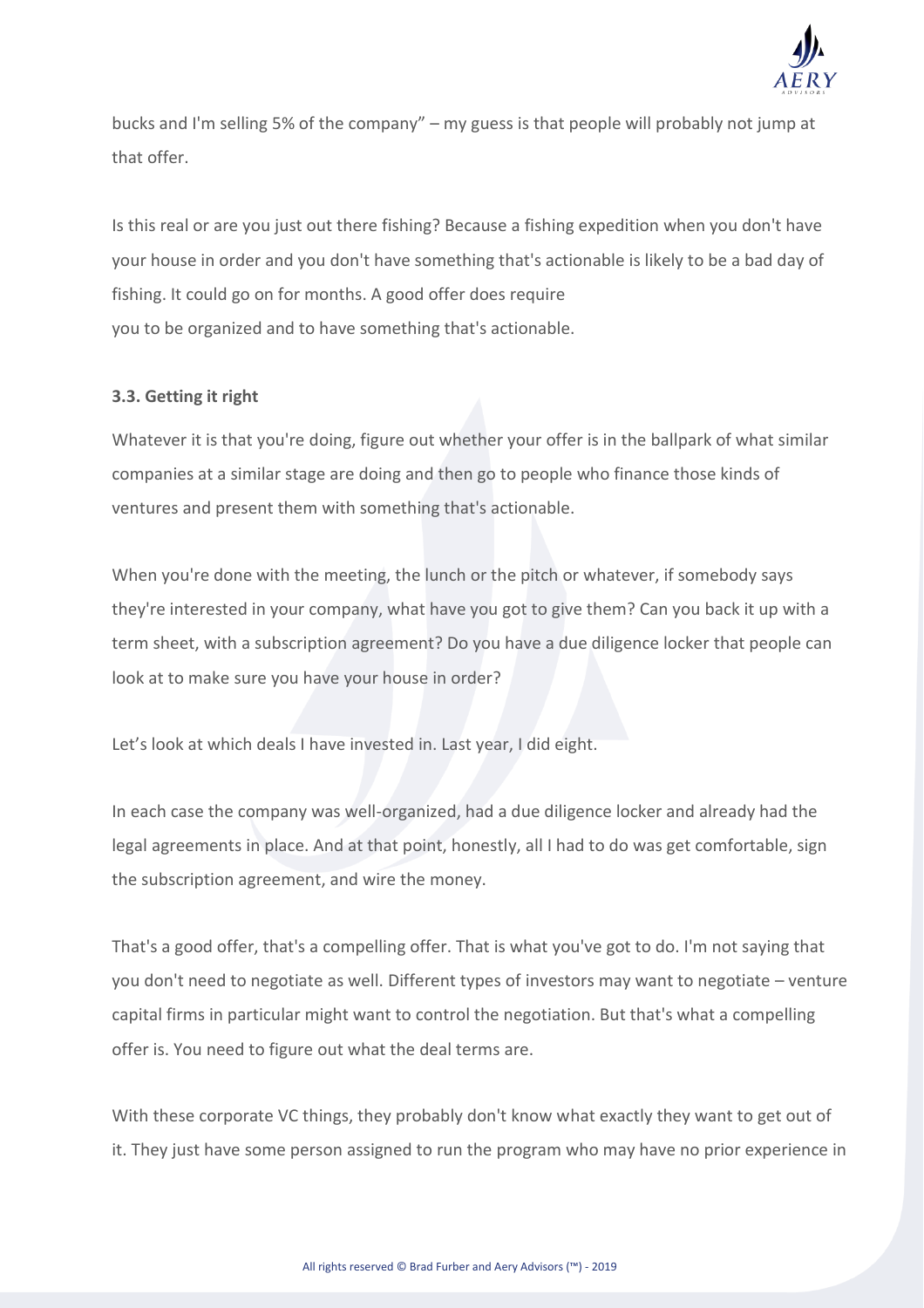

innovation or a venture, but they're creative. They want to get some value. In those cases, who knows what you need to do to be able to get value out of it?

Those kinds of deals are typically set by the corporation and then you just need to comply. Some of those are great opportunities.

In summary, creating a compelling offer is really about empathy. It's about putting yourself in somebody else's shoes and saying, "How can I make it easy for them to say yes to work with me?"

Depending on who is on the other side, depending on the profile of that investor, it may mean you need more than one offer because it may be that you're talking to more than one profile.

Somebody who's really organized needs to think with empathy and create an offer that enables the other side to get to yes quickly.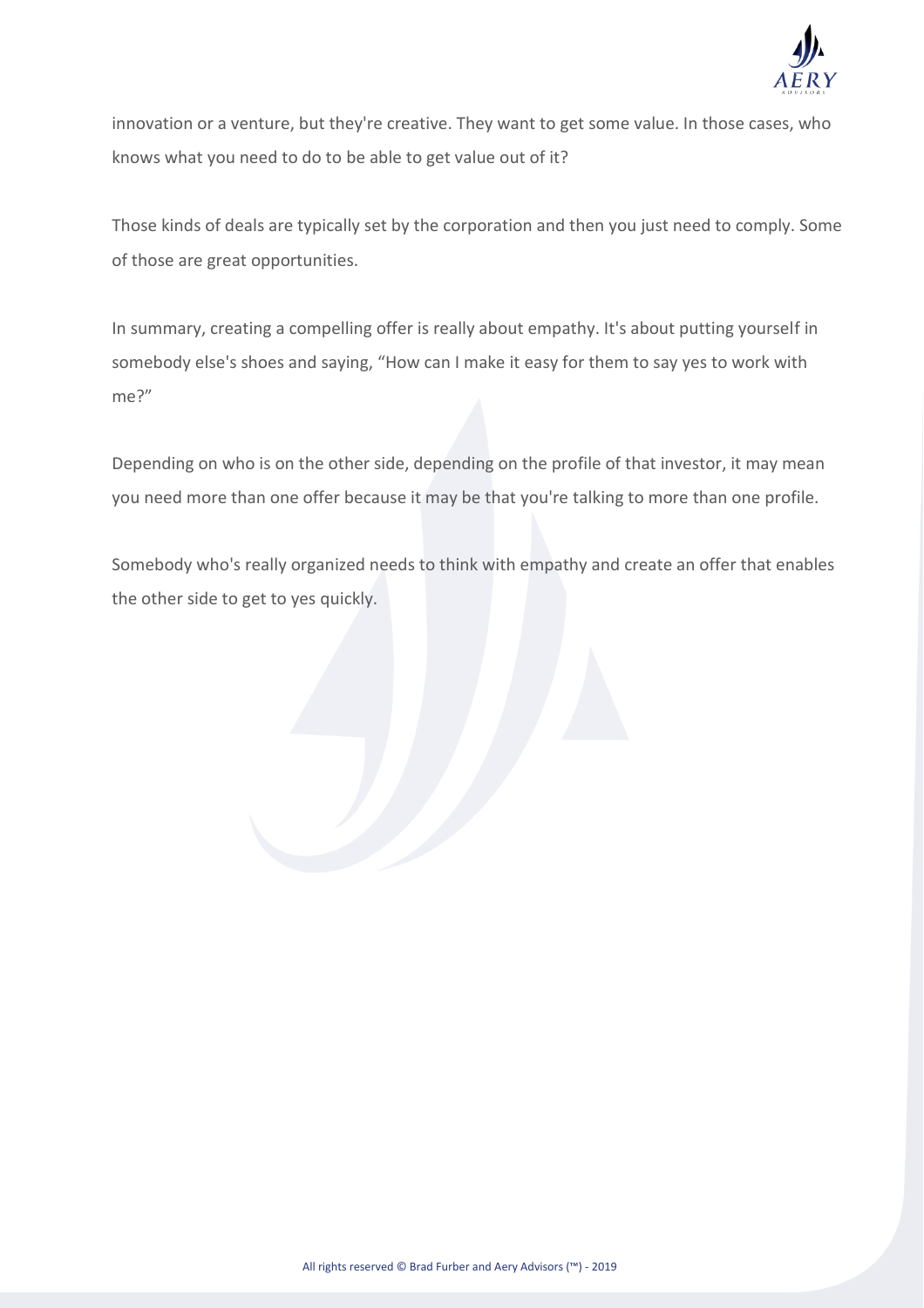

### **UNIT 4 – MARKETING YOUR OFFER**

So you have the foundational knowledge, your house in order and you know how to create a compelling offer. You also know that there needs to be a sales and marketing strategy in order to maximize the likelihood of success.

In this unit, we're going to focus on fishing where the fish are, and helping you get the fish that you want into your boat.



### **1.1. Minimum viable finance offer**

What will you need in order to effectively present yourself to the market? It is my hypothesis that you would be well served to have a minimum viable finance offer: something that you're comfortable with, something you believe is reasonable and in the ballpark as a talking point.

### **1.2. One pager**

You definitely are going to need to have the basic marketing materials, which include the onepager. The one-pager sometimes is two pages, which I know is weird, but everybody calls it the one-pager.

### **1.3. Powerpoint pitch deck**

You are going to need a PowerPoint pitch deck, preferably 10, no more than, say, 15 slides that you can present in fewer than 20 minutes – preferably 10-15 minutes if you really need to power through.

### **1.4. Three paragraph written synopsis**

You should have a three-paragraph written synopsis that you can use to tee up the meeting with an email.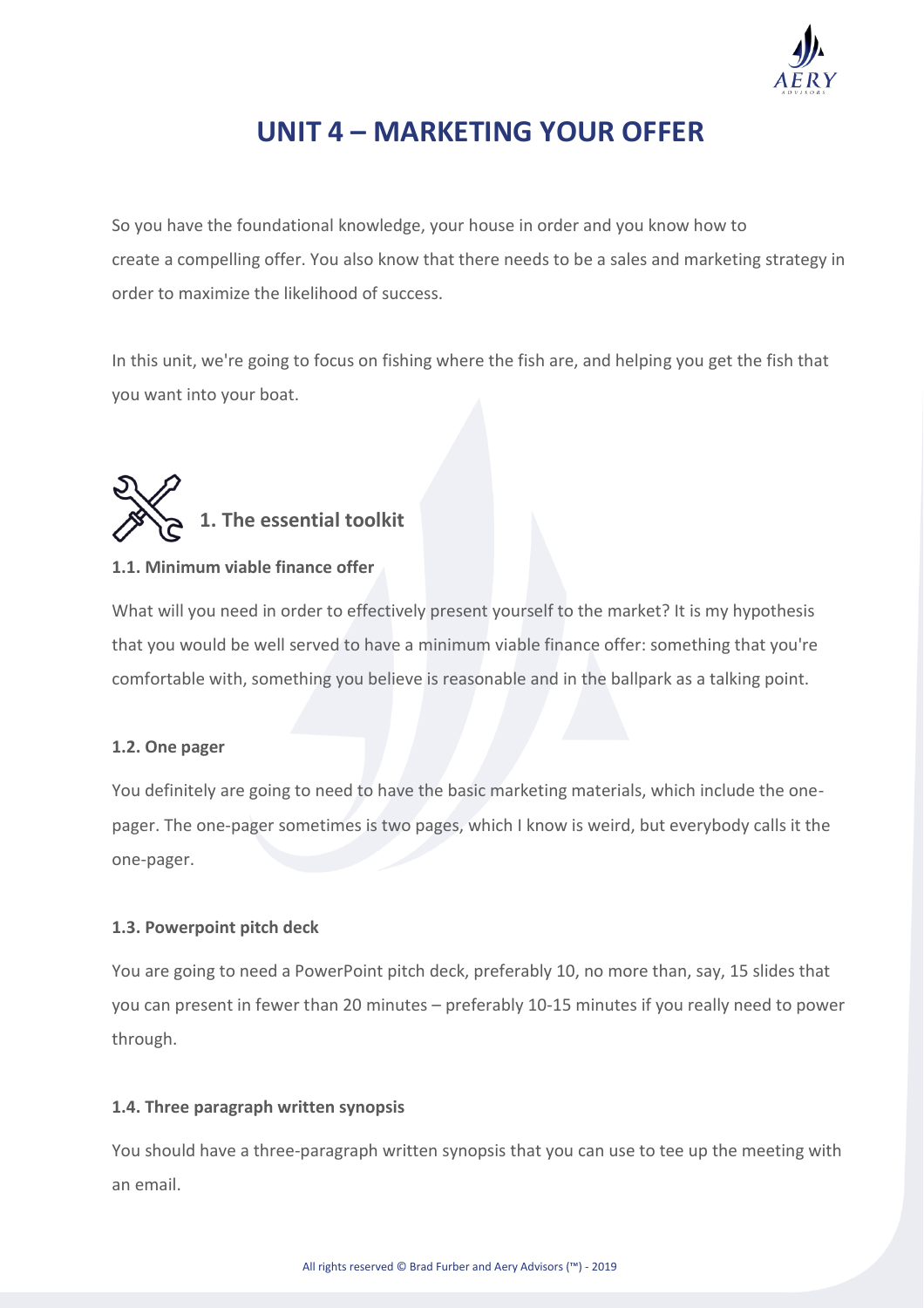

### **1.5. Professionally made video**

You should also have a video, three to five minutes – a professionally produced video, something that's pretty compelling and that can tell the story.

### **1.6. Post meeting follow up**

You should also have a post-meeting follow-up. So some kind of a short synopsis. These are the next steps to continue the discussion or to close the deal in a best case scenario.

### **1.7. Strategic action plan and CRM system**

You need to have a strategic action plan and you need to have a CRM system because you're going to be talking to a lot of people. You need to be able to effectively sort them, rank them and move them through a pipeline.

That is the basic toolkit. Obviously you might decide you want to have a few more things, but I think it's hard to be effective if you have anything less than what I just described.



### **2. Mindset and resources**

In addition to the toolkit, maybe the most important thing is the mindset. How committed are you to doing what I takes to get this done? It's very time consuming. It's not a walk in the park. It requires a lot of focus.

It's probably going to require travel. Unless you live in one of the tech or financial centers where they have access to deep pools of capital, it has been my experience that you probably will need to take this on the road. You need to be willing to do that, especially if the profile of the investors that are your ideal investors actually live in a different place. You can't expect them to come to you.

You should also invest in high-definition video conferencing capabilities. If you do that, you can get a lot done over the phone. But video conferencing is quite important with screen sharing.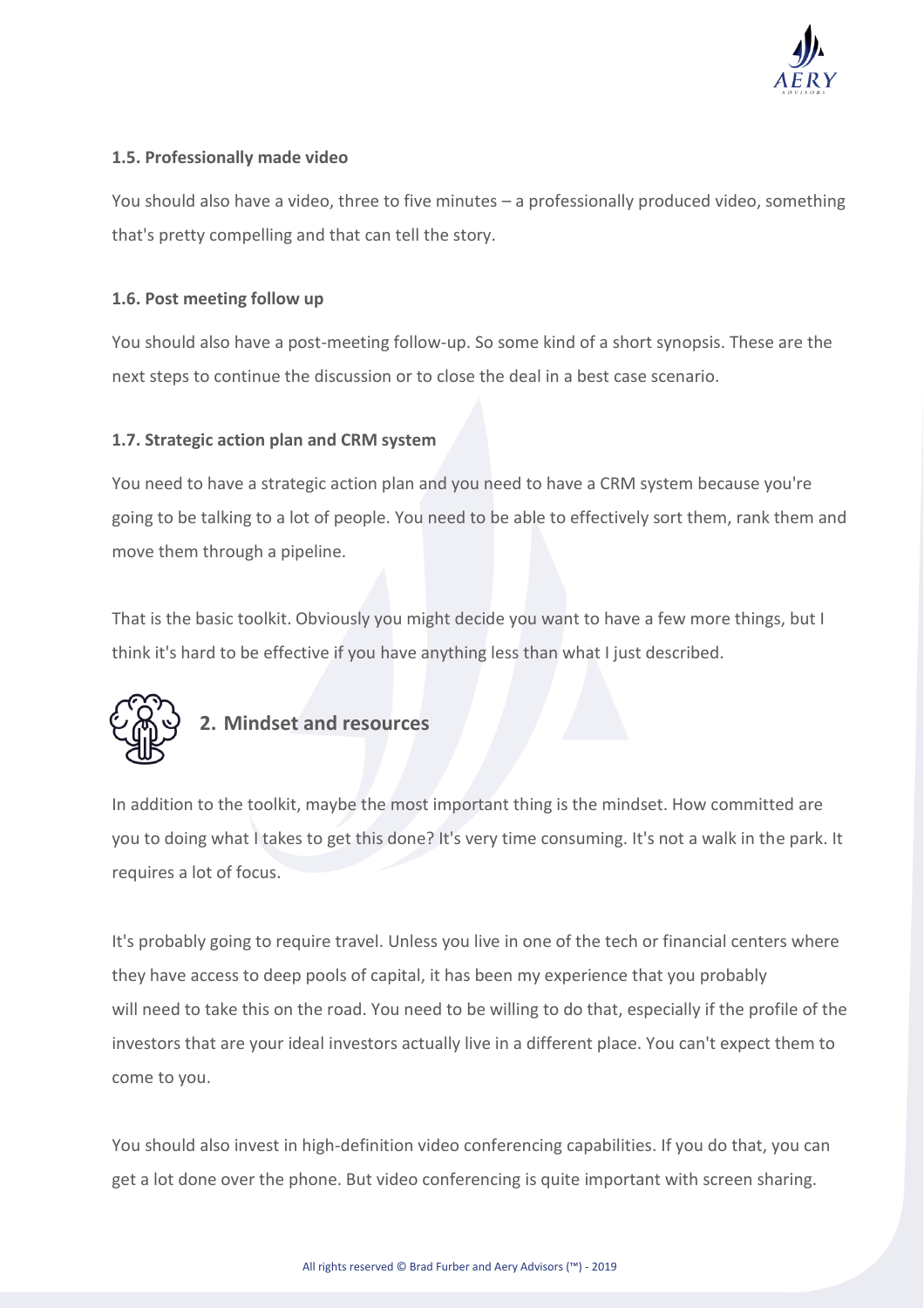

You need to invest in a team and if you're serious about trying to raise real amounts of capital in addition to getting your house in order, you should have a professional team that's experienced in the type of financing. That includes a securities lawyer.

So realistically, in addition to investing your own time, you need to invest upfront in getting the right professional advisors (and some of them aren't cheap) and all of the other kit and equipment to enable you to be successful. So think of it as if you're going to climb Everest. You need the kit, you need the team, and it's going to be a journey. It's going to take some time and it's not easy.



### **3. Fish where your fish are...**

### **3.1 An advisory board**

Capital raising is a little bit like fishing. What I've learned about fishing is: you fish where the fish are. I found that when I go fishing in places where there are no fish, I come home empty-handed. If you want to improve the probability of catching the fish that you're trying to catch, you need to first know where they are. So you need to research.

If you're looking for a particular source of capital then you've got to figure out where those people are. Then you've got to figure out how to access them? This is where having an advisory board helps you. If it turns out that you know that there are particular species of fish and you know that there are people within your group of mentors or advisors that swim with those fish then maybe it makes sense to form an advisory board and start to present your dream, your vision, your pitch deck

You can ask, "What do you guys think?" and that advisory board may be able to get you qualified leads. Having a referral from somebody is a much stronger and better way to get in the door than doing it through any kind of a cold call.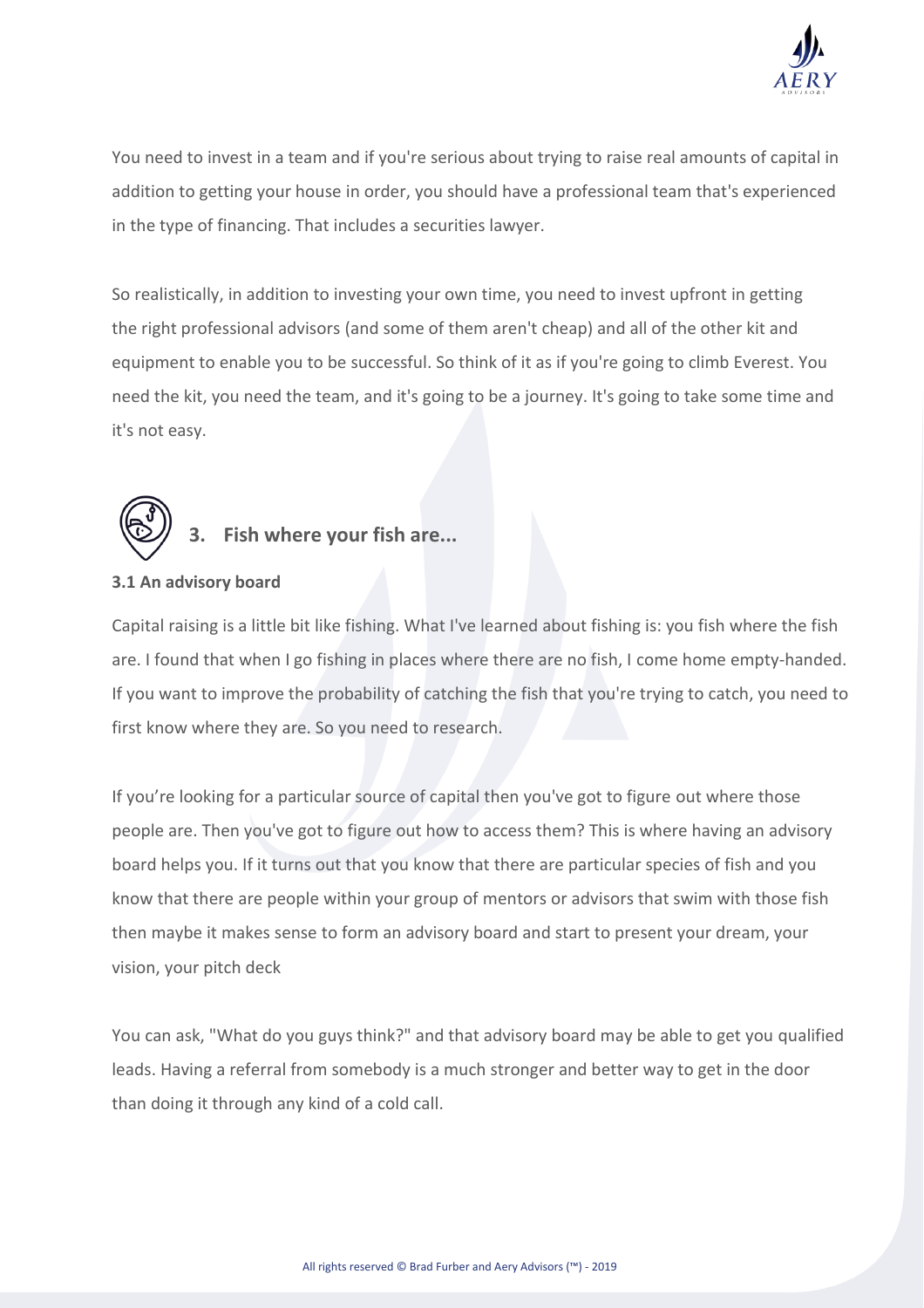

With the advisory board, the advisory board can play a very useful role, particularly if you assemble the advisory board together. There's nothing like a meeting where people can ask questions and receive answers and ideate and argue and debate. That's much better than just one-on-one communications.

So if you can assemble this advisory board and present what you think is a compelling offer, and if there's trust in the room and among the board, people will probably tell you whether or not what you're pitching is real or whether it's going to get traction. You're a lot better off within that environment to practise the pitch and to build confidence and credibility before you go out and actually start to pitch it to your best prospects.

### **3.2. Visualize it**

Now, in terms of who you want to go after, visualization is something that a lot of athletes use to achieve success. It can be used in this context.

So envisage your situation and say, "If I had my pick of anyone in the whole world, who would be my partner, my financial partner. Who would provide this capital?" Who would it be?

Then start to say, "Who is most like that person and how can I sort of navigate through and hopefully find somebody who, even if they aren't the ideal person, the rockstar Hollywood A-lister, maybe they're somebody who actually isn't that dissimilar. Maybe on more local level?" I found that's a pretty good way to try and target your ideal investors.



### **4.1. Sourcing leads**

In terms of how you figure out how to source leads and get qualified leads I don't have a onesize-fits-all answer because it's going to depend on who it is that you're trying to target.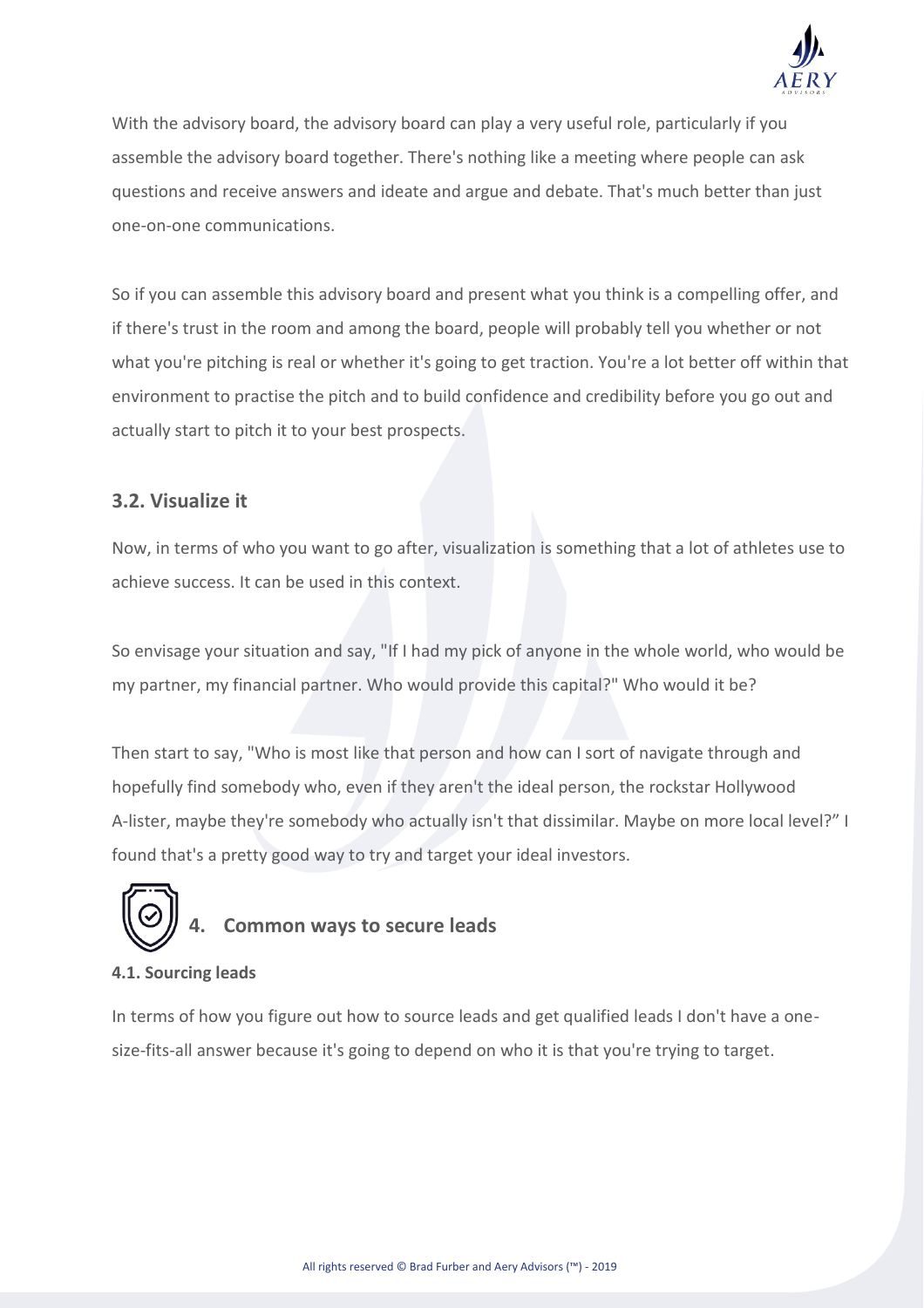

But in general this isn't rocket science. This is just like any sales and marketing exercise. Imagine yourself trying to sell a product or a service to your target customer then ask yourself, "How am I going to target those people?"

In this case, you are selling a product. You're selling the company and the company's equity or debt securities. That's a product. And so the way you do it is the old fashioned way.

### **4.2. Free databases and social networks**

You go to databases, you use LinkedIn, you join relevant trade associations where those people participate. You write a blog, you build a social media presence, you ask your advisors, the professional advisors who work for you, and say, "Hey, can you introduce me to the right people."

It's not about just getting on a plane and going to conferences and hanging out and hoping that you might meet someone . . . although it's possible that you might. It's about being much more strategic at figuring out how to get in front of the most fish – the kind of fish that you're fishing for and presenting your story to.

The best people that I've met who are good at fundraising are always ready. They might be on a plane and they happen to meet somebody and they can give that 30-second pitch to see if there's any traction there. And if there is, they can move into a five or a 10-minute pitch – not in an annoying way but in a "Hey, I'm passionate about my project and I'm always looking for people that can help me" way.

That's how you build momentum, and frankly it's a numbers game.

Let's be honest it's a certain breed of people that like startups. You've got to be a little bit crazy to do it. You've got to be crazy to be a founder. You've got to be a crazy person to go work for an early-stage company, particularly one that's under capitalized. If you're an investor, you've got to be a little crazy because there are other ways to make money besides investing in unproven startups.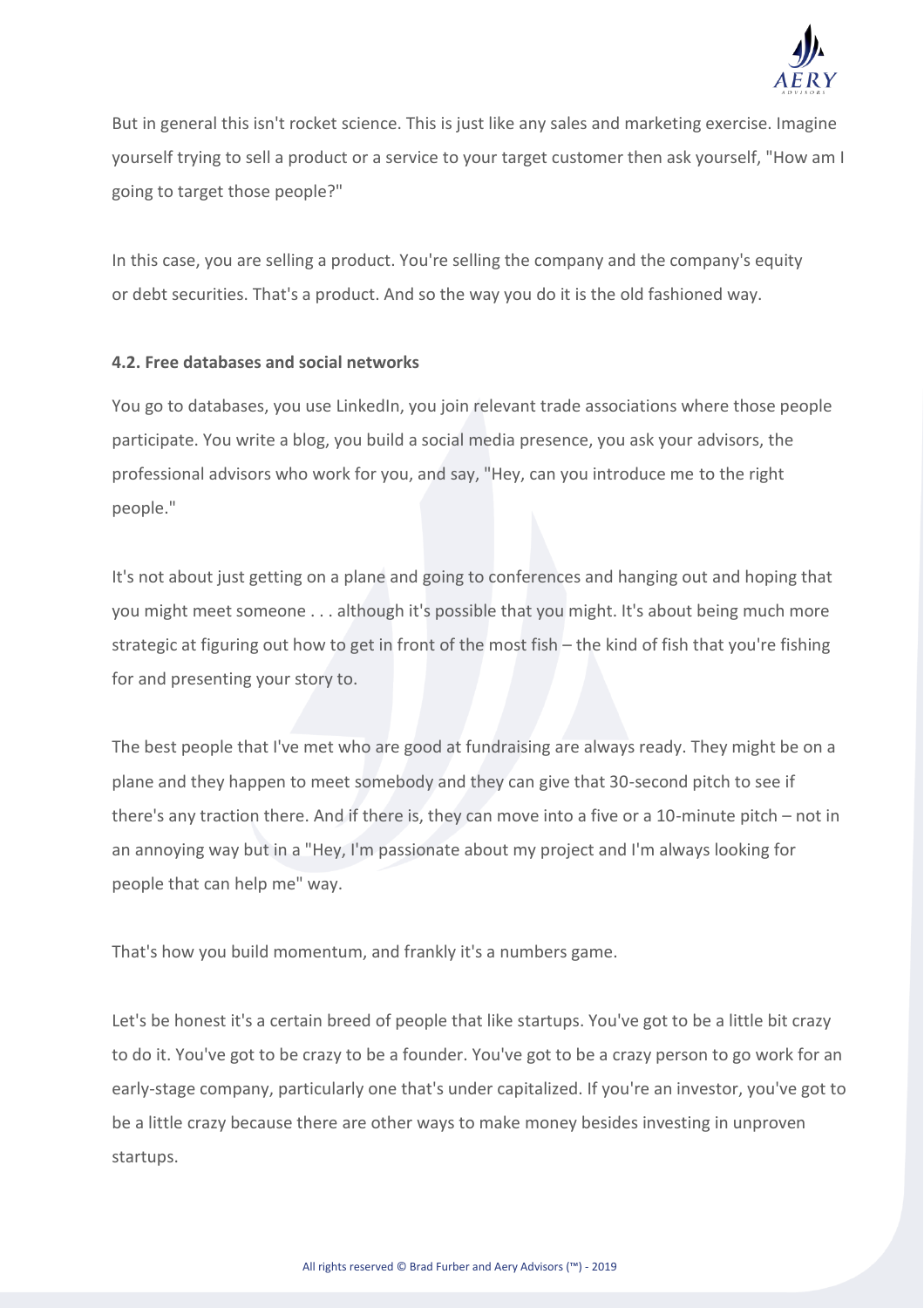

### **4.3. Co-working spaces, accelerators & incubators**

The places where these people hang out are co-working spaces and the accelerators. They have established cohorts and they have mentor groups and incubators.

### **4.4. Trade associations**

Most governments, local and national, have some kind of enterprise network where they've got a whole base of people who are literally paid to help you with your business plan, with your networking. So you just try to maximize the likelihood that you're going to collide essentially with people who like the idea, and who are are willing to invest time, energy and reputation to help you get where you want to go.

### **4.5. Deal lawyers & accountants**

I cannot stress enough: it's a numbers game. One of the best ways to get access to the kind of people that you're trying to get access to is through referrals from people that are already working on your behalf. So: deal lawyers, people that see a lot of deal flow. Accountants see a lot of deal flow.

### **4.6. Advisory board**

If you're in a market that has some kind of a venture debt institution, they see tons of deal flow. Advisory boards, can be extremely valuable, particularly in the early stages. If you assemble an advisory board that's diverse, from different industries, you can incentivize with options – doesn't have to be a lot. But give them some upside, and then you respect their time.

For example, you call an advisory board meeting and you have a defined schedule. You circulate information beforehand, give them a free lunch, give the presentation and ask for constructive feedback, including an opportunity for the advisory board to debate.

I'm not saying your advisory board is like a Trojan horse in the sense that you would expect them to necessarily be angel investors in your company, but it's not uncommon to be honest that the advisors, as time goes by, start to fall in love with the idea.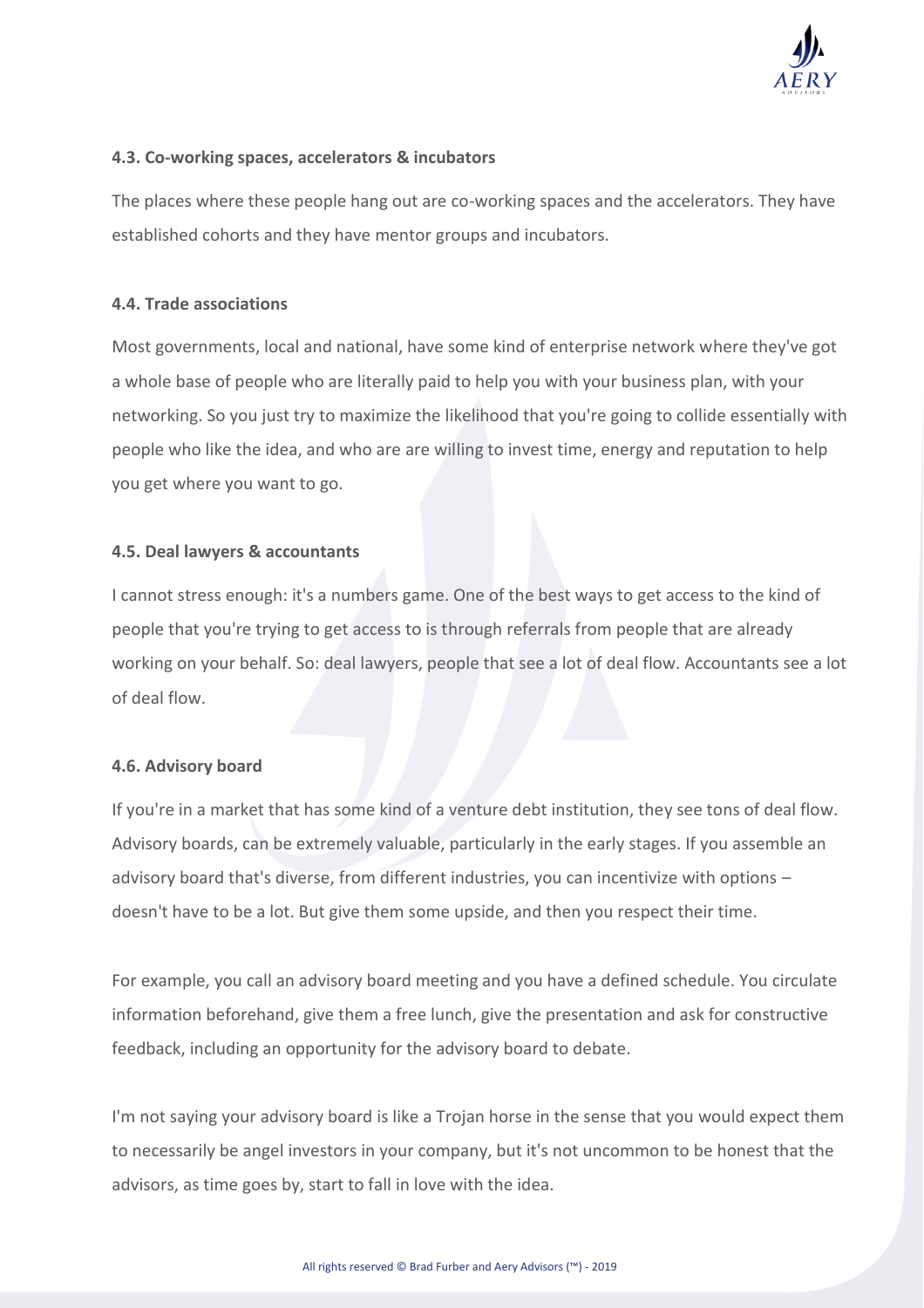

It has been my experience that not only do advisory boards frequently participate in early-stage financing, they also lead to other investors to participate in that. So if you pick your advisory board wisely, you can not only get invaluable strategic advice, you also frankly may be able to get access to your first round of funding or introductions to later sources of funding at a later point in time.

#### **4.7. Finders**

One of the things that I see a lot that's an issue is the concept of finders. Sticking with the fishing analogy, let's say that you want to fish where the fish are. It's not uncommon for fishermen to employ a fish finder or guide – somebody who knows where the fish are.

Is that a good idea? It depends.

In the US the answer is probably no, because for the SEC it used to be kind of a grey area. But honestly it's not that grey. It's pretty much black and white. If you are not registered as a brokerdealer you can't accept any form of compensation for introducing somebody in connection with the sale of securities. It doesn't matter if you try and hide it and call them something other than a finder. The reality is, that's the law.

If you do it, what are the consequences? In the old days it was, "Well, it's just an unenforceable contract and maybe we don't have to pay the fee." The SEC says, "No, it's actually worse than that." It can result in the loss of the exemption under registration, which means that you could be subject to what's called a right of rescission, which means instead of selling equity you've essentially sold debt-bearing interest.

That means the investors have the right to get their money back with interest – all because you used a finder.

So the long and short is: if you're based in the US, you don't want to do it. But what about other jurisdictions?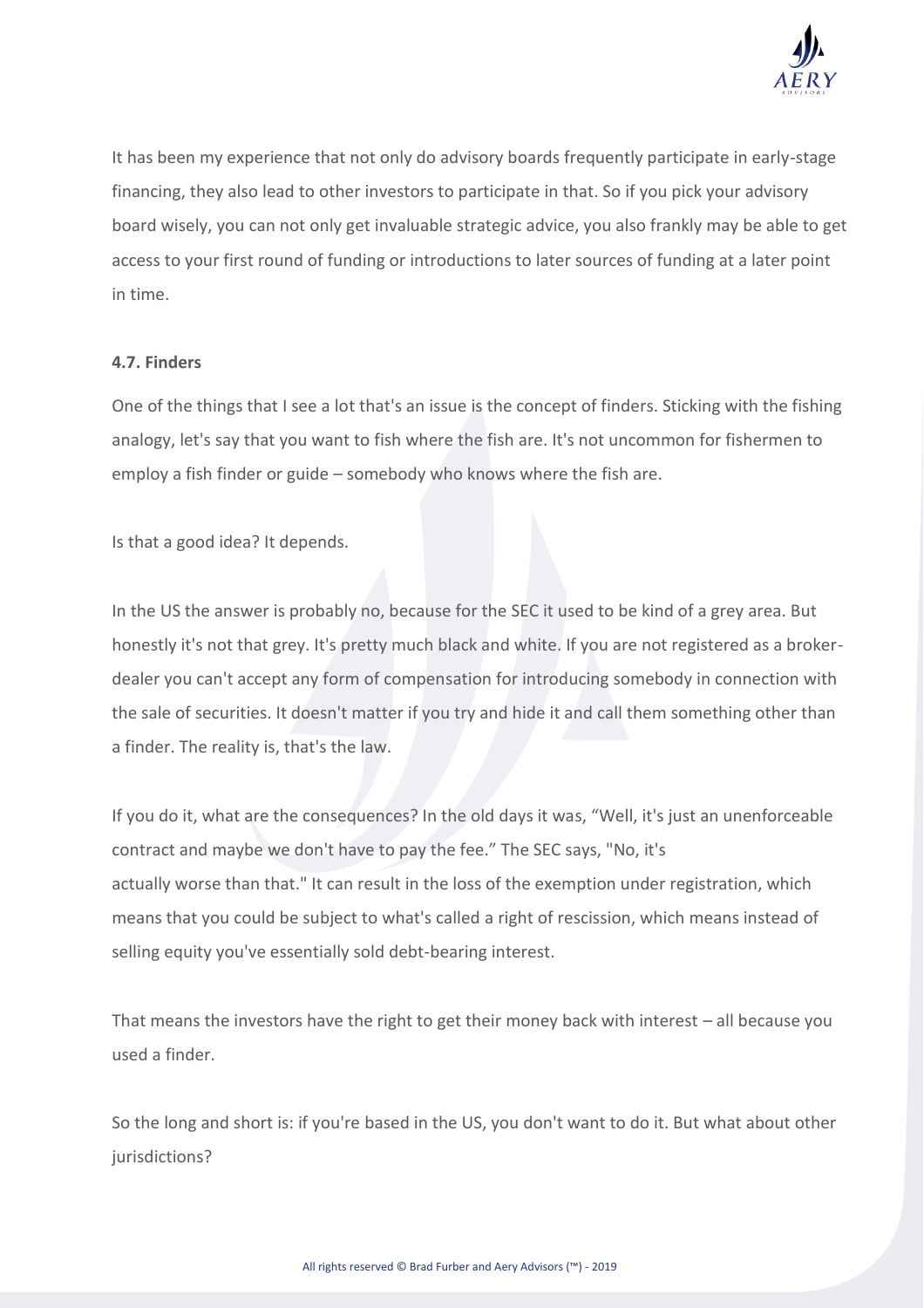

I've lived in a number of countries and in some of those countries it's not illegal. It's really not an ethical issue; it's a legal issue. So it doesn't seem like paying somebody a fee to introduce you. People do it in real estate and other areas. But within the securities area, the bottom line is: in some countries the answer is: "It's okay." But you'd better know the answer to that question. You should have a securities lawyer on your team who can answer that question and give you the comfort. It's really important.

How does this operate in practice? Usually the finder is somebody who's desperate to raise capital and will do virtually anything to get it. There are people who say, "Yeah,I've got a Rolodex and I can introduce you to some people."

I was involved with a Danish startup. And it wasn't actually illegal at that time to pay a finder's fee in Denmark. These people were doing a perfectly legitimate business. The problem was we were marketing the securities globally and we had investors in the USA, in the UK, in India, in Denmark and all over the place.

So if you engaged this finder and the finder is based in Denmark but the investors are in other jurisdictions, is it okay because it's legal in Denmark? The answer is: no. You probably won't get into trouble necessarily for the investments that were made in Denmark. So maybe you can pay a fee in Denmark.

But these guys, they put a lot of work in and so they want to get paid on the global deal. And if it turns out that it's not legal, for example in the United States, it blows the exemption in United States and that can lead to rescission. It's just not a good idea.

You need a coordinated strategy that complies with the law in all the jurisdictions. And that's what I've learned. I've seen this over and over. It's a tough issue. I wish the US would change the law but until they do that, it is what it is.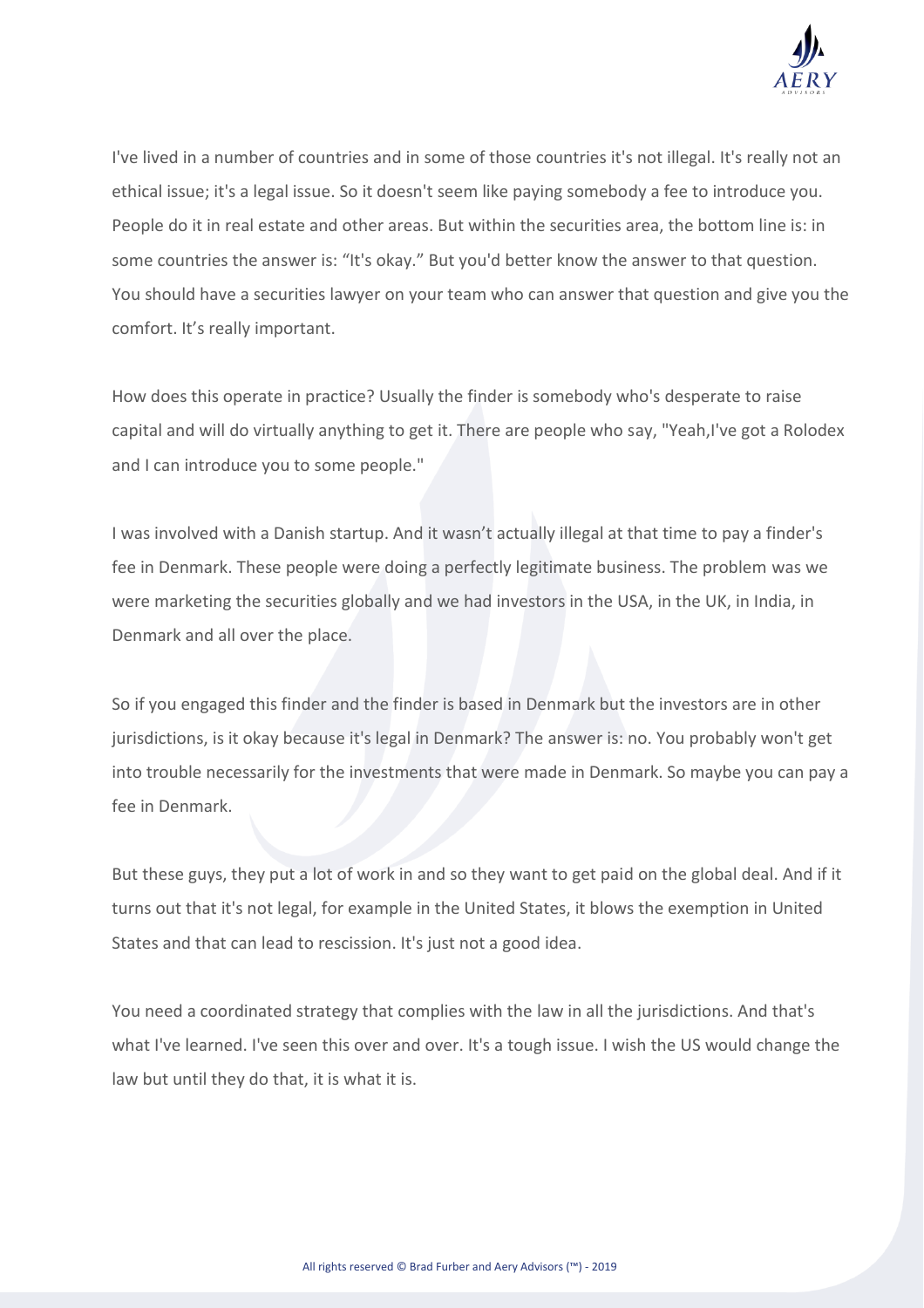



### **Presenting the offer**

But what have you got to do when your opportunity comes? Meetings are better than calls, although meetings take more time on both your part and their part. In some cases, a quick call is better to qualify the lead.

We talked about the toolkit. If you've got that toolkit, using it shouldn't take up too much time. But before you have the call and the opportunity to present, it's my view that less is more. You need:

A three-paragraph description that can be communicated in an email or a calendar invite just to give people a nutshell of what you're doing, together with the one-pager. That's enough to whet their appetite – to see whether they want to take the meeting or the call.

If you're doing the meeting on a call, I'd strongly recommend one of the video conferencing capabilities: Zoom or Skype – something that's high quality and preferably with screen sharing capabilities. That is where you would want to be respectful of their time.

### **What can you expect?**

What are they going to give you? 30 minutes, 60 minutes of their time? To be honest, 60 minutes is on the long side. First and foremost, you need to understand how much time you have. And then you tailor your pitch to give you enough time to present the big idea and also to engage in a conversation.

I won't say that the pitch has to be exactly 15 minutes but if you've only got a 30-minute phone call, by the time you do the pleasantries and the pitch, honestly, you want to give yourself at least ten minutes for Q&A. If you've got an hour, obviously you can get into a longer discussion. But respecting their time is extremely important.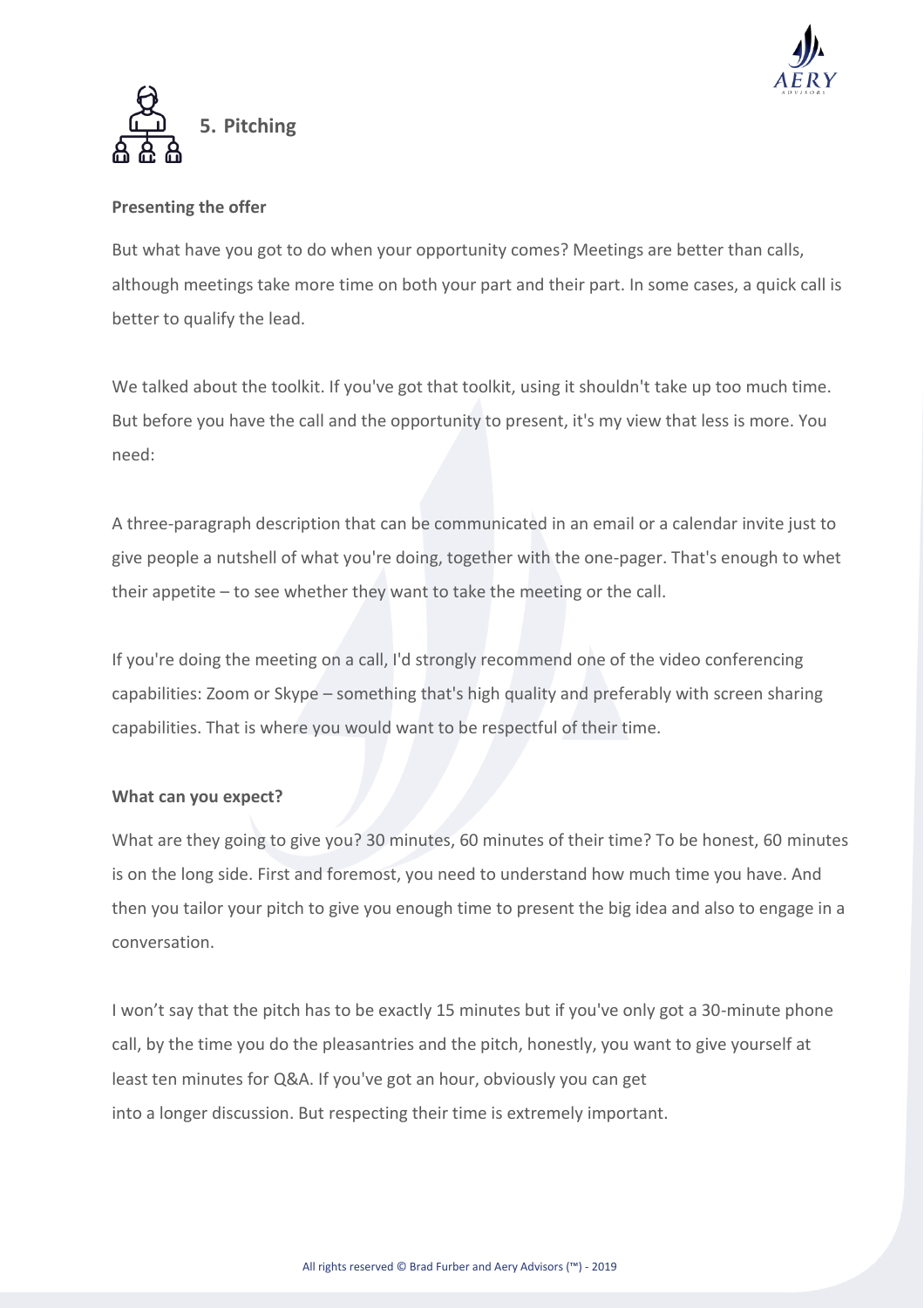

Even if they haven't said, "Hey look, I've got to get off," it's important that you respect other people's time. That's big. Because on both sides of the deal, they're taking a lot of meetings, looking at a lot of potential deals.



It really depends how the call goes. At a minimum, you're going to obviously want to send a thank-you note and that thank-you note can be canned and then customized. It should pretty short and sweet, delivered preferably within one business day

If you think that there's interest, then you would want to attach some additional supplemental materials regarding next steps. And if you really are ready with a compelling offer, particularly if you have an ongoing offering and you already have traction on that offer, then you definitely want to ask for the sale. That includes all the materials.

All you've got to do is sign this subscription agreement or, if it's a term sheet thing, "These are the proposed terms." If you don't have a signed term sheet and you just want to kind of float, this is the general idea of it. That's better, in my view, than nothing because both parties should know within one meeting whether there's a potential for a real deal here.

It's incumbent on you to be respectful of their time and put something in their court that they can respond to. Different people have different ways of doing this. Some salespeople are better than others. I would simply repeat this: it is a numbers game.

On the front end of the funnel, the key is to make sure that you have enough good leads – qualified leads – and then you've just got to run through it.

I'm from Seattle and I remember in the early days of the '90s Starbucks was just taking off. There was a ton of coffee companies in Seattle. Starbucks was not founded by Howard Schultz; it was actually founded by three other guys who later founded Peet's. But Howard Schultz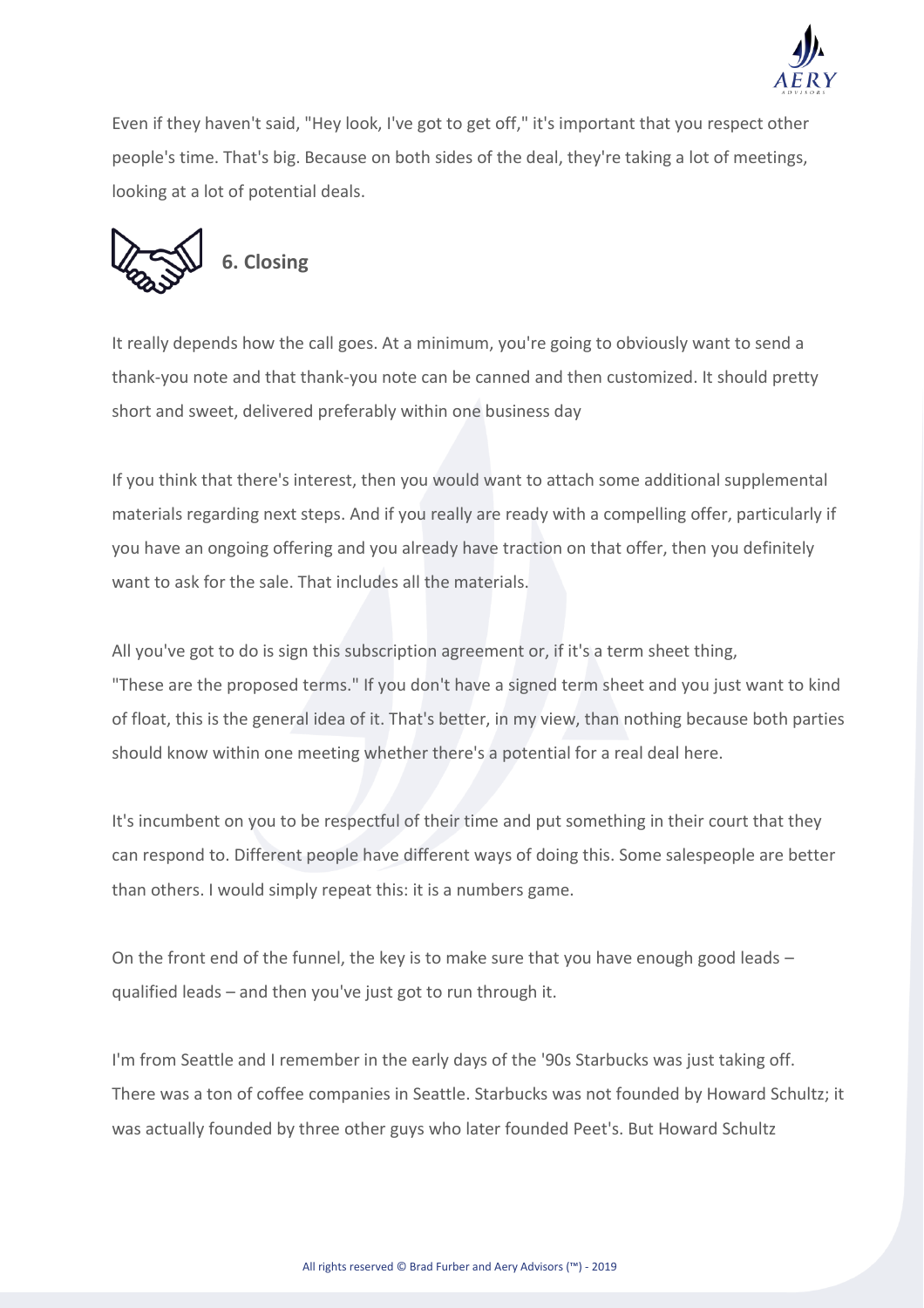

essentially came up with a scalable retail concept, and when he was out raising money for that, I'm told it took him 72 meetings before he got his first \$50,000 commitment.

Think about that: 72 times. 71 times, he met, pitched the story and heard, "No, thank you." But he kept going. And I just read that he said that in the first year when he was trying to raise the first round of capital – less than two million dollars – he met with something like 242 investors and I believe 217 of them said no.

Since that time, of course, there's been great success for that brand in terms of raising capital and scaling the business. But all I can I say is: if somebody who's that charismatic spent that much time with that many no's . . . think about what it takes for the average entrepreneur.

I'm not saying that you're going to have to pitch it 100 times before you get to yes but it might it might take 200. Don't sell yourself short.

Since I created this first course, I had about 800 people take a quiz and about 200 people scheduled a free call where I was doing research to figure out about how hard is it to raise capital over here in Europe. And one of the more compelling entrepreneurs was somebody from Poland with a really good tech-focused startup in a hot space: the cybersecurity space, with a good team and actually pilot customers. So pretty much everything you're looking for.

I said, "Well, how long have you been raising capital?" He says, "God, like a year and I just haven't found anyone." And I'm like, "A year – wow, that's a long time. How many meetings have you had?"

"Five."

Five? I mean, seriously.

You couldn't raise capital in Silicon Valley, probably, with only five meetings. You need to kiss a lot of frogs to find the prince. You need to get up every morning and not be depressed about the fact that yesterday and last week you got no's because today might be a different day.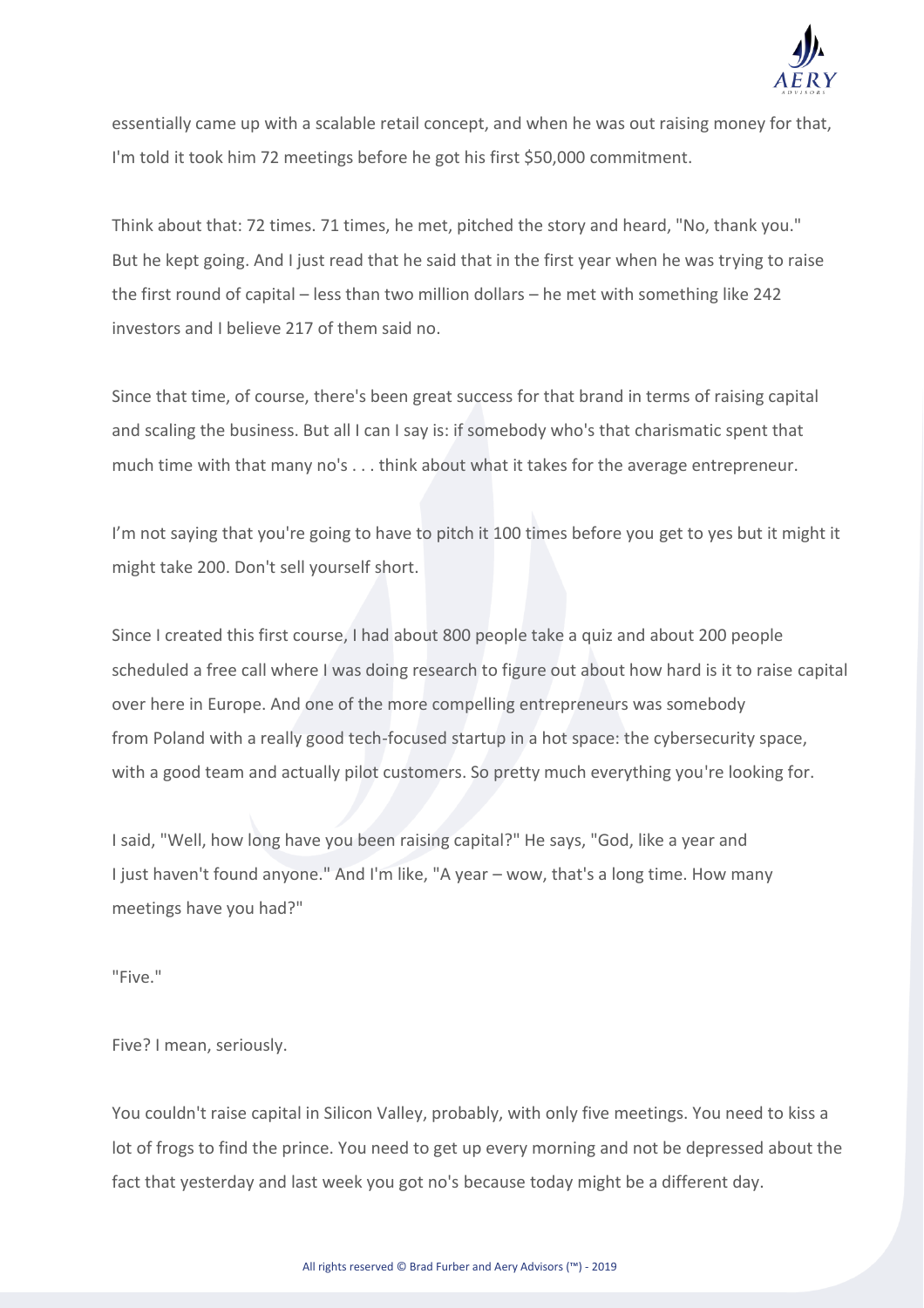

There is a tipping point in venture finance. One of the keys is to try and find somebody who really is a leader. And if you can do that, then you can start to load people onto the train. As people start to get onto the train – and I'm talking about angel investing here – you blow that whistle: "Hey, train's leaving the station." And people will go, "Who else is in?"

They find out, "Oh, it's leaders: people that might know more than me, or people that are savvier. I want in on that deal." People, are just like sheep; they start getting on the train.

A dirty little secret for angels is you want to be the last guy on the train if you can. Because at that point, other people have done the due diligence. You're kind of a little bit of a free rider. But that's okay. If it takes a village to fill out a round, then your goal is to find the very best fit: the smartest investors – not necessarily the ones that are going to give you the best deal. It's the people that are going to be able to help you build the most value.

That's what the smartest entrepreneurs I've worked with do. They look to bring in people that can add value. And so you're investors are partners. They're not just a source of money, they're partners.

You have to get out there, just like dating. You need to go on a few dates before you find your soulmate. But this really is an important relationship and it's not one to be taken lightly.

# **7. How long does it takes?**

A common question for people who are thinking that they might want to 'test the waters' (I don't like the attitude – do it or don't do it) is: "How long will it take?" The answer is: it depends.

I've been doing this for almost 30 years and it would be an extremely rare case where, from start to finish, you could do it in less than 30 days. Even if you have your house in order. Frankly, even if you have a signed term sheet, it's hard to close a VC deal in 30 days or fewer.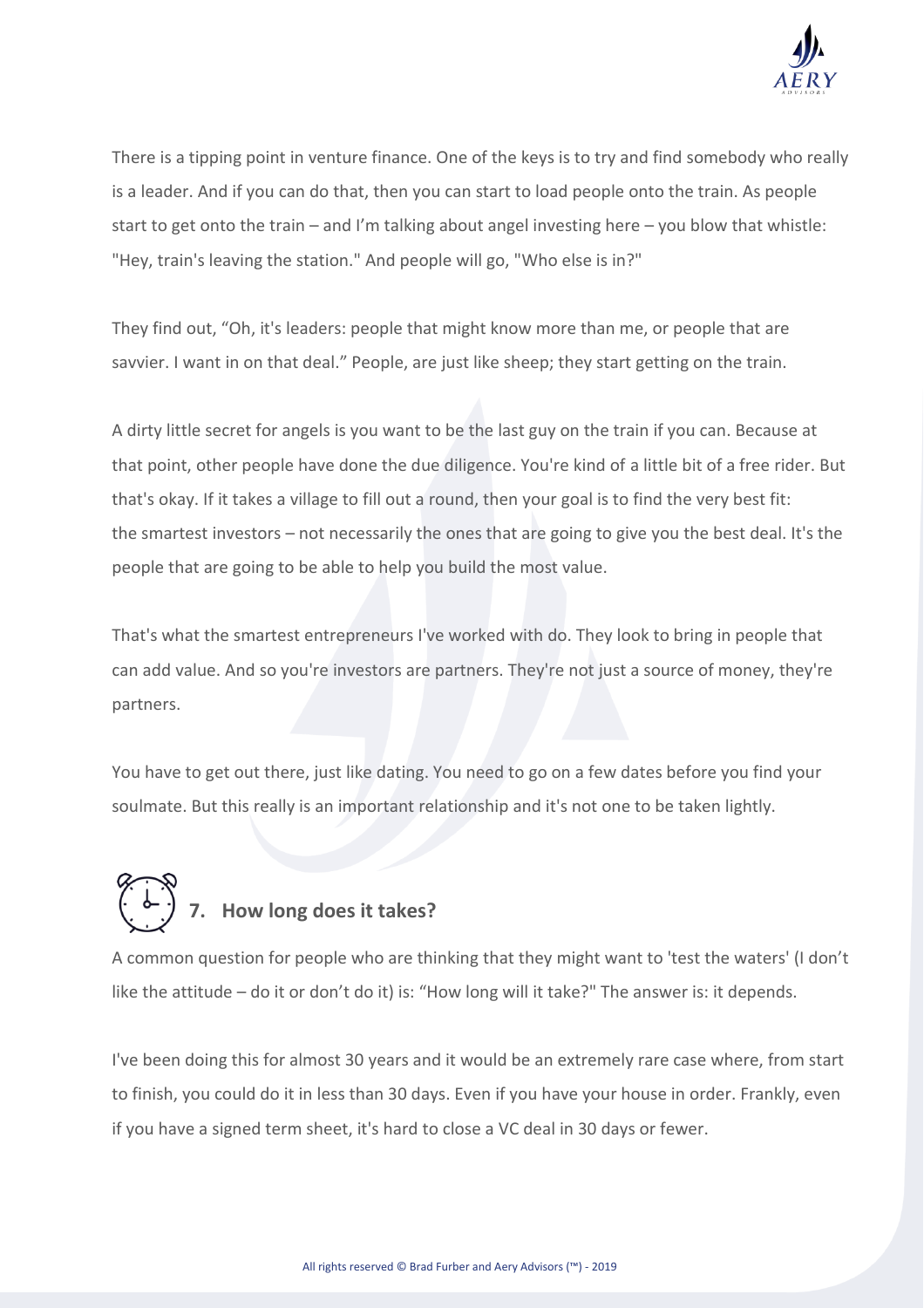

There's usually a period of due diligence and the lawyers have got to get on board. So 30 days would be a very, very small percentage of people. More commonly, it's going to take three months to six months if you have your house in order. That's my view.

The average,I would say, if you're really organized, it would be three or four months. It's very doable if you know what you're doing.

What if you're pitching this deal and nine months later you still haven't closed? To be honest, that's not time to say, "It's time to buckle up and figure out how to bootstrap it." You might have to go back to your friends and family. You might need to think of other ways. But really what the market is saying is: "You don't have enough traction."

They're not saying no, they're just saying: "Not yet: you haven't proven it – you don't have product/market fit," or, "Your prototype is kind of cool but it doesn't work."

I've been involved with companies that raised significant amounts of capital on prototype hardware that didn't work. Getting the next round of financing was really difficult because the company had a prototype that didn't work.

It is important at each stage of the venture that you can prove, "Okay, if you give us the capital, this is what we can do for some period of time."

This gets back to how long does it take to close the first round and how much time you should give yourself for the next round. I would say, in traditional tech finance, you typically want to not raise capital more than once every 18 to 24 months.

Once you take the capital, you want to do something with it, you want to prove that you've achieved something and taken it to a step up in valuation before you go back to the market. Otherwise, you get this really weird drip-feed thing and it's not optimal for the investors or for the company.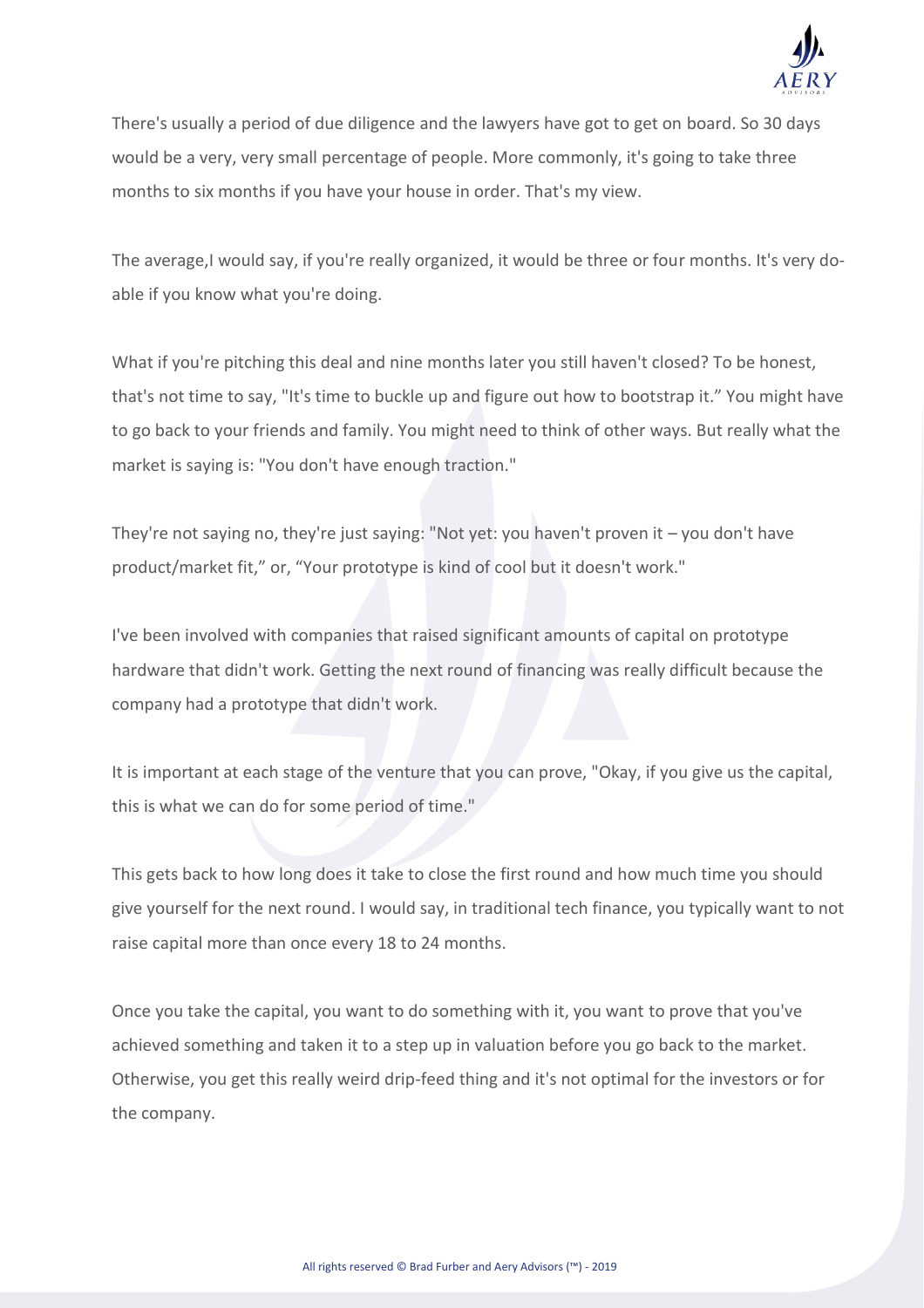



### **8. Is this information US centric?**

Is this masterclass US-centric? It kind of is. I spent the first 20 years of my working life on the West Coast in the United States doing startup and venture capital and emerging growth companies. That's where I cut my teeth.

Since 2010, I've lived outside the United States. I spent four years in Denmark working the startup and emerging growth ecosystem throughout the Nordics and Northern Europe, Ireland and the UK – not just Denmark. That informed me of the nuances and the differences.

There are clearly differences between how the startup ecosystem works in, say, Stockholm from how it works in Seattle. And for that matter, there's differences between Stockholm and Copenhagen or Berlin and Paris.

This isn't surprising for people who live in Europe. The ecosystems and the negotiating styles and the cultures are different; the languages are different. But for people like me living in the United States, they may not appreciate the subtleties or, frankly, not-so-subtle differences.

The unfortunate thing about a lot of this information is that it is US-centric. So if you go online and do a Google search, there's tons of information that's available in the English language but most of that information is US-centric. I guess the question for those of you who don't live in the United States is: is this relevant?

I would like to think that the general principles are relevant. And there is probably some localized version of pretty much everything that I've mentioned here. Which isn't to say that there aren't differences. Particularly when you get into sources of funding that governments can provide, because some of these countries have fantastic programs.

I think of Enterprise Ireland or I think of Finland or other Nordic countries – all have great government support for innovation and entrepreneurship. And so those are clearly local and those should be explored.